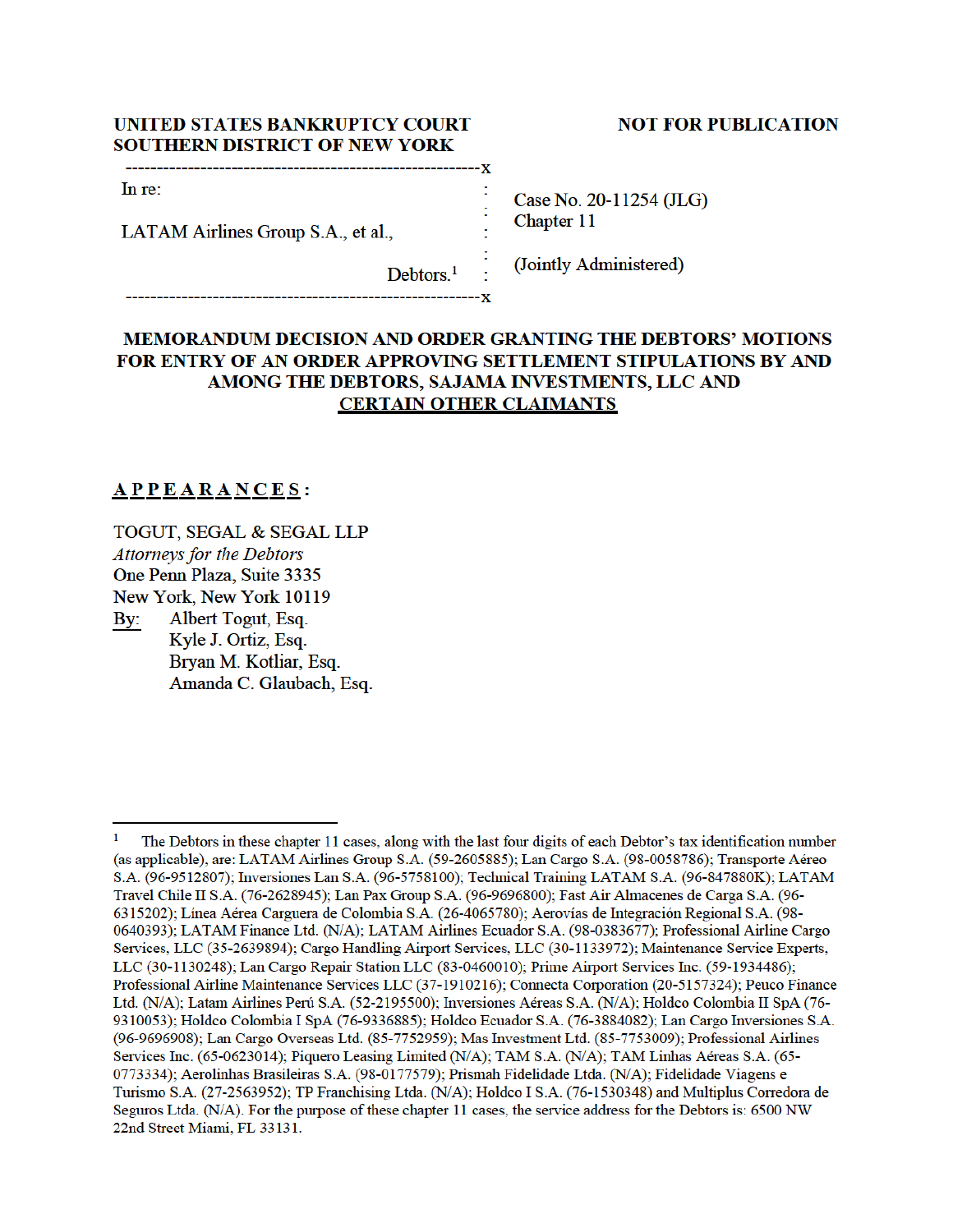#### DECHERT LLP

*Counsel to the Official Committee of Unsecured Creditors* 1095 Avenue of the Americas New York, NY 10036 By: Allan S. Brilliant, Esq. David A. Kotler, Esq. Stephen M. Wolpert, Esq.

### PAUL HASTINGS LLP

*Counsel to Banco del Estado de Chile, in its capacity as indenture trustee under the Chilean Local Bonds Series A through D and Series E issued by LATAM Airlines Group S.A.* 200 Park Avenue New York, New York 10166 By: Pedro A. Jimenez, Esq. Andrew Tenzer, Esq. Nicholas Bassett, Esq. Shlomo Maza, Esq.

# **HON. JAMES L. GARRITY, JR. U.S. BANKRUPTCY JUDGE**

#### **Introduction**

There are two matters before the Court. The first is the motion of LATAM Airlines Group S.A. ("LATAM Parent") and TAM Linhas Aéreas, S.A. ("TAM"), as the lessees under certain aircraft leases, and certain of their affiliated debtors and debtors-in-possession (collectively, the "Debtors")<sup>2</sup> (the "SVP Settlement Motion")<sup>3</sup> for entry of an order, pursuant to sections 105(a), 362, 363 and 365 of title 11 of the United States Code (the "Bankruptcy Code") and Rules 6006 and 9019 of the Federal Rules of Bankruptcy Procedure (the "Bankruptcy

<sup>2</sup> LATAM Parent and its debtor and non-debtor subsidiaries and affiliates are collectively referred to as "LATAM."

<sup>3</sup> *See Debtors Motion for Entry of An Order (I) Authorizing the Debtors to Implement Certain Transactions, Including Entry Into Long Term Restructuring Agreements with the Centaurus/Triton Lessors, The SBI Lessors, and Pilar II Leasing Limited and (II) Approving the Related Settlement Agreement with Certain Claimants* [ECF No. 4108]. Citations to "ECF No. with refer to electronic filings in the Debtors jointly administered Chapter 11 Cases (Case No. 20-11254).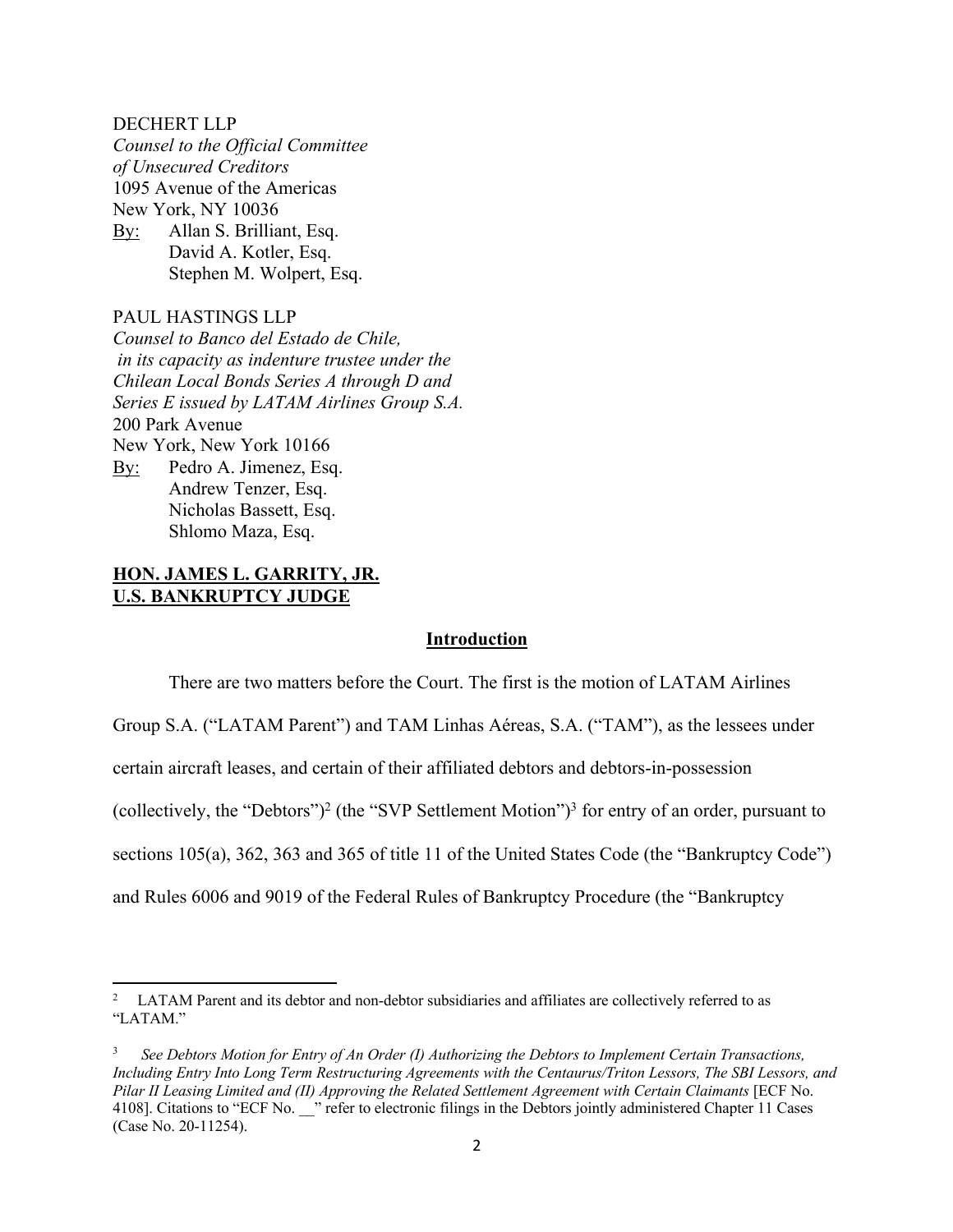Rules"), (a) authorizing the Debtors to implement certain transactions with (i) Poppintree Park LLC ("Poppintree"); (ii) Strategic Value Dislocation Master Fund L.P. ("SVDMF"); (iii) Strategic Value Opportunities Fund L.P. ("SVOF"); (iv) Strategic Value Special Situations Master Fund IV L.P. ("SVSSMF-IV"); (v) Strategic Value Special Situations Master Fund V L.P. ("SVSSMF-V"); and (vi) Strategic Value New Rising Fund L.P. ("SVNRF"), including the entry into the transactions contemplated by a certain term sheet (the "Term Sheet"), $4$  providing for the Debtors' entry into the New Leases and other Transaction Documents (each as defined below), and (b) approving the related settlement agreement (the "Aircraft Lease Settlement Agreement")<sup>5</sup> between the Debtors and certain claimants (the "SVP Settlement").<sup>6</sup> In substance, by the SVP Settlement Motion, the Debtors seek authorization to enter into sixteen aircraft lease agreements (defined below as the "Go Forward Lease") and to reject the underlying Centaurus/Triton Leases and the SBI Leases (defined below), which will remain in effect until each Go Forward Leases respective of the same Aircraft becomes effective. The SVP Settlement Motion also seeks to resolve lease rejection damage claims (the "SVP Claims") by allowing the following general unsecured claims: (i) headlease claims against LATAM Parent in the aggregate amount of \$484,000,000; (ii) guarantee claims against LATAM Parents in the aggregate amount of \$226,000,000; and (iii) claims of \$140,000,000 against TAM. Accordingly, the SVP Settlement Motion proposes the allowance of a total of \$850,000,000 in allowed general unsecured claims against the Debtors.

<sup>4</sup> A copy of the Term Sheet is annexed as Exhibit B to the SVP Settlement Motion.

<sup>5</sup> A copy of the Aircraft Lease Settlement Agreement is annexed as Exhibit C to the SVP Settlement Motion.

<sup>6</sup> Collectively, (a) SVDMF, SVOF, SVSSMF-IV and SVSSMF-V are referred to herein as the "SBI Claims Beneficial Owners"; (b) SVDMF, SVOF, SVSSMF-IV, SVSSMF-V and SVNRF are referred to herein as the "Pilar/Picaflor Claims Beneficial Owners"; and (c) Poppintree, SBI Claims Beneficial Owners and Pilar/Picaflor Claims Beneficial Owners are referred to herein as "SVP" or the "SVP Parties".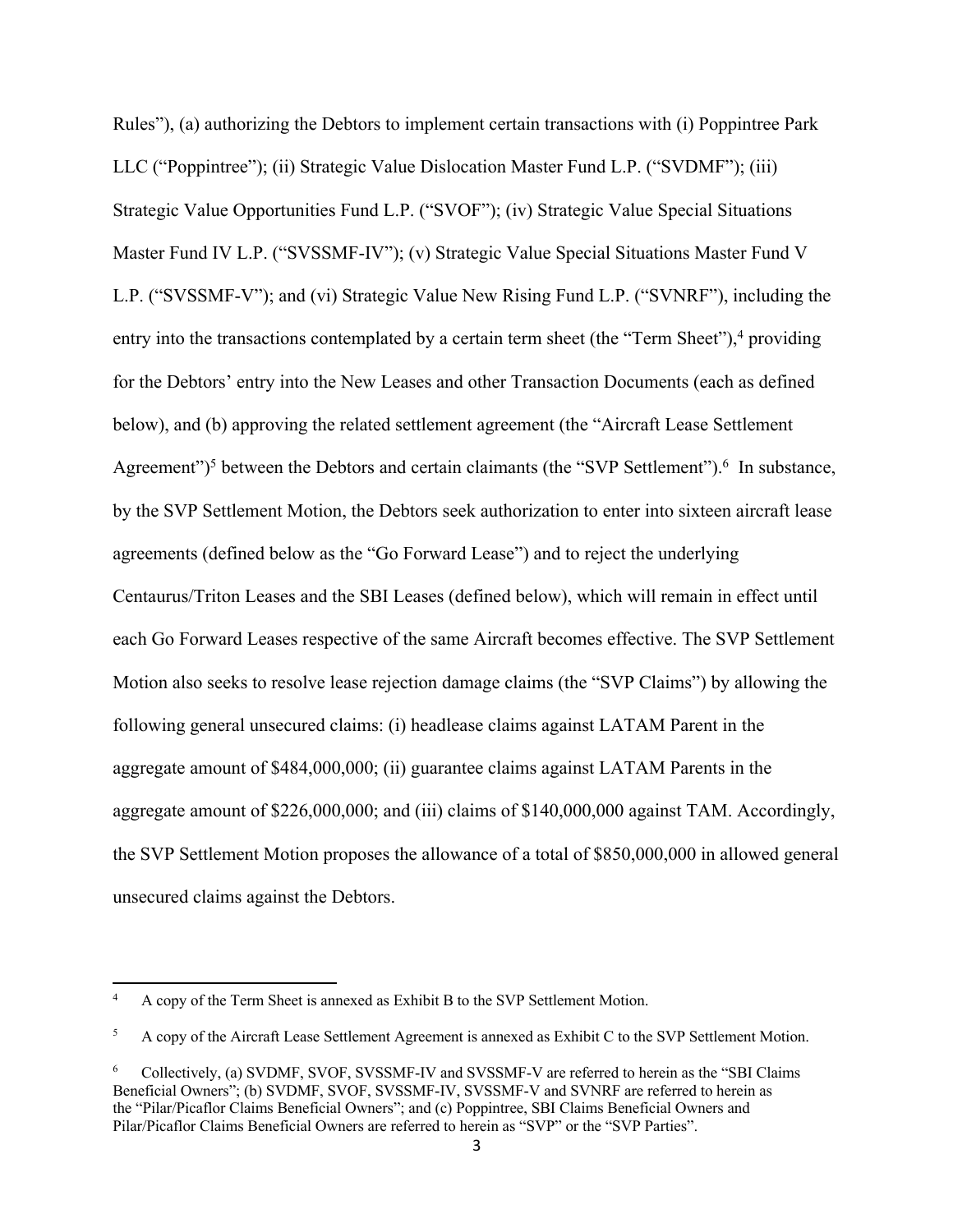The second matter is a motion (the "Sajama Settlement Motion" with the SVP Settlement Motion, the "Settlement Motions")<sup>7</sup> by LATAM Parent and certain of its affiliated Debtors for the entry of an order pursuant to sections 105(a) and 363 of the Bankruptcy Code and Bankruptcy Rules 2002 and 9019, for approval of the terms and conditions of the settlement set forth in the stipulation and order by and among the Debtors and Sajama Investments, LLC ("Sajama"). Various lessors and Wilmington Trust Company ("WTC"), as security assignee of such lessors, filed individual claims against Debtors LATAM Parent, TAM Transport Aéreo S.A., Latam Airlines Perú S.A. and LATAM Airlines Ecuador S.A., each in the amount of no less than \$1,102,090,322, plus certain unliquidated damages. By the Sajama Settlement Motion, the Debtors seek the approval of the Sajama Settlement, which will resolve twenty-four claims (the "Settled Sajama Claims") acquired by Sajama relating to the LATAM Pass-Through Certificates, Series 2015-1 (the "EETC") for a single general unsecured claim against LATAM Parent in the sum of \$695 million. The Settled Sajama Claims arise out of the Debtors' Courtapproved surrender of seventeen aircraft (the "EETC Aircraft"), all of which were subject to separate leasing arrangements (the "EETC Aircraft Leases").

The Official Committee of Unsecured Creditors (the "Committee") and Banco Estado del Chile ("BancoEstado") (collectively, the "Objectors") each filed a single objection to both motions<sup>8</sup> (collectively, the "Objections"). BancoEstado appears herein in its capacity as

<sup>7</sup> *See Debtors' Motion for Entry of an Order Approving Settlement Stipulation by and Among the Debtors and Sajama Investments, LLC* [ECF No. 3772].

<sup>8</sup> *Objection of the Official Committee of Unsecured Creditors to (I) Debtors' Motion for Entry of an Order Approving Settlement Stipulation by and Among the Debtors and Sajama Investments, LLC and (II) Debtors' Motion for entry of an order (i) Authorizing the Debtors to Implement Certain Transactions, Including Entry into Long Term Restructuring Leases Agreements with the Centaurus./Triton Lessors, the SBI Lessors, and Pilar II Leasing Limited and (II) Approving the Related Settlement Agreement with Certain Claimants* [ECF No. 4091] (the "UCC Objection" or "UCC Obj."). *Objection of Banco Del Estado De Chile, In Its Capacity as Indenture Trustee Under Chileans Bonds Series A through D and Series E, to Debtors' Motions for Entry of Orders Approving Settlements with Certain RSA Creditors* [ECF No. 4092] (the "BancoEstado Objection" or "BancoEstado Obj.").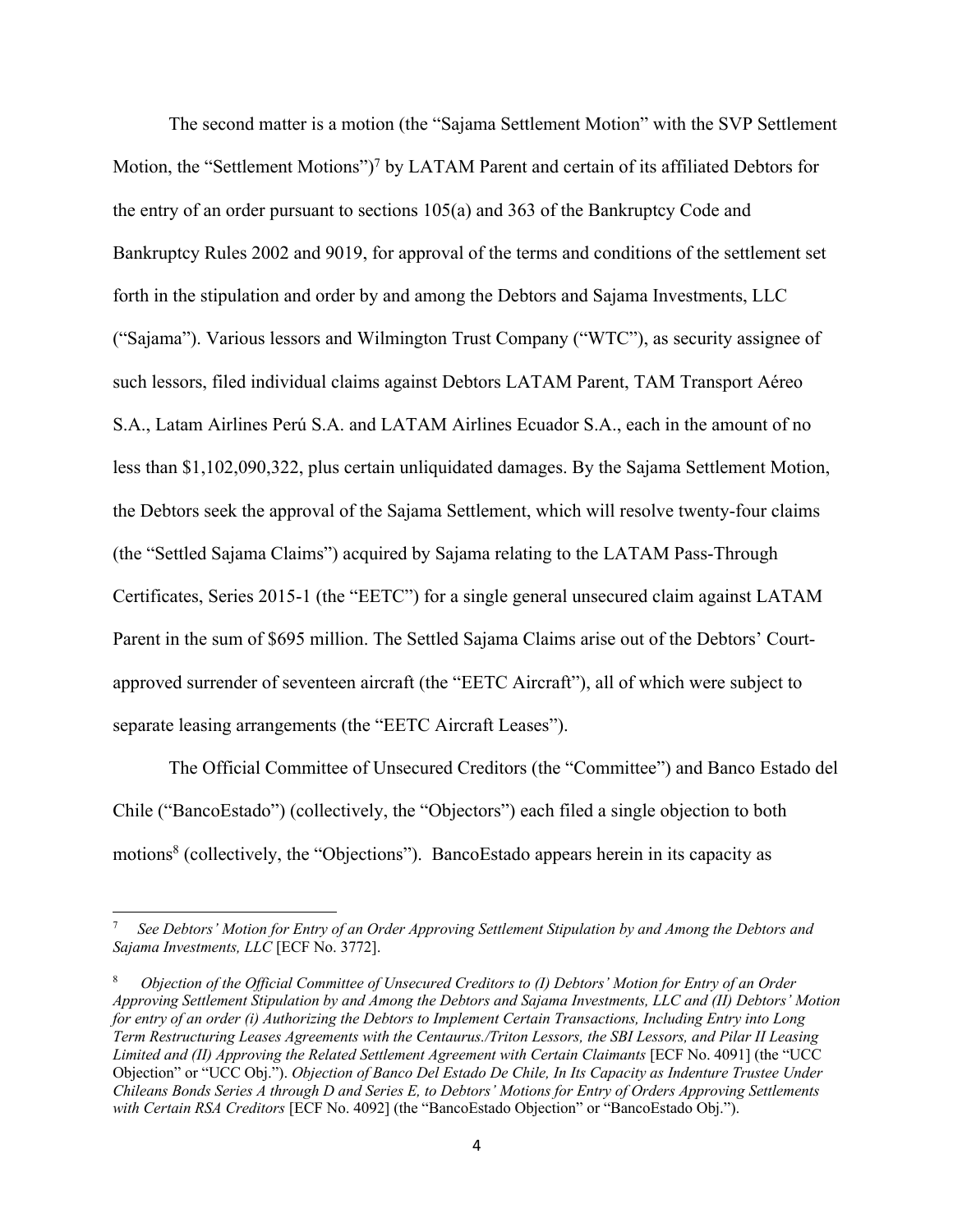indenture trustee under the Chilean Local Bonds issued by LATAM Airlines Group S.A. in the aggregate amount of \$490.5 million (the "Chilean Bonds"). Those bonds represent nearly half a billion dollars of unsecured claims against LATAM Parent. The majority of the holders of the Chilean Bonds are Chilean Pension Fund Administrators (Administradores de Fondos de Pensiones), which are investment funds tasked with managing the retirement savings accounts of Chilean workers under Chile's pension system. The Debtors filed a single reply to the Objections (the "Reply").9 Sajama and the SVP Parties each filed a statement in support of the Settlement Motions.<sup>10</sup>

On January 21 and 24, 2022, the Court conducted an evidentiary hearing on the

Settlement Motions. For the reasons stated herein, the Court overrules the Objections and grants the Settlement Motions.

### **Jurisdiction**

The Court has jurisdiction to consider this matter pursuant to 28 U.S.C. §§ 157 and 1334 and the *Amended Standing Order of Reference* dated January 31, 2012 (Preska, C.J.). This is a core proceeding pursuant to 28 U.S.C. § 157(b).

<sup>9</sup> *See Debtors' Omnibus Reply to Objections to (A) Debtors' Motion for Entry of An Order (I) Authorizing the Debtors to Implement Certain Transactions, Including Entry Into Long Term Restructuring Agreements With the Centaurus/Triton Lessors, the SBI Lessors, and Pilar II Leasing Limited and (II) Approving the Related Settlement Agreement with Certain Claimants and (B) Debtors' Motion for Entry of an Order Approving Settlement Stipulation by and Among the Debtors and Sajama Investments, LLC* [ECF No. 4094]. The Debtors attached the direct testimony of Ramiro Alfonsin Balza, the Chief Financial Officer at LATAM Parent, as Exhibit A; the direct testimony of Sebastian Adolfo Acuto, the Vice President of Fleet & Projects at LATAM Parent, in support of the SVP Settlement Motion, as Exhibit B; the direct testimony of Sebastian Adolfo Acuto in support of the Sajama Motion as Exhibit C; and the direct testimony of Keith McGregor, the Senior Managing Director for FTI Consulting, Inc. ("FTI") as Exhibit D.

<sup>10</sup> *See The SVP Parties' Statement (A) In Support of Debtors' Motion to Approve the SVP Settlement That Resolves Claims Arising From Twenty Aircraft Transaction and Provides For Sixteen Amended Aircraft Leases and (B) In Response to Objections to Such Settlement Asserted By (I) Creditors' Committee and (II) Banco del Estado de Chile, As Indenture Trustee for Chilean Local Bonds* [ECF No. 4095] (the "SVP Statement"); *Sajama Investments, LLC's Statement In Support of the Debtors' Motion For Entry Of An Order Approving Settlement Stipulation By and Among the Debtors and Sajama* [ECF No. 4097] (the "Sajama Statement").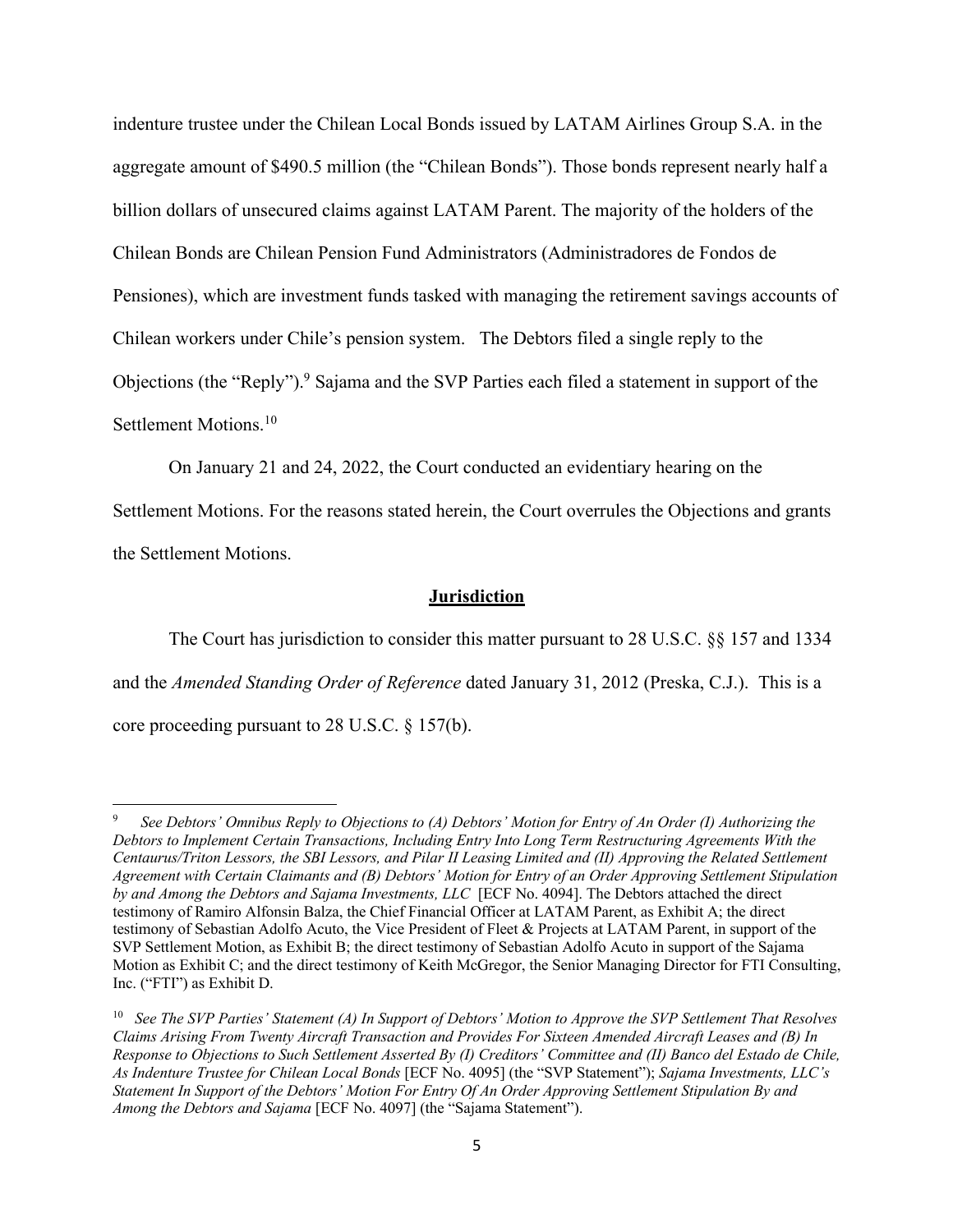# **Background11**

## The Chapter 11 Cases

On May 26, 2020 (the "Initial Petition Date"), certain of the Debtors (the "Initial Debtors") filed voluntary petitions under chapter 11 of the Bankruptcy Code (the "Initial Chapter 11 Cases"). On July 7 and 9, 2020 (the "Subsequent Petition Date" and, together with the Initial Petition Date, as applicable to each Debtor, the "Petition Date"), additional LATAM affiliates filed voluntary petitions under chapter 11 of the Bankruptcy Code (the "Subsequent Chapter 11 Cases" and together with the Initial Chapter 11 Cases, the "Chapter 11 Cases"). The Debtors continue to operate their businesses and manage their properties as debtors-in-possession pursuant to sections 1107(a) and 1108 of the Bankruptcy Code. The Chapter 11 Cases are jointly administered for procedural purposes only. On June 5, 2020, the United States Trustee for Region 2 (the "U.S. Trustee") appointed the Committee and on May 26, 2021, the U.S. Trustee amended the appointment of the Committee. No trustee or examiner has been appointed in any of these Chapter 11 Cases.<sup>12</sup>

On May 27, 2020, the Grand Court of the Cayman Islands granted the applications of certain of the Debtors for the appointment of provisional liquidators pursuant to section 104(3) of the Companies Law. On June 4, 2020, the 2nd Civil Court of Santiago, Chile issued an order recognizing the Chapter 11 Cases with respect to LATAM Airlines Group S.A., Lan Cargo S.A., Fast Air Almacenes de Carga S.A., Latam Travel Chile II S.A., Lan Cargo Inversiones S.A., Transporte Aéreo S.A., Inversiones Lan S.A., Lan Pax Group S.A. and Technical Training

<sup>&</sup>lt;sup>11</sup> Terms not defined herein retain the definitions ascribed in the Settlement Motions.

<sup>&</sup>lt;sup>12</sup> The U.S. Trustee has not solicited additional members for the Committee on the basis of the Subsequent Chapter 11 Cases.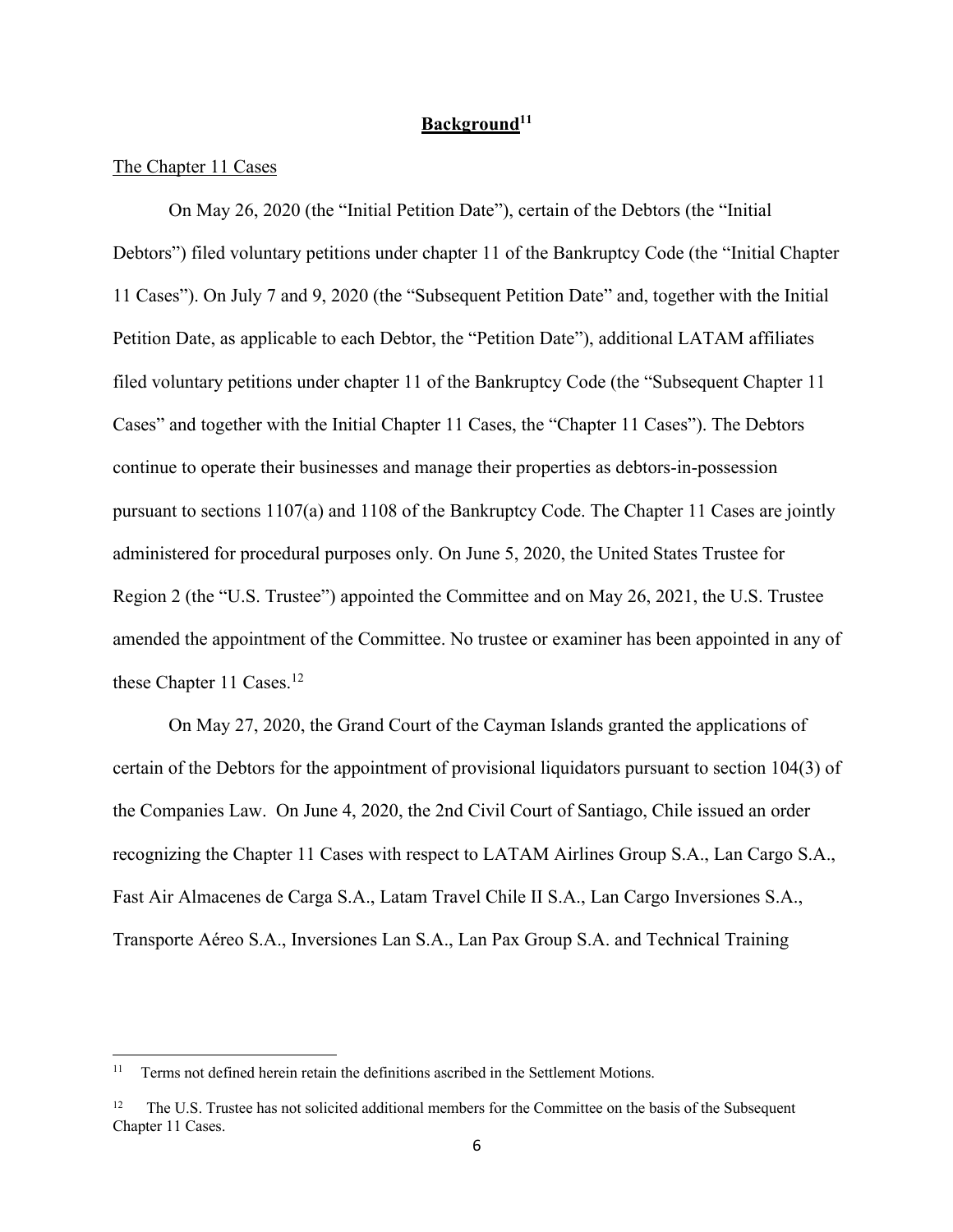LATAM S.A. In addition, on June 12, 2020, the Superintendence of Companies of Colombia granted the recognition to the Chapter 11 Cases.

On September 24, 2020, the Court entered an order (the "Bar Date Order")<sup>13</sup> which established December 18, 2020 as the general date by which most creditors must submit their proofs of claim.

### The Debtors' Proposed Bankruptcy Plan

On November 26, 2021, the Debtors filed the Joint Plan of Reorganization of LATAM Airlines Group, S.A., et al, under Chapter 11 of the Bankruptcy Code, as amended (the "Plan") and the related disclosure statement, as amended (the "Disclosure Statement").<sup>14</sup> Shortly thereafter, the Debtors filed the operative amended Plan and Disclosure Statement.15 As detailed in the Disclosure Statement, the Plan is supported by a Restructuring Support Agreement (the "RSA")<sup>16</sup> executed among the Debtors, a group of creditors purporting to holding more than 70% of the general unsecured claims asserted against LATAM Parent (the "Evercore Group") and holders of more than 50% of LATAM Parent's existing equity. Under the RSA, if the Plan is confirmed and goes effective, the members of the Evercore Group will receive \$734 million in backstop fees and \$427 million in excess allocation of convertible notes being offered under the

<sup>13</sup> *Order (I) Establishing Bar Dates for Filing Proofs of Claim, (II) Approving Proof of Claim Form, Bar Date Notices, and Mailing and Publication Procedures, (III) Implementing Uniform Procedures Regarding 503(b)(9) Claims, and (IV) Providing Certain Supplemental Relief* [ECF No. 1106].

<sup>14</sup> *See Joint Plan of Reorganization of LATAM Airlines Group, S.A. et al, Under Chapter 11 of the Bankruptcy Code* [ECF No. 3666]; *Disclosure Statement With Respect to the Joint Plan of Reorganization of LATAM Airlines Group S.A., et al., Under Chapter 11 of the Bankruptcy Code* [ECF No. 3667].

<sup>15</sup> *Notice of Filing of Third Revised Joint Plan of Reorganization of LATAM Airlines Group S.A. et al. Under Chapter 11 of the Bankruptcy Code with Respect to the Joint Plan of Reorganization of LATAM Airlines Group S.A. et al. Under Chapter 11 of the Bankruptcy Code* [ECF No. 4189]; *Notice of Filing of Third Revised Disclosure Statement With Respect to the Joint Plan of Reorganization of LATAM Airlines Group S.A., et al., Under Chapter 11 of the Bankruptcy Code* [ECF No. 4190].

<sup>&</sup>lt;sup>16</sup> A copy of the RSA is annexed as Exhibit E to the Disclosure Statement.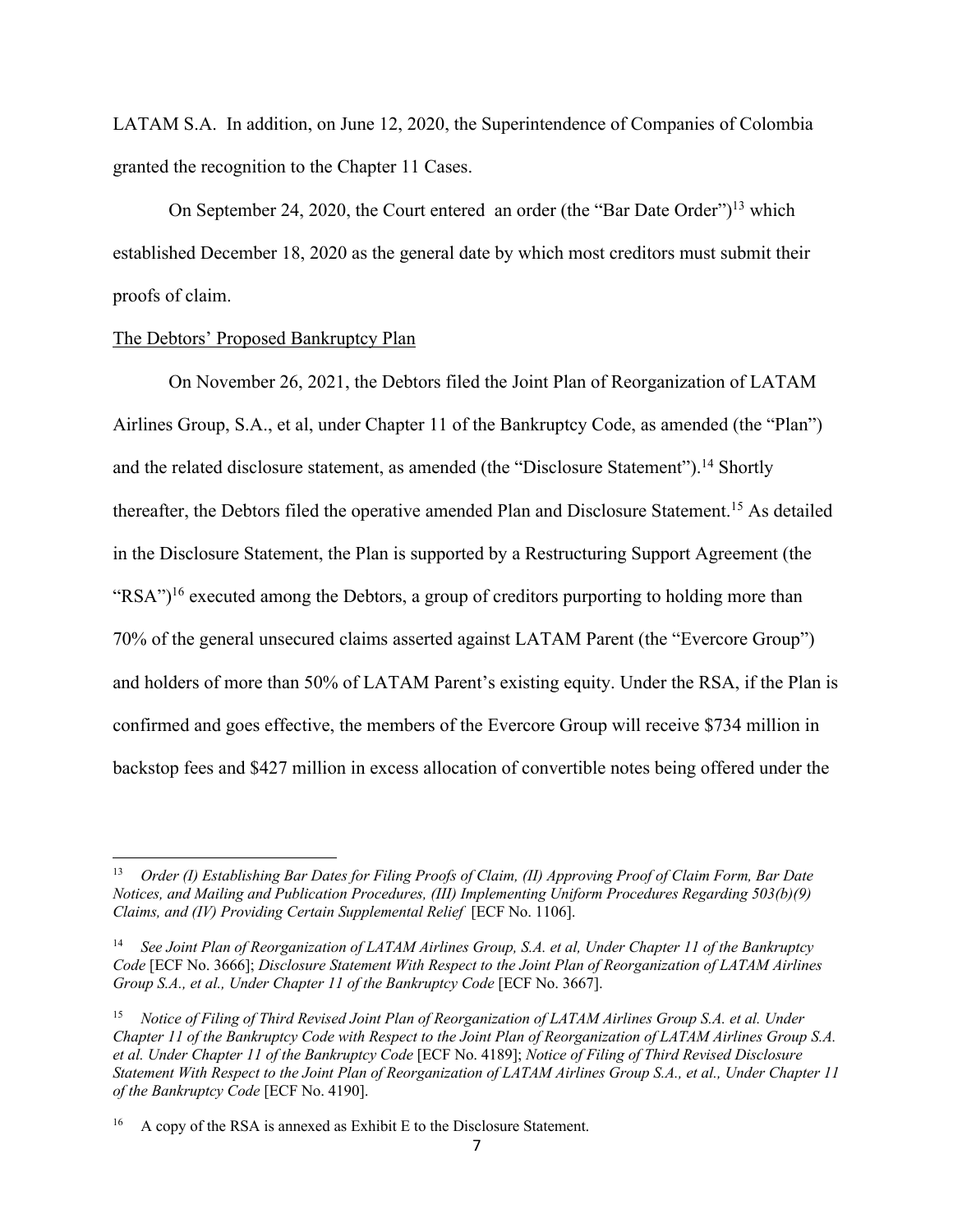Plan. The RSA lists a series of "Termination Events" under which the RSA "shall terminate", making "all obligations of the Parties . . . be of no further force and effect," including:

with respect to any Commitment Creditor, the successful prosecution, challenge or objection, filed by any party (other than any of the Commitment Parties or their respective affiliates, transferees or assignees) to the amount (i) as previously Allowed (as defined in the Plan Term Sheet) by a court order and/or (ii) as separately previously agreed to by the Debtors and such Commitment Creditor with respect to any individual claim (to the extent such agreement exists[.]

RSA § 7(f). Sajama is a joint venture comprised of two hedge funds, Sculptor Capital LP ("Sculptor") and Sixth Street Partners, LLC ("Sixth Street"). <sup>17</sup> SVP is also a collection of hedge funds.<sup>18</sup> Sixth Street, Sculptor, and SVP are all members of the Evercore Group.<sup>19</sup> The RSA defines "Commitment Creditor" to include, *inter alia*, Sculptor, Sixth Street, and SVP. *See* RSA, Schedule II.C (Commitment Creditors as of the Agreement Effective Date).

### The Settlement Motions

The SVP Settlement Motion

### The Aircraft Leases

The Debtors' fleet comprises of owned aircraft as well as aircraft under finance leases and operating leases. *See* First Day Decl. *[51.<sup>20</sup>* The aircraft subject to finance leases are generally owned by entities located in the Cayman Islands and Delaware (the "SPVs"), certain of which are affiliates of LATAM Parent. Most of the SPVs are not Debtors in these Chapter 11 Cases. *See id*. ¶ 52. The initial lessee of the leased aircraft is typically LATAM Parent or, for

<sup>17</sup> *See* UCC Obj., Ex. 3, Sajama 30(b)(6) Witness Samuel Lovett ("Lovett Tr.") Jan. 5, 2022 Dep. Tr. at 12:19–24.

<sup>18</sup> *See* UCC Obj., Ex. 61, SVP 30(b)(6) Witness Jeffrey Craine ("Craine Tr.") Jan. 3, 2022 at 8:18–11:25.

<sup>19</sup> *See Ad Hoc Group of Parent Unsecured Creditors' Second Verified Statement Pursuant to Bankruptcy Rule 2019 Creditors* [ECF No. 3447].

<sup>20</sup> *See Declaration of Ramiro Alfonsin Balza in Support of First Day Motions and Applications in Compliance with Local Rule 1007-2* [ECF No. 3] (the "First Day Decl.").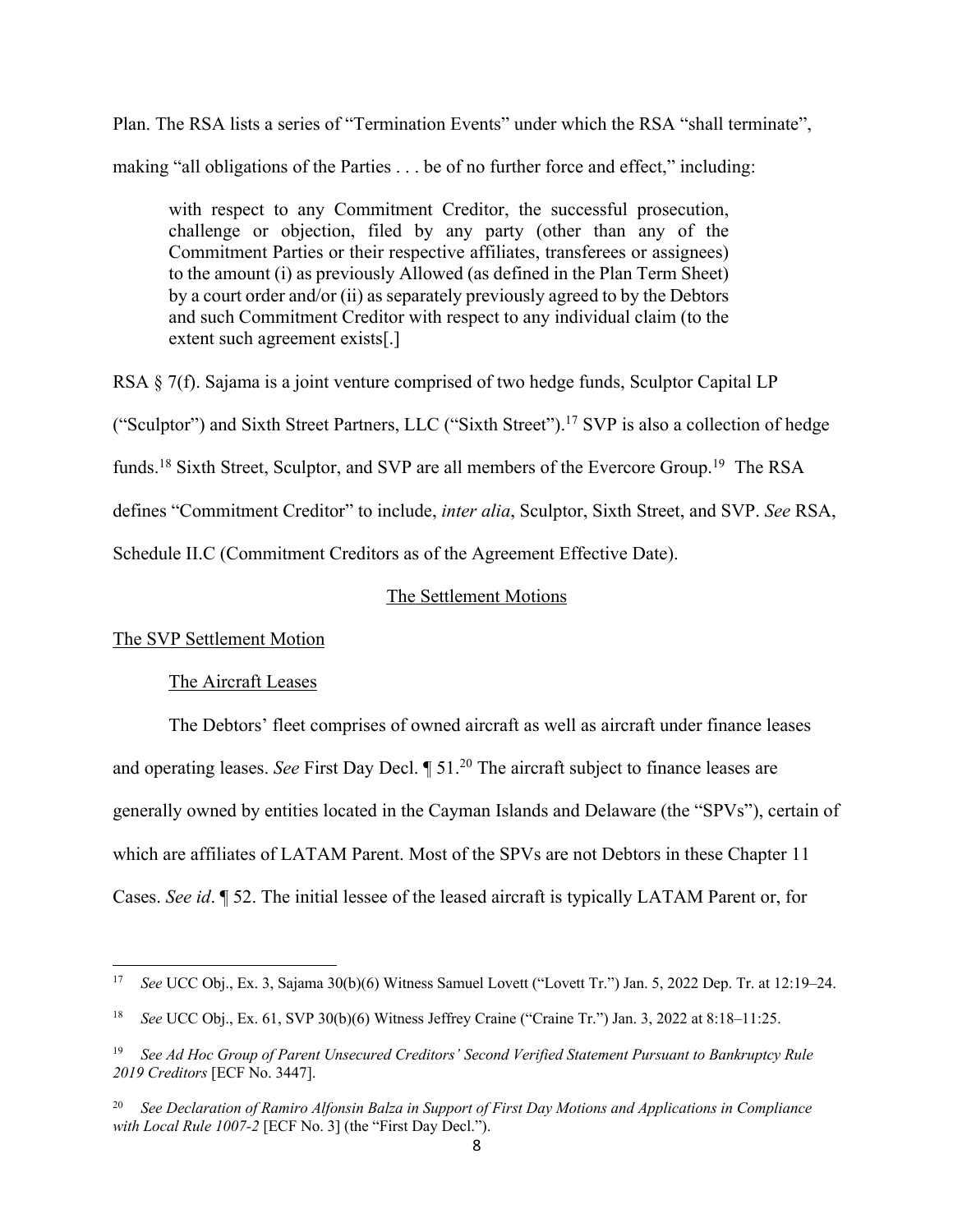certain aircraft, TAM. *See id.* 151; Suppl. First Day Decl. 11.<sup>21</sup> LATAM Parent then typically subleases the aircraft subject to finance leases to other operating entities, including certain of the Debtors. *See* First Day Decl. ¶ 38. The aircraft leases relevant to the SVP Settlement are described in greater detail below. A portion of the Debtors' fleet includes certain tax leases, which include Spanish Tax Operating Leases ("STOLs") and Japanese Operating Leases with Call Options ("JOLCOs"). *See* Suppl. First Day Decl. ¶ 13-14.

#### The STOL Leases

There are seven aircraft subject to tax lease agreements under which an entity incorporated in Spain owns and leases an aircraft to TAM. *See id.* ¶ 13. Those aircraft are owned and leased to TAM by two non-Debtor entities: Aviación Tritón, A.I.E. ("Triton") and Aviación Centaurus, A.I.E. ("Centaurus" and, together with Triton, the "Centaurus/Triton Lessors"). *See id.* The Triton Aircraft (as defined below) were financed by debt provided by BNP Paribas and originally guaranteed by the European export credit agencies and an equity contribution provided by Banco Santander. *See id.* The Debtors understand that after the Petition Date, the European export credit agencies exposure was acquired by a third party. The Centaurus aircraft (as defined below) were financed by debt provided by BNP Paribas, CIC and KFW and an equity contribution provided by Banco Santander. *Id.* The STOLs with the Centaurus/Triton Lessors concerned:

(i) with respect to Triton, leases for three (3) Airbus A319-132 aircraft bearing MSNs 4000, 4163, and 4171 (collectively, the "Triton Leases" and the "Triton Aircraft", as applicable), and

(ii) with respect to Centaurus, leases for (i) three (3) Airbus A319-100 aircraft bearing MSNs 4734, 4756, and 4773 and (ii) one (1) Airbus A321-200 aircraft

<sup>21</sup> *See Second Declaration of Ramiro Alfonsin Balza in Support of the Subsequent Chapter 11 Cases* [ECF No. 483] (the "Suppl. First Day Decl.").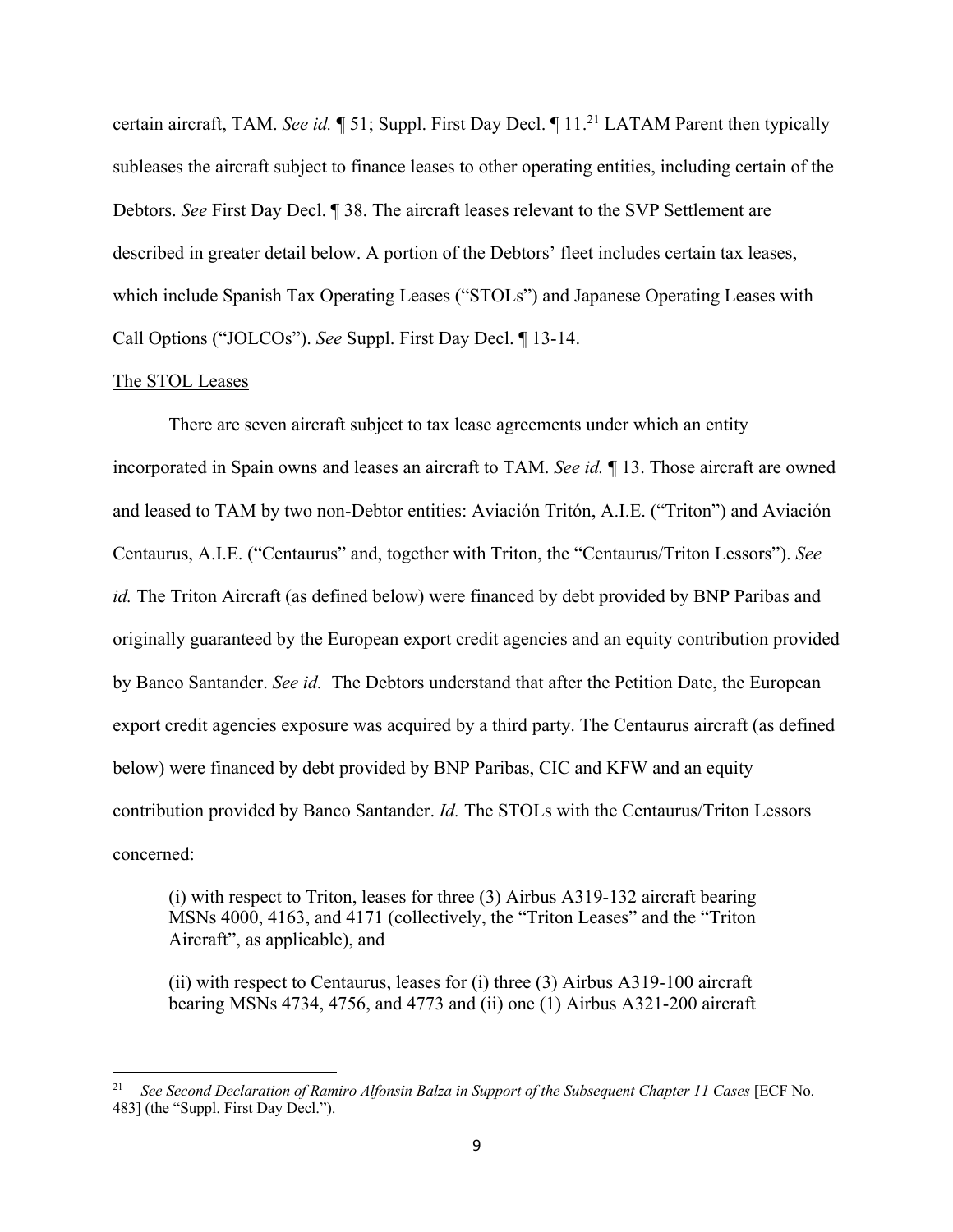bearing MSN 4662 (the "Centaurus/Triton Leases" and "Centaurus/Triton Aircraft", as applicable). $22$ 

## The JOLCO Leases

Eight of the aircraft leased by the Debtors are subject to tax leasing structures through the JOLCOs. *See* First Day Decl. ¶ 54. LATAM is not a borrower under these facilities. These aircraft are leased directly to LATAM Parent by certain non-Debtor entities consisting of the SBI Lessors<sup>23</sup> and are subleased to and primarily operated by other Debtor affiliates or by TAM. The JOLCOs with the SBI Lessors concerned eight Airbus A320-214 aircraft bearing MSNs 5654, 5666, 5686, 5707, 5748, 5764, 5845, and 5883 (collectively, the "SBI Leases" and the "SBI Aircraft", as applicable, and, together with the Centaurus/Triton Leases and the Centaurus/Triton Aircraft, the "STOL/JOLCO Leases" and the "STOL/JOLCO Aircraft", as applicable). A list of the STOL/JOLCO Leases is set forth in the SVP Settlement. The Court granted various stipulations and side letter agreements among the Debtors and the Centaurus/Triton Lessors and the SBI Lessors with respect to the Debtors' rights to the continued use of the respective Aircraft during the Chapter 11 Cases (collectively, the "STOL/JOLCO Side Letters and Stipulations"). A list of the STOL/JOLCO Stipulations and Side Letters is annexed as Exhibit 1 to the SVP Settlement.

In July 2021, after initial extensions of the expiration of the STOL/JOLCO Side Letters and Stipulations, the Debtors received purported notices of termination and/or expiration thereof from the Centaurus/Triton Lessors and the SBI Lessors. On September 10, 2021, the Debtors filed a motion which requested that the Court approve the assumption of the Centaurus/Triton

<sup>&</sup>lt;sup>22</sup> A list of the Centaurus/Triton Leases is set forth in Paragraph C of the SVP Settlement.

<sup>23</sup> The term "SBI Lessors" refers, collectively, to LS – Aviation No.17 Co. Ltd., LS – Aviation No.18 Co. Ltd., LS – Aviation No.19 Co. Ltd., LS – Aviation No.20 Co. Ltd., LS – Aviation No.21 Co. Ltd., LS – Aviation No.22 Co. Ltd., LS – Aviation No.23 Co. Ltd., and LS – Aviation No.24 Co. Ltd.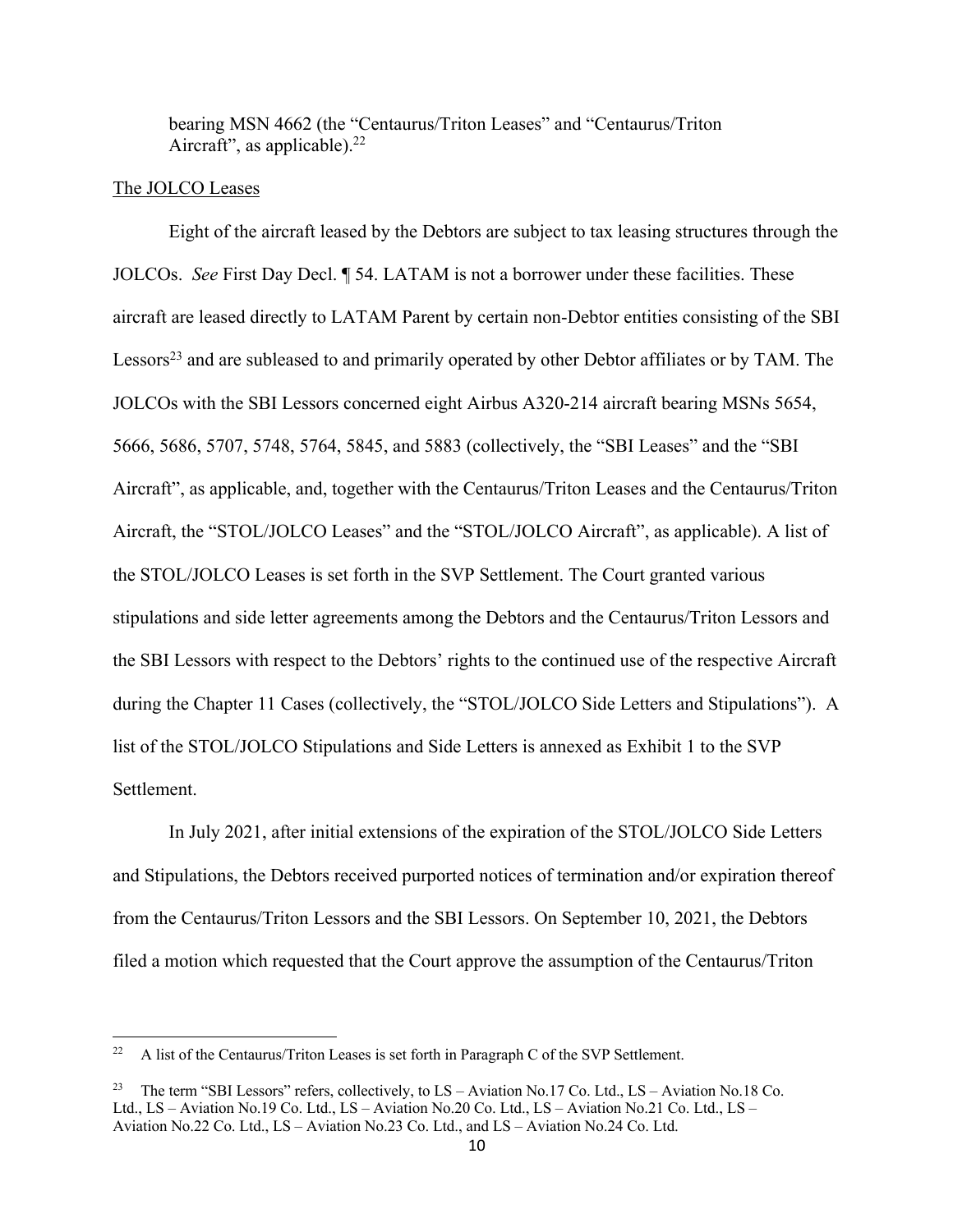Leases and the SBI Leases (the "STOL/JOLCO Leases Assumption Motion").<sup>24</sup> On October 12, 2021, each of the Centaurus/Triton Lessors (the "Centaurus/Triton Objection")<sup>25</sup> and the SBI Lessors (the "SBI Objection"<sup>26</sup> and, together with the Centaurus/Triton Objection, the "STOL/JOLCO Leases Assumption Objections") filed objections to the STOL/JOLCO Leases Assumption Motion.

Thereafter, the Debtors engaged in negotiations with the SVP Parties (on behalf of the

Centaurus/Triton Lessors and the SBI Lessors) concerning a resolution of the STOL/JOLCO

Leases Assumption Objections and the related claims as well as the restructuring of the

STOL/JOLCO Leases. The parties resolve the STOL/JOLCO Leases Assumption Objections as

part of the SVP Settlement, as set forth below.

# The Pilar/Picaflor Leases

The Debtors are party to certain lease agreements concerning the leasing of Airbus A320 family aircraft and Airbus A350 family aircraft. The leases that are relevant to the SVP Settlement Motion are:

<sup>24</sup> *See Debtors' Motion for Entry of an Order Authorizing the Debtors to Assume Various Aircraft Agreements and for Related Relief (Tritón, Centaurus and JOLCO) (MSNS 4000, 4163, 4171, 4662, 4734, 4756, 4773, 5654, 5666, 5686, 5707, 5748, 5764, 5845 & 5883)* [ECF No. 3179]. On July 30, 2020, the Debtors filed the *Debtors' Third Motion for Entry of an Order (I) Authorizing Debtors to Reject Certain Aircraft Leases and Abandon Certain Aircraft and (II) Approving Return Procedures* [ECF No. 735], and on September 11, 2020, the Debtors' filed the *Debtors' Fourth Motion for Entry of an Order (I) Authorizing Debtors to Reject Certain Aircraft Leases and Abandon Certain Aircraft and (II) Approving Return Procedures* [ECF No. 1061] (collectively, the "Aircraft Rejection Motions"). Together, the Aircraft Rejection Motions sought approval to reject certain aircraft leases, among which were the SBI Leases. On September 13, 2021, after having certain of the requested lease rejections granted, the Debtors withdrew the Aircraft Rejection Motions [ECF Nos. 3185 & 3186] in connection with filing the STOL/JOLCO Leases Assumption Motion.

<sup>25</sup> *See Response of the Santander Lessors Objecting to Debtors' Motion for Entry of an Order Authorizing the Debtors to Assume Various Aircraft Agreements and for Related Relief (Tritón, Centaurus and JOLCO) (MSNS 4000, 4163, 4171, 4662, 4734, 4756, 4773, 5654, 5666, 5686, 5707, 5748, 5764, 5845 & 5883) [ECF 3179]* [ECF No. 3353].

<sup>26</sup> *Response of the SBI Lessors Objecting to Debtors' Motion for Entry of an Order Authorizing the Debtors to Assume Various Aircraft Agreements and for Related Relief (Tritón, Centaurus and JOLCO) (MSNS 4000, 4163, 4171, 4662, 4734, 4756, 4773, 5654, 5666, 5686, 5707, 5748, 5764, 5845 & 5883) [ECF 3179]* [ECF No. 3354].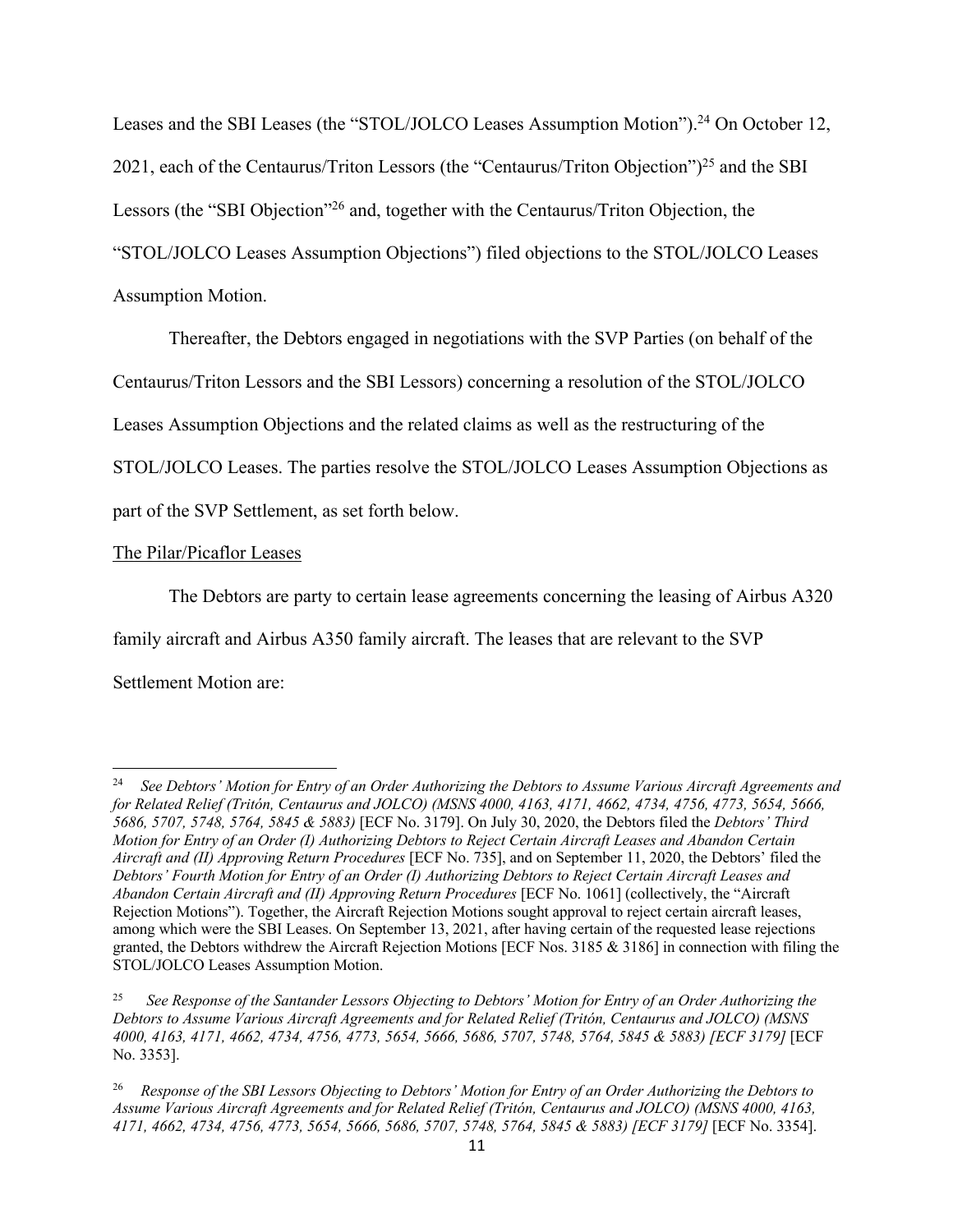(i) with respect to Pilar I Leasing Limited ("Pilar I"), three (3) Airbus A350-941 aircraft bearing MSNs 0035, 0045, and 0079 (collectively, the "Pilar I Leases" and the "Pilar I Aircraft", as applicable),

(ii) with respect to Pilar II Leasing Limited ("Pilar II", and collectively with Pilar I, "Pilar"), one (1) Airbus A320-271N aircraft bearing MSN 6286 (the "Pilar II Lease" and the "Pilar II Aircraft", as applicable), and

(iii) with respect to Picaflor Leasing Limited ("Picaflor", and collectively with Pilar, the "Pilar/Picaflor Lessors", and collectively with the Centaurus/Triton Lessors and the SBI Lessors, the "Aircraft Lessors"), one (1) Airbus A350-941 aircraft bearing MSN 0363 (the "Picaflor Lease" and the "Picaflor Aircraft", as applicable, and, together with the Pilar I Leases and Pilar I Aircraft, and Pilar II Lease and Pilar II Aircraft, the "Pilar/Picaflor Leases"27 and "Pilar/Picaflor Aircraft", as applicable, and collectively with the STOL/JOLCO Leases and the STOL/JOLCO Aircraft, the "Aircraft Leases" and the "Aircraft", as applicable).

The Court granted various stipulations and side letter agreements among the Debtors and

Pilar and Picaflor with respect to the Debtors' rights to the continued use of the respective

Pilar/Picaflor Aircraft during the Chapter 11 Cases. The stipulations and side letter agreements

are annexed to the SVP Settlement.

On September 11, 2020, the Debtors filed their fourth Aircraft Lease Rejection Motion<sup>28</sup>

which, among other things, sought authorization to reject the Pilar II Lease. On October 19,

2020, the Debtors and Bank of Utah as security trustee and Pilar II entered into the Side Letter to

Aircraft Lease Agreement (the "Pilar II Rejection Side Letter") in connection with the pending

rejection of the Pilar II Lease. On November 5, 2020, the Court approved the stipulation ordering

the rejection of the Pilar II Lease (the "Pilar II Rejection").29

<sup>&</sup>lt;sup>27</sup> A list of the Pilar/Picaflor Leases is set forth in Paragraph C of the SVP Settlement Agreement. The "Go Forward Lease" refers to the leases held by the Centaurus, Triton, Pilar II, and the SBI Lessors. The related Pilar I and Picaflor lease agreements are referred to herein as the "Terminated Leases," as applicable.

<sup>28</sup> *See Debtors' Fourth Motion for Entry of an Order (I) Authorizing the Debtors to Reject Certain Aircraft Leases and Abandon Certain Aircraft and (II) Approving Return Procedures* [ECF No. 1061].

<sup>29</sup> *See Stipulation and Order Authorizing Debtors to Reject Certain Unexpired Leases with Aircraft Counterparties*  [ECF No. 1333].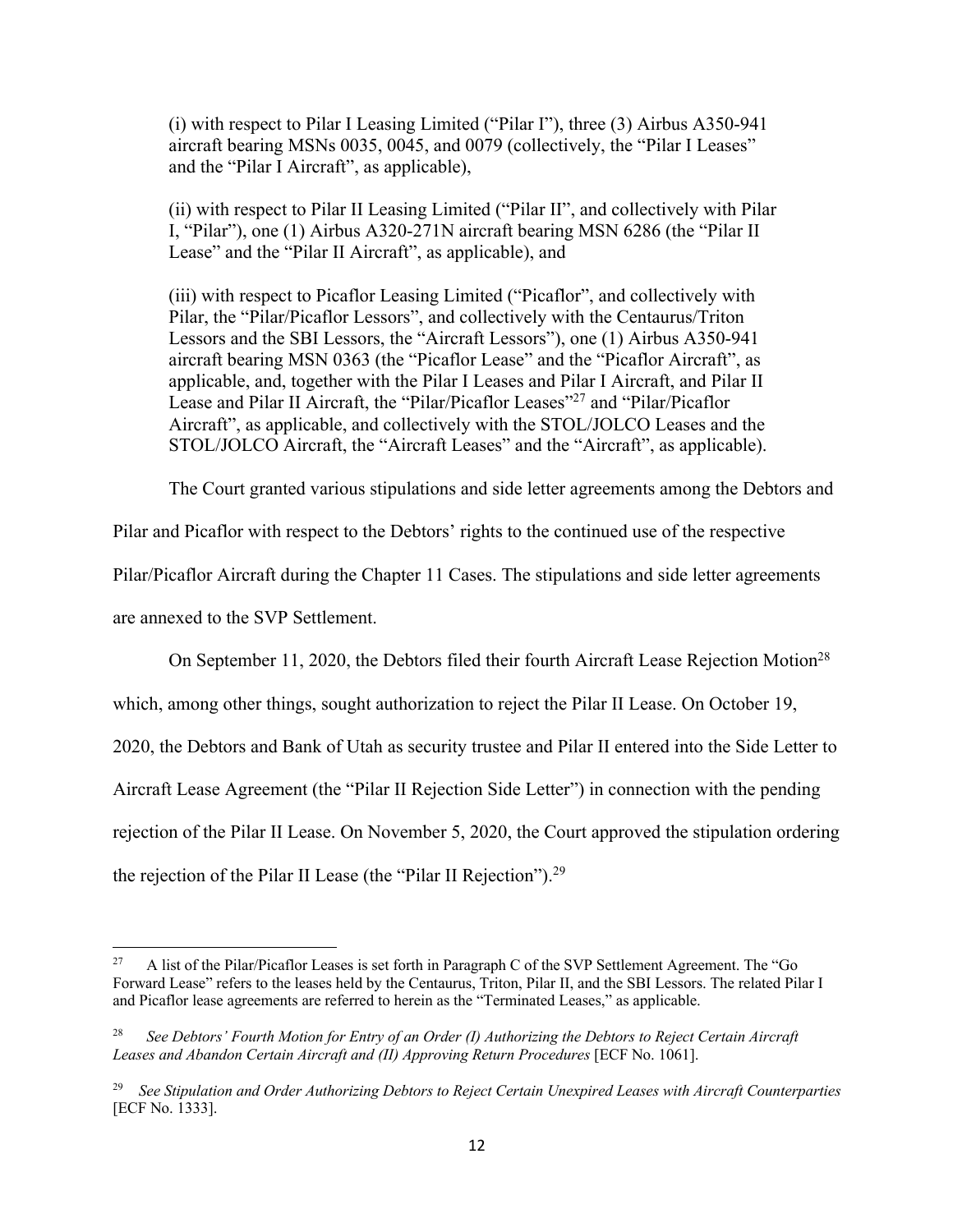On June 17, 2021, the Debtors filed the Picaflor Rejection<sup>30</sup> which caused the Picaflor Lease to be rejected. On June 17, 2021, the Debtors, Bank of Utah as security trustee, Glas USA LLC as successors to Sumitomo Mitsui Banking Corporation, New York Branch and Picaflor entered into the Side Letter to Aircraft Agreement (the "Picaflor Rejection Side Letter") in connection with the Picaflor Rejection.

On June 24, 2021, the Debtors filed the Pilar I Rejection<sup>31</sup> (and together with the Pilar II Rejection and the Picaflor Rejection, the "Rejections") which caused the Pilar I Leases to be rejected. On June 24, 2021, the Debtors and Bank of Utah as security trustee and Pilar I entered into the Side Letter to Aircraft Lease Agreements (the "Pilar I Rejection Side Letter" and together with the Pilar II Rejection Side Letter and the Picaflor Rejection Side Letter, the "Rejection Side Letters") in connection with the Pilar I Rejection.

On November 25, 2020, the Debtors and Pilar II entered into the Aircraft Lease Termination Agreement (the "Pilar II Termination Agreement") terminating the Pilar II Lease and sublease. On June 25, 2021, the Debtors and Picaflor entered into the Aircraft Lease Termination Agreement (the "Picaflor Termination Agreement") terminating the Picaflor Lease and sublease. On July 21, 2021, the Debtors and Pilar I entered into the Aircraft Lease Termination Agreement (the "MSN 0079 Termination Agreement") terminating the MSN 0079 Lease and sublease. On August 19, 2021, the Debtors and Pilar I entered into the Aircraft Lease Termination Agreement (the "MSN 0035 Termination Agreement") terminating the MSN 0035 Lease and sublease. On October 26, 2021, the Debtors and Pilar I entered into the Aircraft Lease Termination Agreement (the "MSN 0045 Termination Agreement" and together with the Pilar II

<sup>30</sup> *See Notice of Confirmation of Rejection of Certain Unexpired Aircraft Lease Agreements and the Abandonment of Certain Related Assets* [ECF No. 2538].

<sup>31</sup> *See Notice of Confirmation of Rejection of Certain Unexpired Aircraft Lease Agreements and the Abandonment of Certain Related Assets* [ECF No. 2589].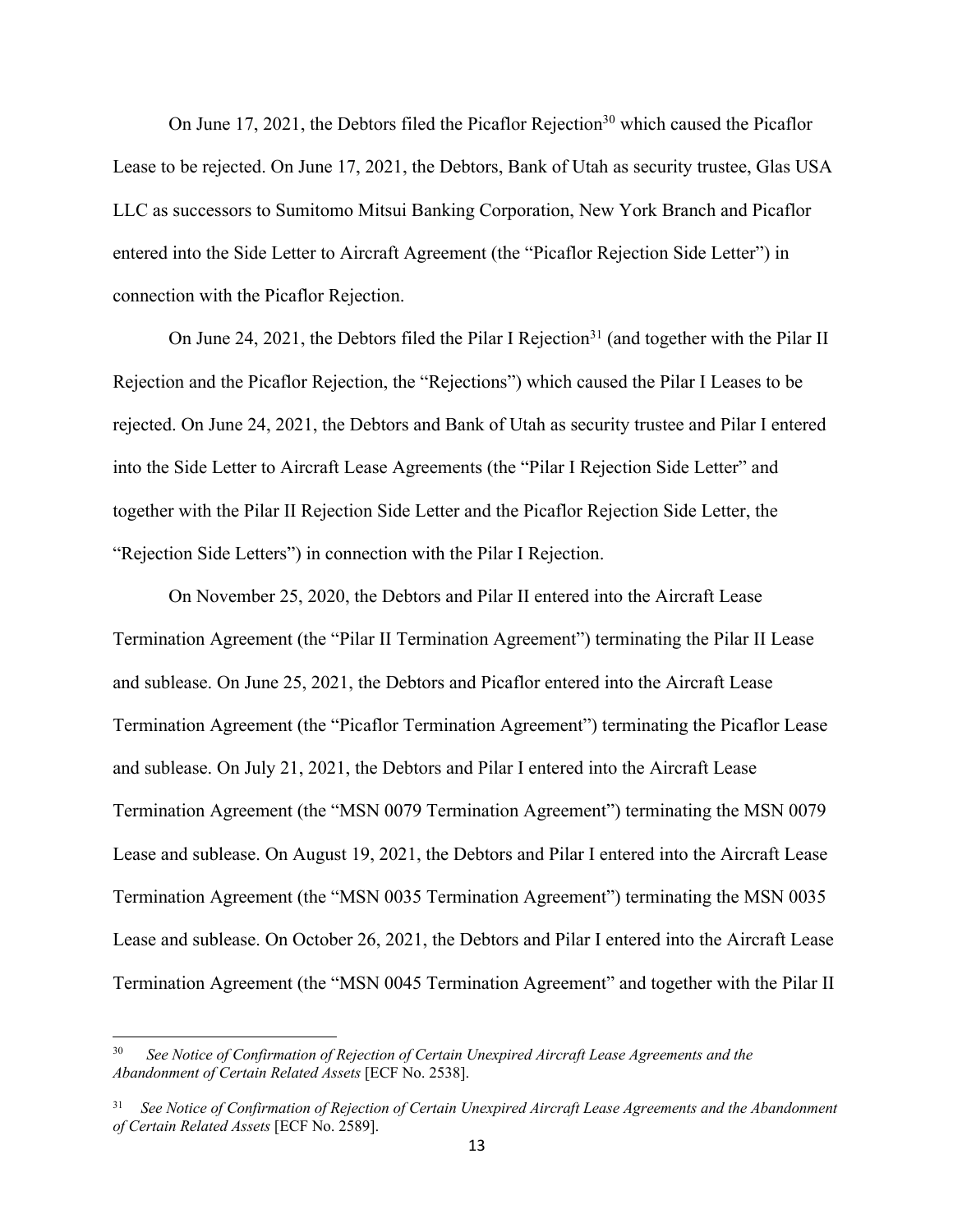Termination Agreement, the Picaflor Termination Agreement, the MSN 0079 Termination Agreement and the MSN 0035 Termination Agreement, the "Termination Agreements") terminating the MSN 0045 Lease and sublease. Consequently, as of June 24, 2021, the Picaflor Lease and all the Pilar Leases had been rejected, and by October 26, 2021, all of the corresponding aircraft returned.

Thereafter, the Debtors engaged in negotiations with the SVP Parties (on behalf of Pilar I, Pilar II, and Picaflor) concerning a resolution of the Aircraft Lease Claims related to the Pilar/ Picaflor Aircraft as well as the restructuring of the Pilar II Lease. The parties resolved the relevant claims as part of the SVP Settlement, as set forth below.

### The Aircraft Lease Rejection Damage Claims

On or before the applicable deadline set by the Bar Date Order by which a proof of claim was required to be filed, the Original Claimants<sup>32</sup> (other than Picaflor) filed proofs of claim bearing the following claim numbers against LATAM Parent and certain of the other Debtors in connection with the Aircraft Leases, related operative documents and/ or in respect of the

Aircraft:

Centaurus Claims **–** Nos. 2306, 2504, 2521, 2547, 2557, 2962, 3115, and 3341

Triton Claims **–** Nos. 2470, 2477, 2493, 2522, 2661, and 3338

SBI Claims **–** Nos. 3887, 4140, 4398, 4404, 4422, 4470, 4567, 4608, 6340, 6341, 6342, and 6343

Pilar Claims **–** Nos. 2314, 2463, 2469, 2495, 2559, 2561, 2649, 2717, 6371, 6372, 6395, 6396, 6449, and 6450

<sup>&</sup>lt;sup>32</sup> "Original Claimants" refers, collectively, to (i) the Bank of Utah, as the security trustee with respect to financings related to the Picaflor Aircraft (ii), BNP Paribas, as either the senior facility agent with respect to financings related to the Pilar I Aircraft, as the senior facility agent with respect to financings related to the Pilar II aircraft, and/ or as security agent with respect to financings related certain of the Aircraft (in any such capacity, "BNP Paribas"), (iii) Investec Bank PLC, as the junior facility agent with respect to financings related to the Pilar I Aircraft and the Pilar II Aircraft (in any such capacity, "Investec"), (iv) MUFG Bank, Ltd ., New York Branch, as the facility agent with respect to financings related to the SBI Aircraft ("MUFG"), (v) UMB Bank, N.A., as the security trustee with respect to financings related to the SBI Aircraft, and (vi) the Aircraft Lessors.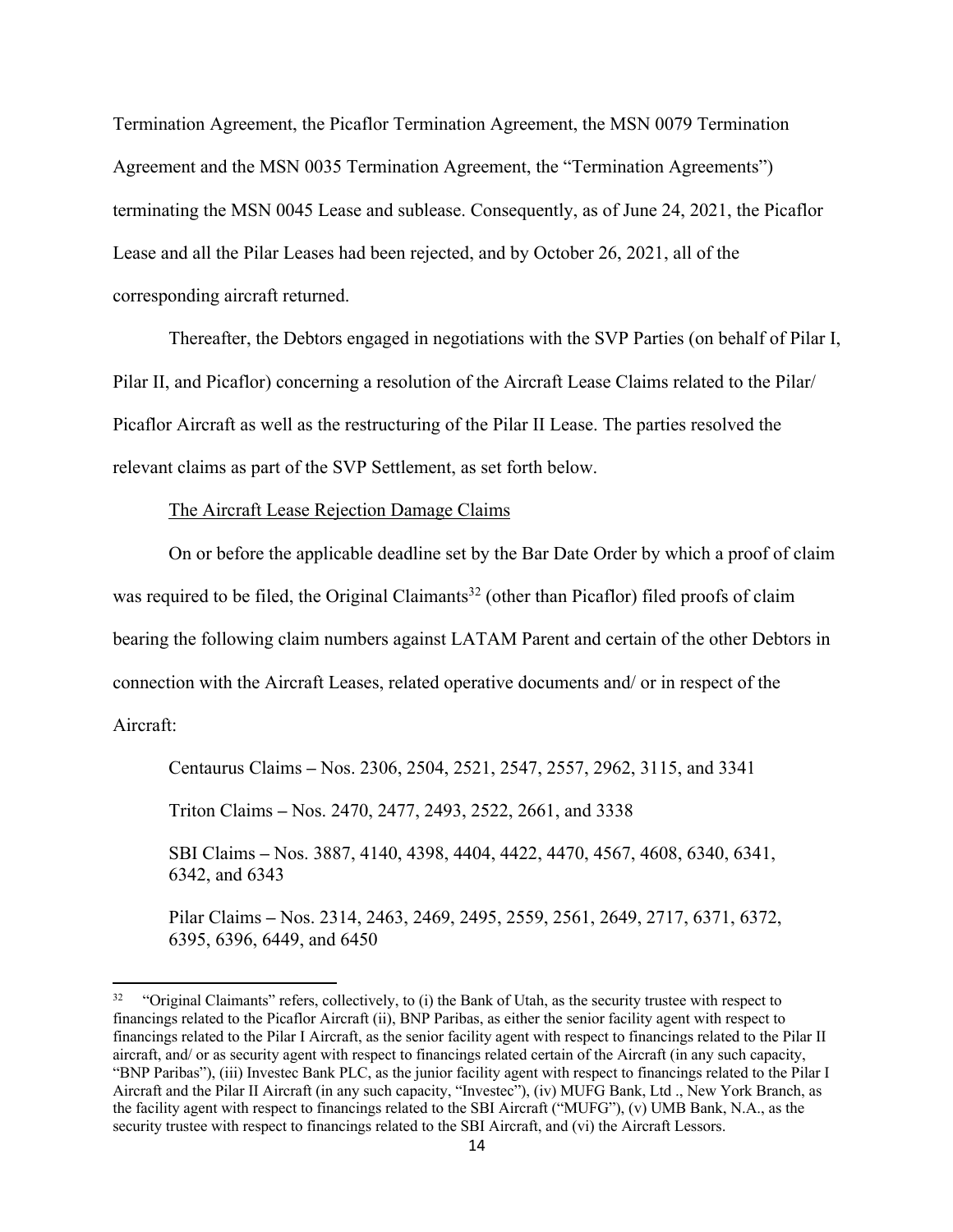Bank of Utah – Nos. 6348, 6349, 6350 and 6354

BNP Claims – Nos. 2473, 2475, 2563, 2607, 2638, 2711, 2808, 2810, 3218, and 3362 Investec Claims – 3403, 395, 3500, 3505, 3643, and 3880 MUFG Claims – 4064, 4157, 4457, 4497, 4509, 4515, 4518, and 4669 UMB Claims – 4067, 4242, 4251, 4499, 4527, 4583, 4683, and 4688.

# The Aircraft Lease Settlement Agreement and Term Sheet

The Debtors assert that they have engaged in good faith arm's length negotiations with the SVP Parties (on behalf of the Aircraft Lessors) to restructure the Go Forward Leases in a manner consistent with the Debtors' business plan and to resolve the SVP Claims on mutually agreeable terms. SVP Settlement Motion ¶ 36. The negotiations resulted in an agreement to resolve the Aircraft Lease Claims and restructure the Go Forward Leases. In broad strokes, the agreement consists of:

*Claims Settlement Agreement*: subject to Court approval, the Debtors and the SVP Parties have entered into the SVP Settlement, which, among other things, provides for the allowance of rejection damages claims arising from transactions covering twenty aircraft (collectively, the "SVP Aircraft"), in the amounts, and against the Debtors, as set forth therein (such portion of the SVP Settlement, the "SVP Claims Settlement"); and (ii) the rejection of the Centaurus/Triton Leases and the SBI Leases, which will nonetheless remain in effect until each such New Lease (defined below) respective of the same Aircraft becomes effective.

*Long Term Restructuring Agreements*: the Debtors and the SVP Parties agreed to the terms expressed in the Term Sheet for long term restructuring of the Go Forward Leases pursuant to the rejection of such leases and entry into new aircraft leases for the sixteen SVP Aircraft that the SVP Parties previously demanded to be or were returned (the "New Leases")<sup>33</sup> and related agreements with respect to each such New Lease (together with such related agreements, the "Transaction Documents"), which is annexed as Exhibit B to the Motion (such portion of the SVP Settlement, the "Aircraft Retention and Lease Terms Settlement").

<sup>33</sup> The New Leases contemplated under the Term Sheet concern leases for all of the Aircraft other than the aircraft in the Debtor's Airbus A350 family, which the Debtors have determined no longer fit within their fleet needs. SVP Settlement Motion ¶ 38.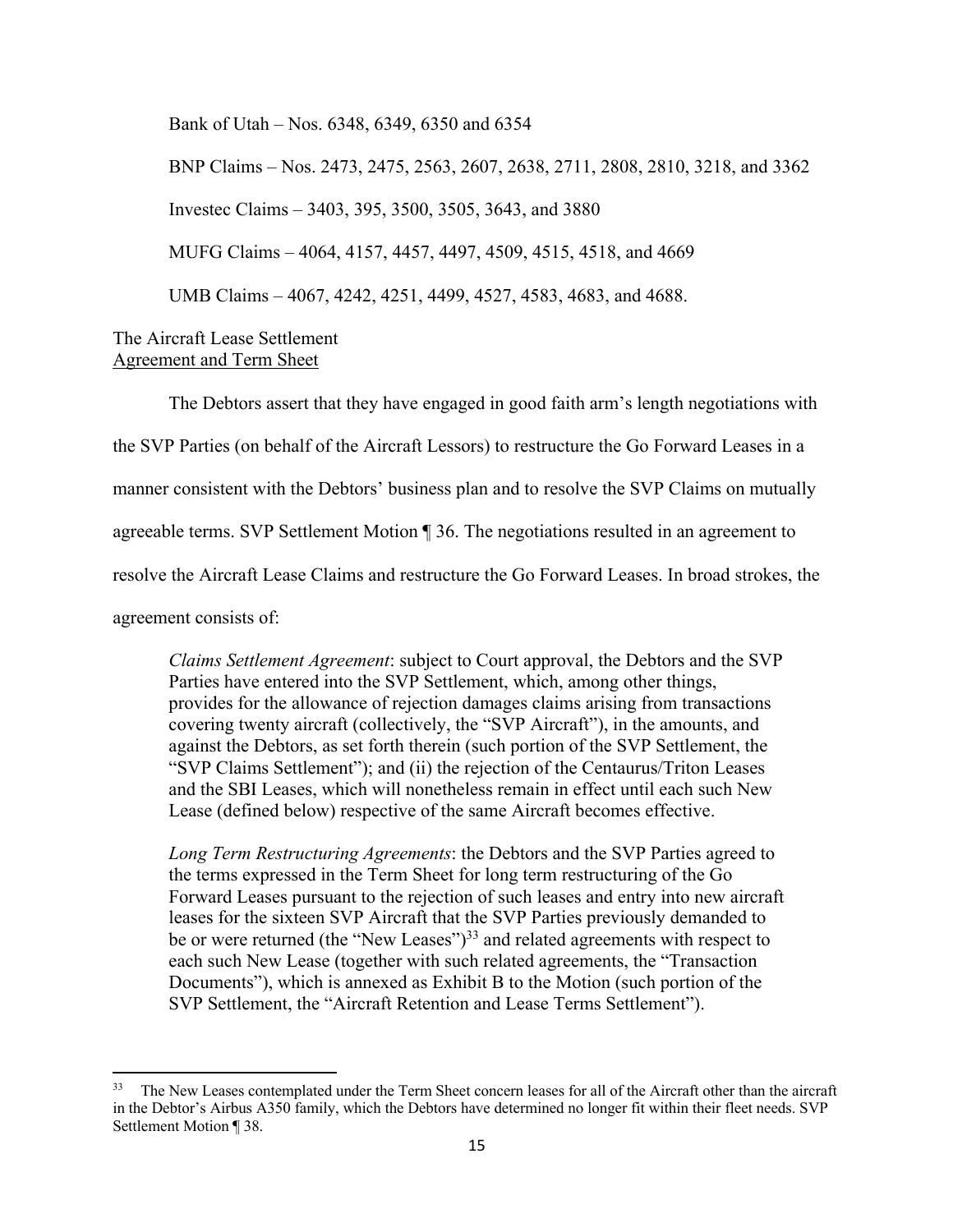Below is a summary of the principal terms of the Aircraft Retention and Lease Terms

Settlement.

# Rejection of STOL/JOLCO Leases

While the Pilar/Picaflor I Leases have already been rejected, the SVP Settlement contemplates the rejection of the STOL/JOLCO Leases, which will nonetheless remain in effect until the New Lease respective of each such Aircraft becomes effective.

# Terms for Long Term Restructuring Agreement

The Term Sheet sets forth the terms intended for the execution of relevant transaction documents among the Debtors and the Aircraft Lessors (other than Pilar I and Picaflor) with respect to the Centaurus/Triton Aircraft, the SBI Aircraft, and the Pilar II Aircraft. The Term Sheet also contemplates terms for the New Leases.

# Allowed Claims

The Aircraft Lease Settlement Agreement contemplates allowed general unsecured claims in favor of the Aircraft Lessors consisting of

> (i) headlease claims against LATAM Parent in the aggregate amount of \$484,000,000;

(ii) general unsecured guarantee claims against LATAM Parent in the aggregate amount of \$226,000,000; and

(iii) general unsecured claims against TAM in the aggregate amount of \$140,000,000.

The Allowed Claims shall be in full and final satisfaction of any and all claims that have been or may be asserted by the Claimants in connection with the STOL/JOLCO Leases, including any administrative claims, additional rejection damages claims, or in connection with the Stipulations and Side Letters, the Rejections, the Rejection Side Letters, the Termination Agreements or the Aircraft, where all such claims are deemed to have been released and waived, subject to the Aircraft Lessors' rights to assert post-petition administrative claims pursuant to section 503 of the Bankruptcy Code with respect to the New Leases to the extent permitted under the applicable Stipulations and Side Letters, and subject to the Debtors' rights to object to any such additional claims and the preservation of the Debtors' defenses thereto. Once effective, the Aircraft Lease Settlement Agreement will resolve seventy-six claims asserting approximately \$4.941 billion that the claimants have filed against the Debtors, in addition to unliquidated claim amounts.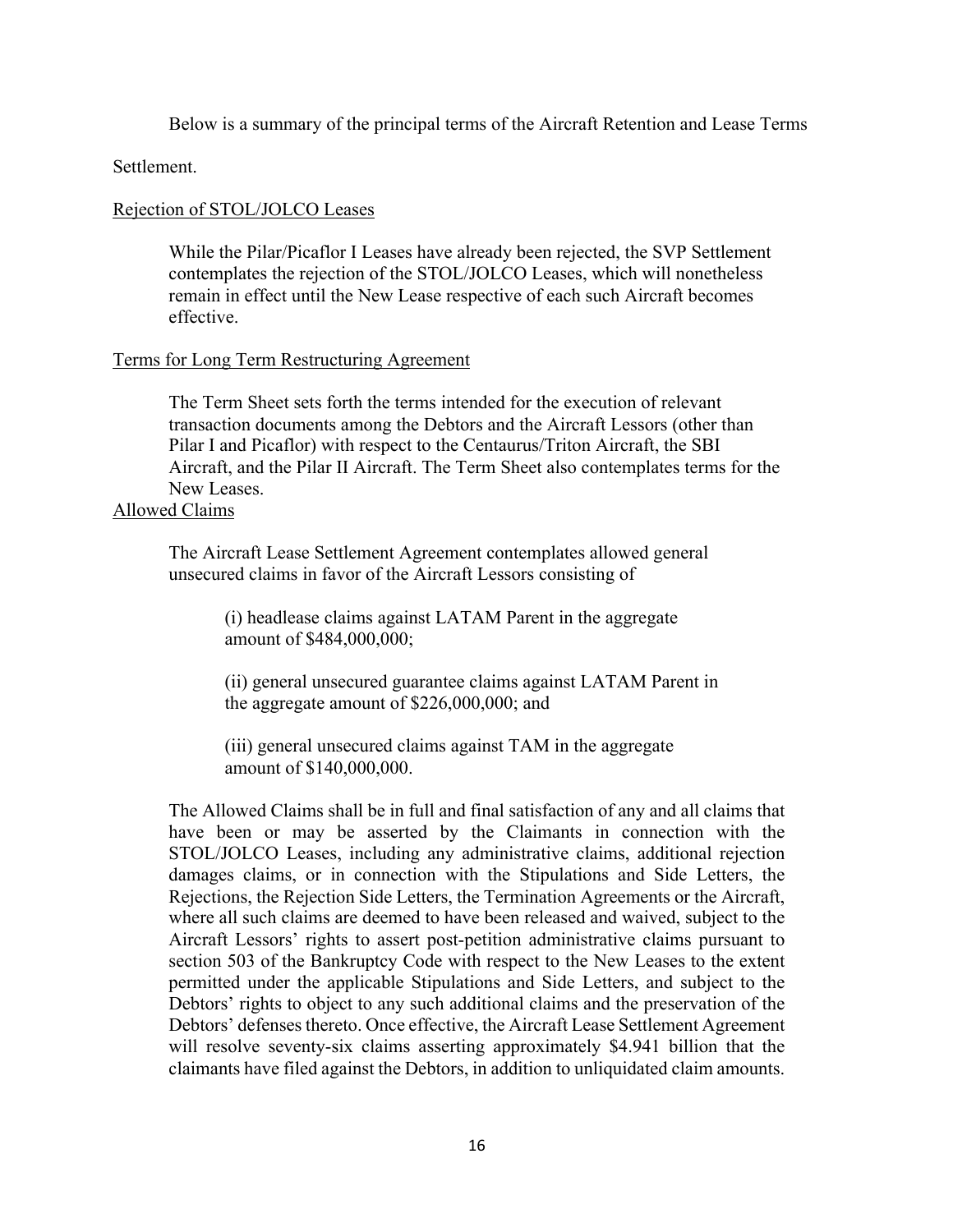### Plan Recoveries

The Parties have agreed on certain terms pertaining to the recoveries respective of the claims in favor of Pilar I, Pilar II, and Picaflor.

### Conditions Precedent

The binding effect of the Term Sheet is conditioned on, among other things, the Parties' entry into the Aircraft Lease Settlement Agreement and the Court's approval thereof, and the full execution of all of the Transaction Documents. In turn, the allowance, satisfaction and expungement of various claims contemplated under the Aircraft Lease Settlement Agreement is conditioned on (i) in the case of the Go Forward Leases, on the effectiveness of each corresponding New Lease and (ii) in the case of the Terminated Leases, on the effectiveness of all New Leases contemplated under the Term Sheet.

*See generally* SVP Settlement.

### The Sajama Settlement Motion

In May 2015, LATAM Parent entered into  $$1,020,823,000<sup>34</sup>$  in leasing arrangements with

WTC in its capacities as pass-through trustee, subordination agent, paying agent under a note

purchase agreement, and loan trustee under certain indentures and security agreements, pursuant

to which WTC was able to obtain the Aircraft—eleven new Airbus A321-200 aircraft, four new

Boeing 787-9 aircraft, and two new Airbus A350-900 aircraft—and their associated engines

which it then leased to LATAM Parent.35 *See* Acuto Sajama Decl. ¶ 10.36

The EETC Aircraft Leases arise from four special purchase vehicles: Cuclillo Leasing

Limited, Parina Leasing Limited, Canastero Leasing Limited, and Rayador Leasing Limited

<sup>&</sup>lt;sup>34</sup> In April 2017, a \$140,000,000 junior tranche secured by the same collateral was added to the EETC Lease Financing.

<sup>&</sup>lt;sup>35</sup> The Aircraft have the following manufacturing serial numbers ("MSNs"): eleven Airbus A321-200 aircraft with MSNs 6949, 7005, 7036, 7081, 6698, 6780, 6797, 6798, 6894, 6895, and 6899; four Boeing B787-916 aircraft with MSNs 38461, 38478, 38479, and 38459; and two Airbus A350-941 aircraft with MSNs 24 and 27.

<sup>36</sup> *See Direct Testimony of Sebastian Adolfo Acuto in Support of Debtors' Motion for Entry of an Order Approving Settlement Stipulation By and Among the Debtors and Sajama Investments, LLC* [ECF No. 4094] ("Acuto Sajama Declaration" or "Acuto Sajama Decl."). The Acuto Sajama Declaration is attached as Exhibit C to the Reply.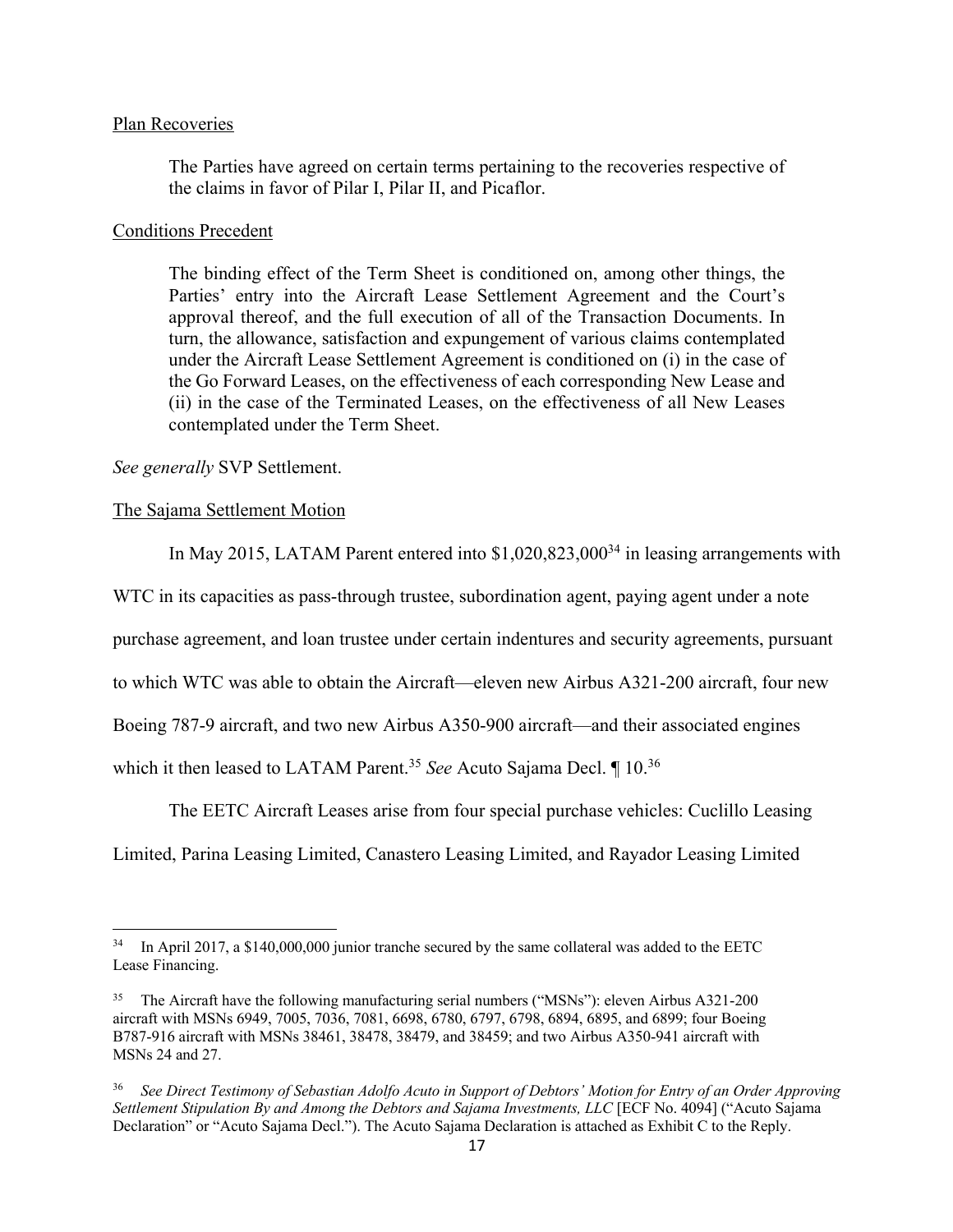(collectively, the "EETC Lessors"). *See id.* ¶ 11; Sajama Settlement Motion ¶ 16. The Lessors financed, purchased, and owned the engines, Aircraft and other miscellaneous equipment. *See*  Acuto Sajama Decl. ¶ 11; Sajama Settlement Motion ¶ 16. To finance these purchases, the EETC Lessors issued three series of secured equipment notes under a separate indenture for each Aircraft (the "EETC Notes") to three corresponding pass-through trusts (with WTC acting as Pass Through Trustee). Acuto Sajama Decl. ¶ 11; Sajama Settlement Motion ¶ 16. The EETC Notes were secured by an all-asset pledge of the Lessors' property in favor of WTC as loan trustee. Acuto Sajama Decl. ¶ 11; Sajama Settlement Motion ¶ 16. The pass-through trusts acquired the EETC Notes by collecting proceeds from its issuance of pass-through trust certificates. Acuto Sajama Decl. ¶ 11; Sajama Settlement Motion ¶ 16.

On the Initial Petition Date, LATAM filed a motion (the "Aircraft Lease Rejection Motion")<sup>37</sup> seeking authority to reject, or abandon, as applicable, certain leases, including the EETC Aircraft Leases. Acuto Sajama Decl. ¶ 12. On June 24, 2020, the Bankruptcy Court entered an order granting the relief requested in the Aircraft Lease Rejection Motion.<sup>38</sup> On or before the Bar Date, WTC and the EETC Lessor Parties (collectively, the "Original EETC Lessor Claimants") filed twenty-four proofs of claim, with each claim filed in an amount of not less than \$1,102,090,322.00, plus certain unliquidated damages, $39$  on account of future rents, fees, and expenses relating to the repossession, ferry flight, storage, maintenance, liquidity facility provider liabilities, return conditions, and associated advisor fees relating to the Aircraft

<sup>37</sup> *See Debtors' Motion for Entry of an Order (I) Authorizing Debtors to Reject Certain Aircraft Leases and Abandon Certain Aircraft, Effective Nunc Pro Tunc to the Petition Date and (II) Approving Return Procedures*  [ECF No. 23].

<sup>38</sup> *See Order (I) Authorizing Debtors to Reject Certain Aircraft Leases and Abandon Certain Aircraft, Effective Nunc Pro Tunc to the Petition Date, and (II) Approving Return Procedures* [ECF No. 295].

<sup>&</sup>lt;sup>39</sup> This amount includes unliquidated damages estimated in an amount of "no less than" \$250,000. The Debtors say that the Claimant has advised the Debtor that it estimates the total value of its Allowed Claim to exceed \$1,320,000,000. *See* Acuto Sajama Decl. ¶ 14, n.7.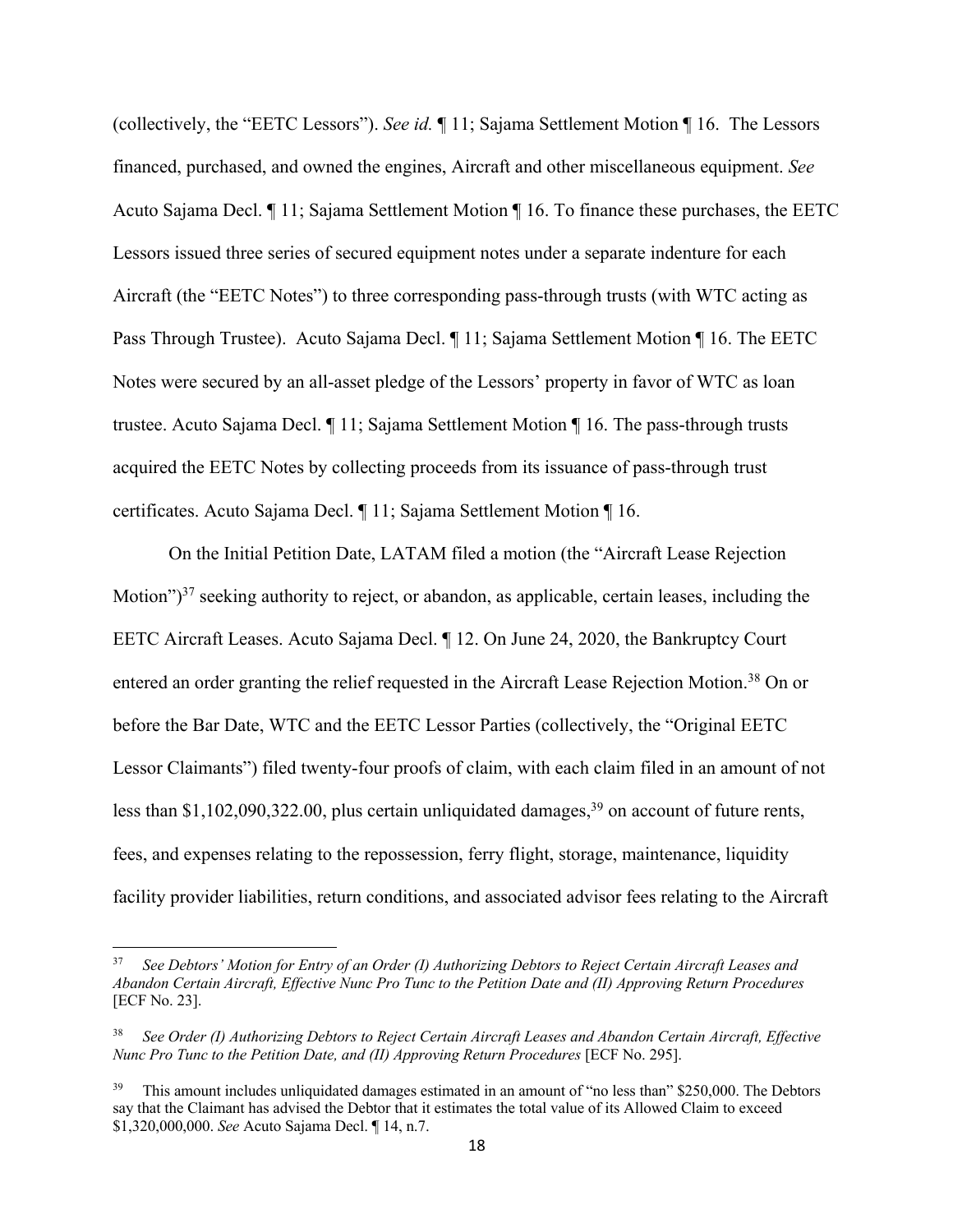and the EETC Aircraft Leases. Sajama Settlement Motion ¶ 14. In addition to the twenty-four claims, the Original EETC Lessor Claimants also asserted two additional claims that were withdrawn as part of the prior stipulation.

On March 10, 2021, LATAM filed a motion (the "LTA Motion"), $40$  which, among other things, sought the Court's approval of (a) the Debtors' entry into new leases with respect to eleven of the Aircraft, and (b) a *Stipulation and Agreed Order Concerning Certain Proofs of Claim* by and between the Debtors and the Original EETC Lessor Claimants, attached to the LTA Motion as Exhibit M (the "Prior Stipulation"). Acuto Sajama Decl. ¶ 15. As part of the Prior Stipulation, the Original EETC Lessor Claimants agreed, among other things, that with respect to any amount asserted as owing under the claims in the Lease Rejection Motion, the Original EETC Lessor Claimants shall be limited to one non-duplicative claim, if allowed, for such amount against such Debtor. *Id*. Additionally, as part of the Prior Stipulation, the Original Claimants agreed to withdraw proofs of claim 3788 and 3608 as duplicative of proof of claim 3885. The Prior Stipulation expressly preserved the Original EETC Lessor Claimants' entitlement to bring allowable, non-duplicative claims in multiple Debtor cases, as appropriate, and preserved the Debtors' right to object to any such claims. *Id*. On April 6, 2021, the Court approved the LTA Motion, including the Prior Stipulation.41 *Id*.

On April 28, 2021, LATAM filed a motion (the "B787 Motion"), $42$  which sought the Court's approval of the Debtors' entry into new leases with respect to four of the Aircraft. *Id*. ¶

<sup>40</sup> *Debtors' Motion for an Order Authorizing the Debtors to Implement Certain Transactions, Including Entry into Lease Agreements with Wilmington Trust Company Solely in its Capacity as Trustee [ECF No. 1975].* 

<sup>41</sup> *See Order Authorizing the Debtors to Implement Certain Transactions, Including Entry Into Lease Agreements with Wilmington Trust Company Solely in its Capacity as Trustee* [ECF No. 2153].

<sup>42</sup> *See Debtors' Motion for an Order Authorizing the Debtors to Implement Certain Transactions, Including Entry into Lease Agreements with UMB Bank N.A., Solely in Its Capacity as Owner Trustee [ECF No. 2259].*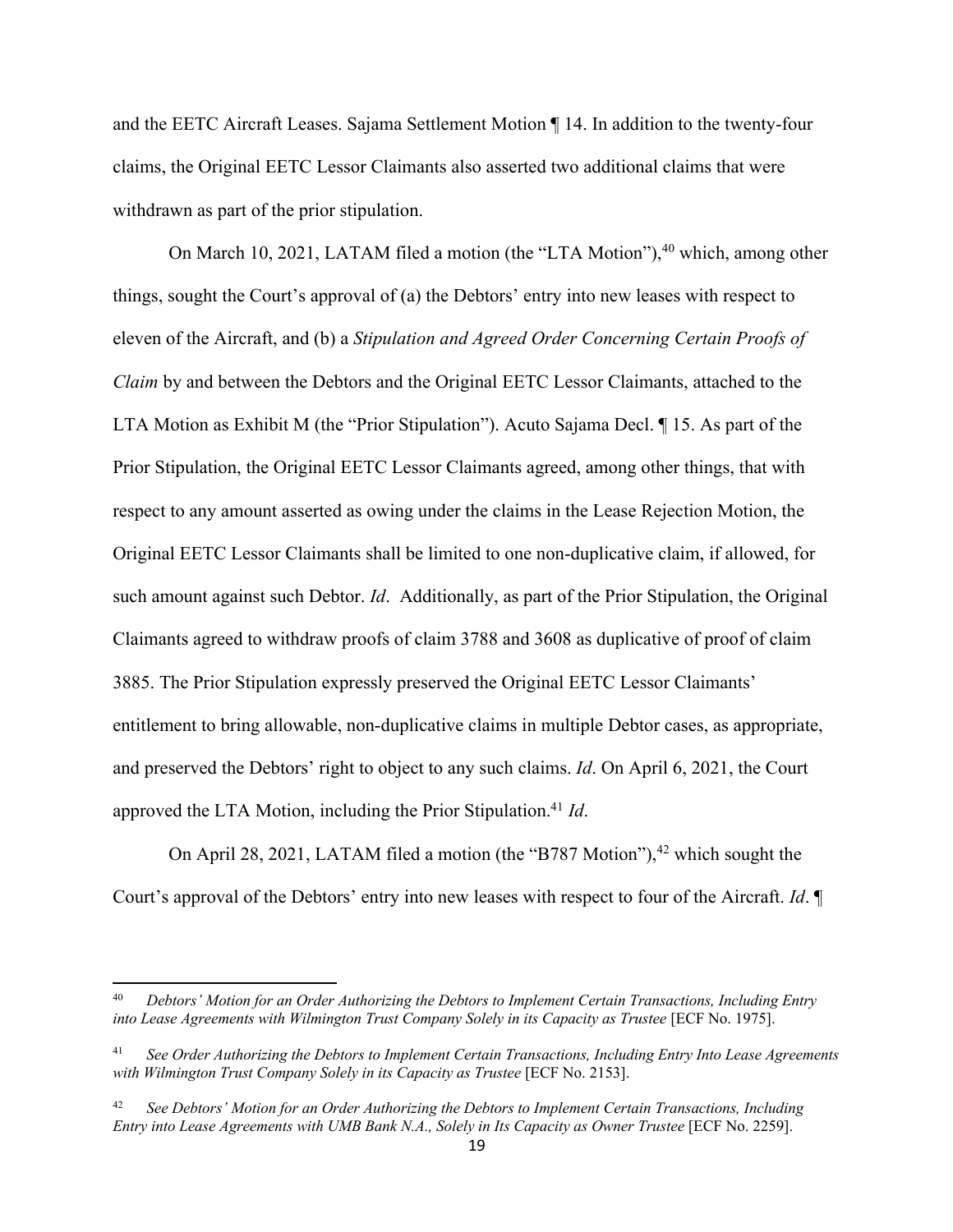16. On May 30, 2021, the Court approved the B787 Motion.<sup>43</sup> On or about April 29, 2021, WTC entered into a purchase agreement with a third party pursuant to which it agreed to sell the Aircraft to the winning bidder, following an auction conducted by WTC, for a purchase price of \$575,000,000. Sajama Settlement Motion ¶ 34. On July 30, 2021, Sajama, as transferee, and WTC, as transferor, filed a Transfer Notice,<sup>44</sup> evidencing that WTC, in its capacities as subordination agent, loan trustee, and pass-through trustee, had unconditionally and irrevocably sold, transferred, and assigned to Sajama all right, title, and interest to the claims against the Debtors, which it held as collateral for the secured EETC Notes. *Id*. ¶ 22.

#### The Stipulation and Order

The principal terms and conditions of the Stipulation and Order are generally as follows:

a. In full and final satisfaction of the Sajama Claims, claim number 3572 will be allowed as a prepetition general unsecured claim against LATAM Parent in the amount of \$695 million.

b. All Sajama Claims, other than claim number 3572, shall be deemed disallowed.

*Id*. ¶ 23.

### **Legal Standards**

Section 365(a) of the Bankruptcy Code provides that, with certain irrelevant exceptions, "a trustee subject to the court's approval, may assume or reject any executory contract or an unexpired lease of the debtor." 11 U.S.C. § 365(a); *see also ReGen Capital I, Inc. v. Halperin (In re Wireless Data, Inc.)*, 547 F.3d 484, 488 (2d Cir. 2008). Section 1107 of the Bankruptcy Code provides the same power to a debtor-in-possession. *See* 11 U.S.C. § 1107(a); *see also Orion Pictures Corp. v. Showtime Networks, Inc. (In re Orion Pictures Corp.)*, 4 F.3d 1095, 1098 (2d

<sup>43</sup> *See Order Authorizing the Debtors to Implement Certain Transactions, Including Entry into Lease Agreements with UMB Bank N.A., Solely in Its Capacity as Owner Trustee* [ECF No. 2431].

<sup>44</sup> *Notice of Transfer of Claim Other Than for Security* [ECF No. 2837].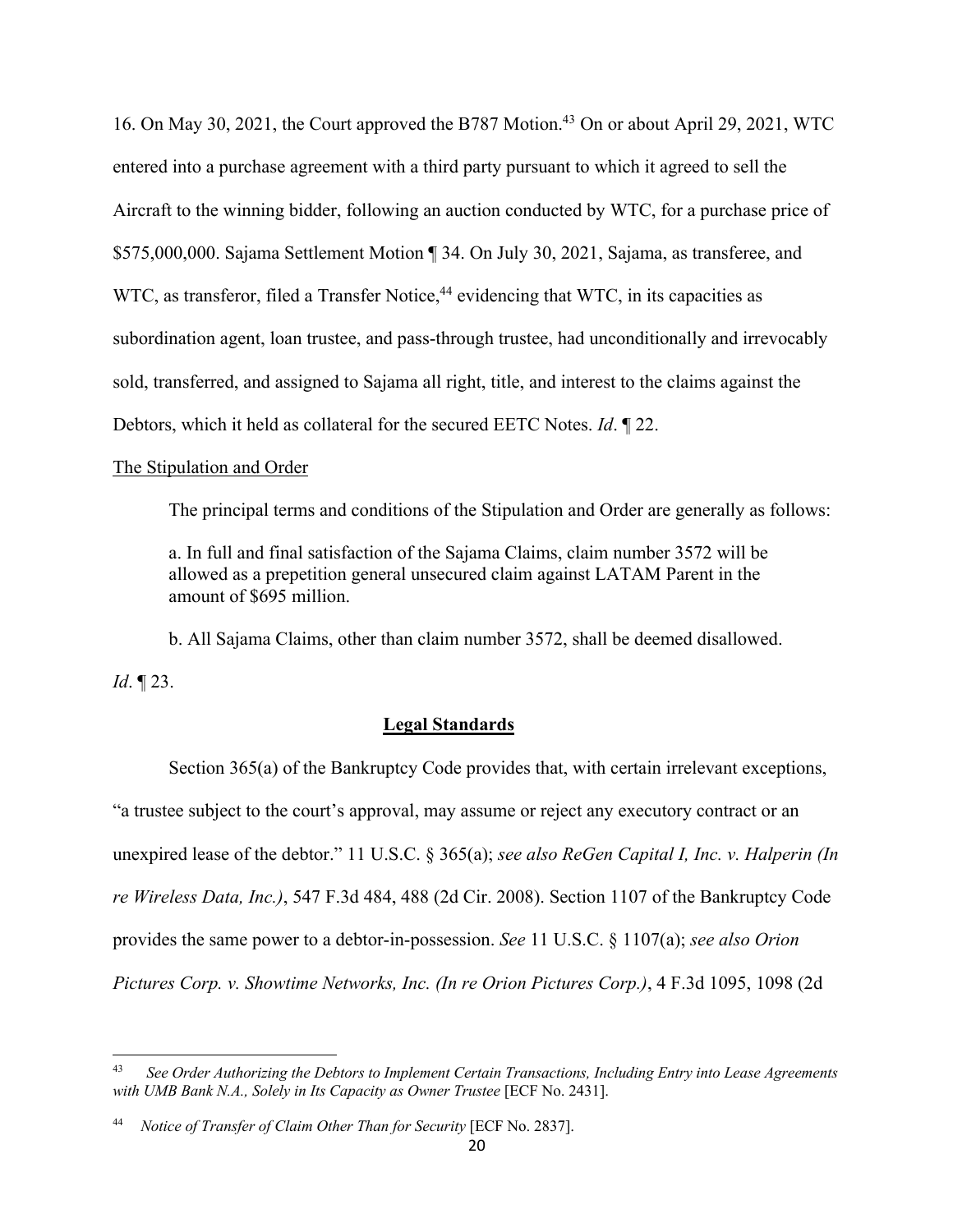Cir. 1993) ("Since 11 U.S.C. § 1107(a) gives debtors-in-possession the same rights and powers of a trustee, a debtor-in-possession, such as Orion, also may assume a contract with bankruptcy court approval."). "The purpose behind allowing the assumption or rejection of executory contracts is to permit the trustee or debtor-in-possession to use valuable property of the estate and to renounce title to and abandon burdensome property." *In re Orion Pictures Corp.*, 4 F.3d at 1098 (internal quotation marks omitted); *see also Phoenix Exploration, Inc. v. Yaquinto (Matter of Murexco Petroleum, Inc.),* 15 F.3d 60, 62 (5th Cir. 1994) (noting that Section 365 "allows a trustee to relieve the bankruptcy estate of burdensome agreements which have not been completely performed.").

Courts apply the "business judgment" standard in determining whether to authorize a debtor in possession to reject an unexpired lease. *See N.L.R.B. v. Bildisco and Bildisco*, 465 U.S. 513, 523 (1984) (recognizing the "business judgment" standard is used to approve rejection of executory contracts). To satisfy that standard, a debtor in possession must demonstrate that the proposed rejection of the executory contract or unexpired lease will benefit the debtor's estate. *See COR Route 5 Co., LLC v. Penn Traffic Co. (In re Penn Traffic Co.)*, 524 F.3d 373, 383 (2d Cir. 2008); *In re Old Carco LLC*, 406 B.R. 180, 188 (Bankr. S.D.N.Y. 2009). Accordingly, the Court will approve a debtor's rejection of an executory contract or unexpired lease where such rejection is made in the exercise of sound business judgment and if the rejection benefits its estate. *See In re Penn Traffic Co.,* 524 F.3d at 383 ("[t]hat the debtor's interests are paramount in the balance of control is underscored by the business judgment standard employed by courts in determining whether to permit the debtor to assume or reject the contract."); *Westbury Real Est. Ventures, Inc. v. Bradlees, Inc. (In re Bradlees Stores, Inc.)*, 194 B.R. 555, 558 n.1 (Bankr. S.D.N.Y. 1996) ("[U]nder this business judgment test, . . . [a court should approve a debtor's proposed rejection] if the debtor can demonstrate that rejection will benefit the estate."). A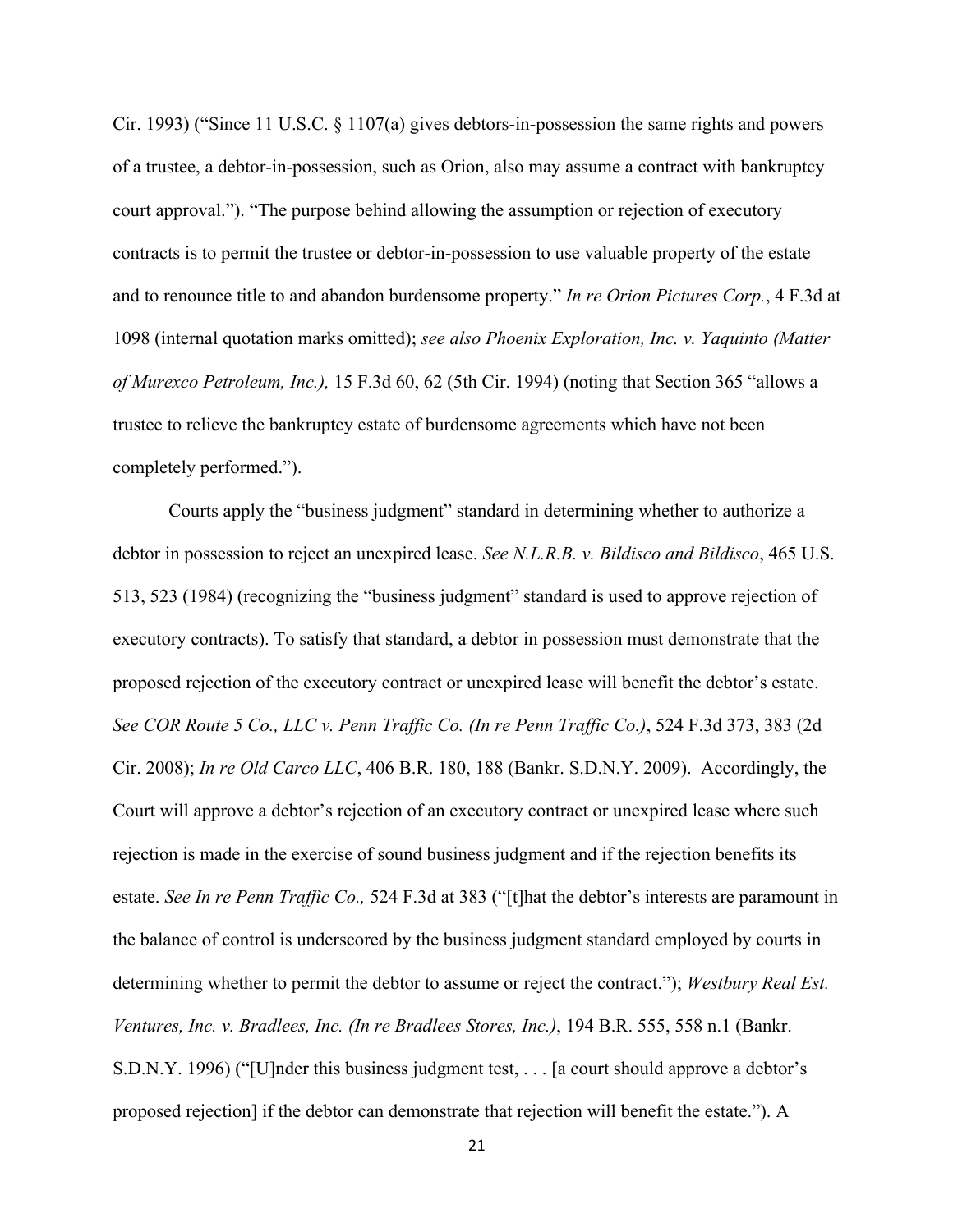rejection should thus be granted if a debtor determines in its business judgment that a benefit will be realized by rejecting a contract or lease. *See In re Penn Traffic Co.,* 524 F.3d at 383 ("Th[e] [business judgment] standard rather obviously presupposes that the estate . . . will reject contracts whose performance would benefit the counterparty at the expense of the estate."). In applying the standard, a court will approve the debtor's business decision unless that judgment is the product of bad faith. *See In re G Survivor Corp.*, 171 B.R. 755, 758 (Bankr. S.D.N.Y. 1994), *aff'd sub nom. John Forsyth Co., Inc. v G Licensing Ltd.*, 187 B.R. 111 (S.D.N.Y. 1995).

Read with section 1107(a), section 363 of the Bankruptcy Code provides that a "[debtor], after notice and a hearing, may use, sell, or lease, other than in the ordinary course of business, property of the estate." 11 U.S.C. § 363(b). Courts review a debtor's decision to proceed with a transaction conducted pursuant to section 363 of the Bankruptcy Code under the business judgment test. *See In re Chateaugay Corp.*, 973 F.2d 141, 143 (2d Cir. 1992) (upholding debtors' entry into a transaction pursuant to section 363 of the Bankruptcy Code where the bankruptcy court held that "the Debtors had advanced good business reasons" for the transaction, which was "a reasonable exercise of each of the Debtors' business judgment."). Once a debtor sets forth good business reasons for the transaction under review, there "is a presumption that in making a business decision the [debtor] acted on an informed basis, in good faith and in the honest belief that the action taken was in the best interests of the company." *In re Allard*, Case No. 18-14092 (MG), 2019 WL 4593854, at \*4 (Bankr. S.D.N.Y. Sept. 20, 2019) (citation omitted).

Settlements can be important in bankruptcy cases because they can "help clear a path for the efficient administration of the bankrupt estate." *Motorola, Inc. v. Official Comm. of Unsecured Creditors (In re Iridium Operating LLC),* 478 F.3d 452, 455 (2d Cir.2007). *See also In re MF Global Inc.,* No. 11–2790, 2012 WL 3242533, at \*5 (Bankr. S.D.N.Y. Aug. 10, 2012)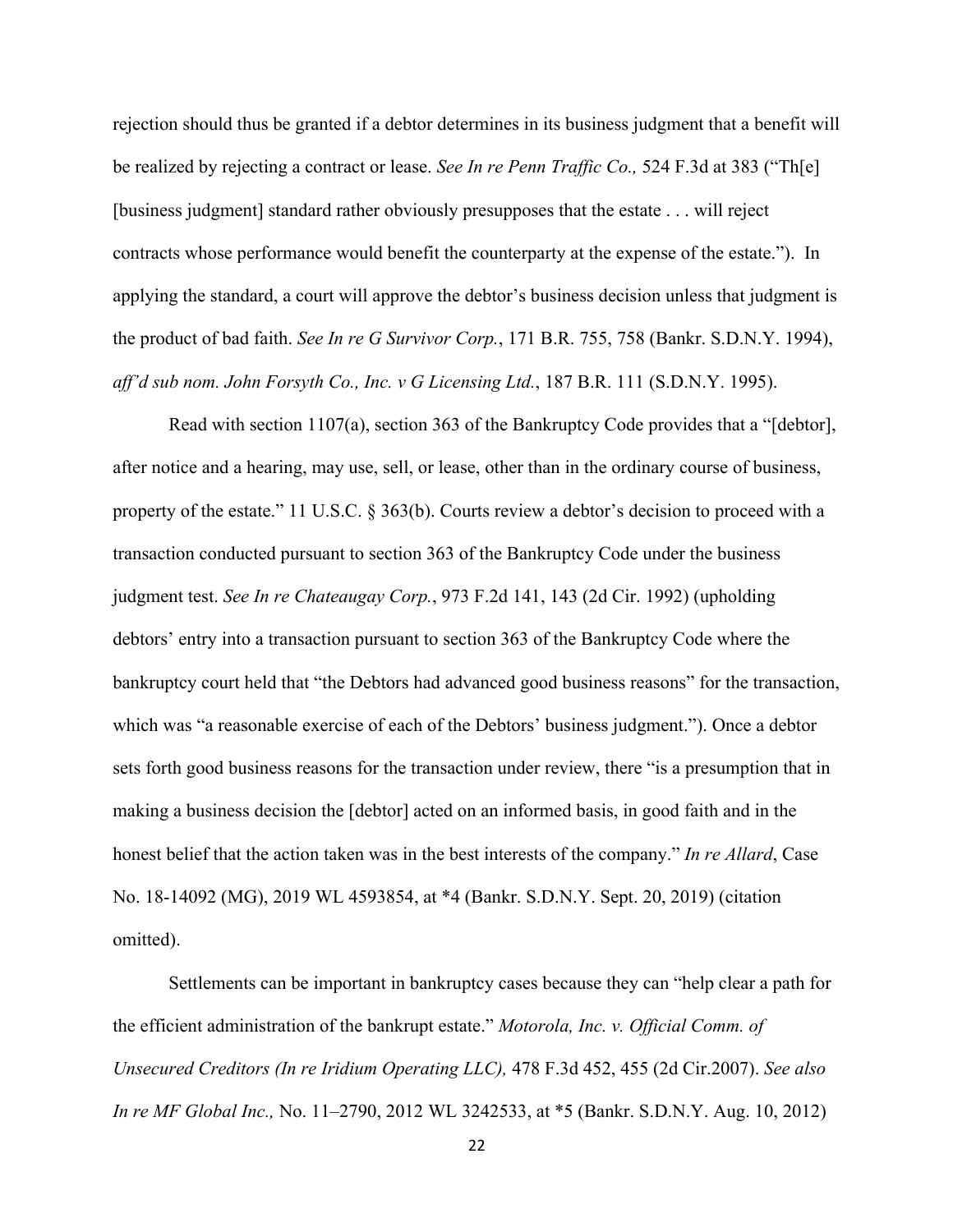("Settlements and compromises are favored in bankruptcy as they minimize costly litigation and further parties' interests in expediting the administration of the bankruptcy estate."). Bankruptcy Rule 9019(a) provides that "after notice and a hearing, the court may approve a compromise or settlement." Fed. R. Bankr. P. 9019(a). In evaluating a settlement under Bankruptcy Rule 9019, a court must determine that it is fair, equitable, and in the best interests of the estate before it may approve it. *Protective Comm. for Indep. Stockholders of TMT Trailer Ferry, Inc. v. Anderson,* 390 U.S. 414, 424–25 (1968); *Air Line Pilots Assoc. v. Am. Nat'l Bank & Trust Co. of Chi. (In re Ionosphere Clubs, Inc.),* 156 B.R. 414, 426 (S.D.N.Y.1993), *aff'd,* 17 F.3d 600 (2d Cir.1994).

The decision to approve or deny a particular settlement involving a bankruptcy estate lies within the discretion of the bankruptcy court. *See Vaughn v. Drexel Burnham Lambert Grp., Inc. (In re Drexel Burnham Lambert Grp., Inc.),* 134 B.R. 499, 505 (Bankr. S.D.N.Y.1991). A court may exercise its discretion "in light of the general public policy favoring settlements." *In re Hibbard Brown & Co., Inc.,* 217 B.R. 41, 46 (Bankr. S.D.N.Y.1998) (citations omitted). "While the bankruptcy court may consider the objections lodged by parties in interest, such objections are not controlling. . . the bankruptcy court must still make [an] informed and independent judgment." *In re WorldCom, Inc.,* 347 B.R. 123, 137 (Bankr. S.D.N.Y.2006). Although courts have discretion to approve settlements, the court should factor the debtor's business judgment in recommending the settlement into its analysis. *In re MF Glob. Inc.,* No. 11-2790 (MG), 2012 WL 3242533, at \*5–6 (Bankr. S.D.N.Y. Aug. 10, 2012) (citing *JP Morgan Chase Bank, N.A. v. Charter Commc'ns Operating LLC (In re Charter Commc'ns),* 419 B.R. 221, 252 (Bankr. S.D.N.Y.2009)). "At the same time, a court may not simply defer to a debtor in possession's judgment, but must independently evaluate the reasonableness of the settlement." *In re Rosenberg,* 419 B.R. 532, 536 (Bankr.E.D.N.Y.2009) (citations omitted). In addition, courts may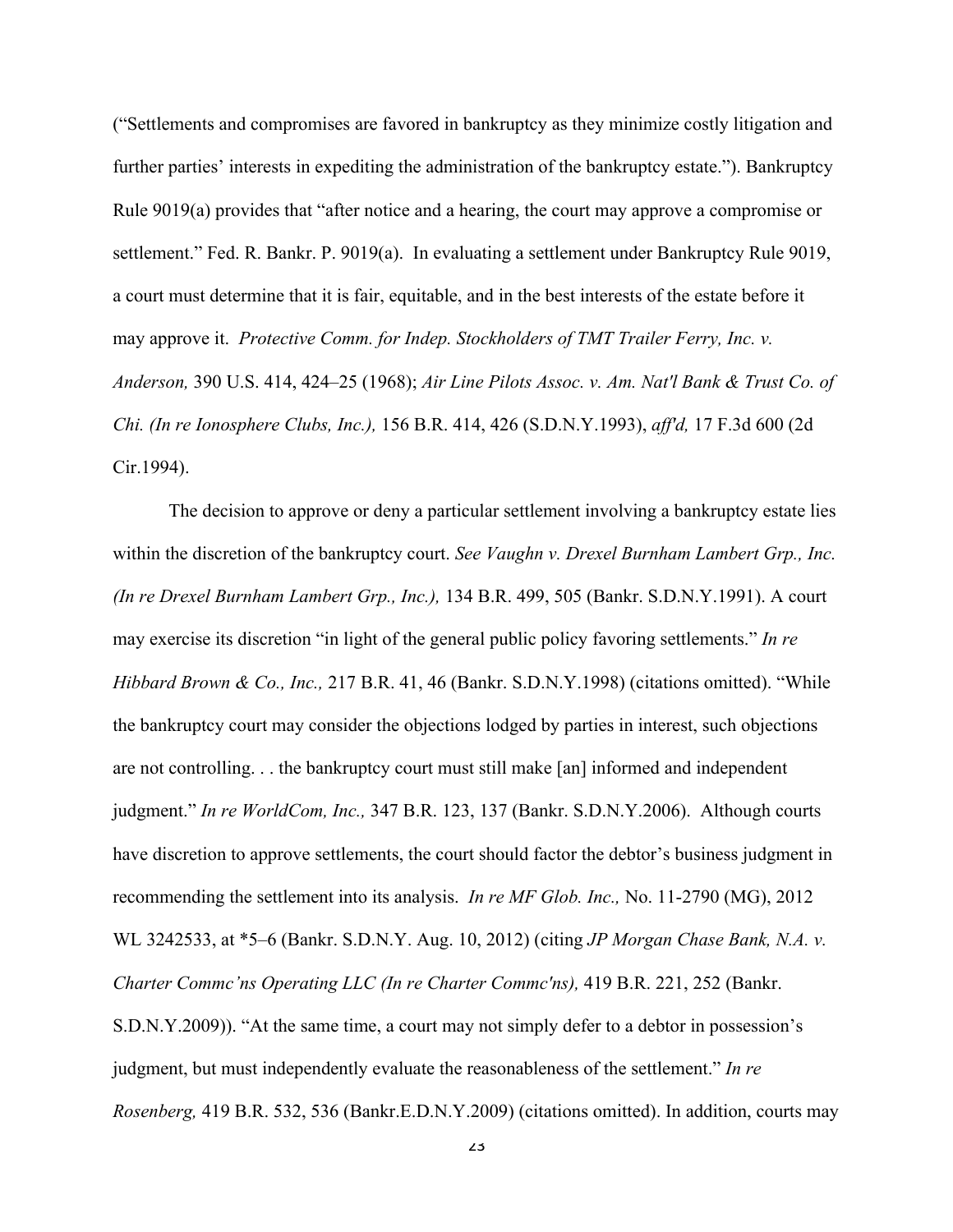give weight to the opinion of bankruptcy counsel supporting the settlement. *Id.* ("In [approving the settlement agreement], the court is permitted to rely upon 'opinions of the trustee, the parties, and their attorneys.'"). The proposed settlement must be supported by an adequate record with sufficient detail for the Court to conduct a thorough and informed canvassing of the issues and distinguish the Court's decision from "mere boilerplate approval." *In re Lion Capital Grp*., 49 B.R. 163, 176 (Bankr. S.D.N.Y. 1985).

A bankruptcy court need not conduct an independent investigation into the reasonableness of the settlement but must only "canvass the issues and see whether the settlement falls below the lowest point in the range of reasonableness." *In re W.T. Grant Co.,* 699 F.2d 599, 608 (2d Cir.1983) (internal quotation marks omitted). *In re Adelphia Commc'ns Corp.,* 327 B.R. 143, 158–59 (Bankr. S.D.N.Y.), *adhered to on reconsideration*, 327 B.R. 175 (Bankr. S.D.N.Y. 2005). "It is not the court's task to determine whether the settlement proposed by the parties is the best possible, or fairest, or most appropriate resolution of the dispute." *In re Soup Kitchen Int'l Inc.,* 506 B.R. 29, 37 (Bankr. E.D.N.Y. 2014) (citations omitted).

In *In re Iridium Operating LLC,* the Second Circuit set forth interrelated factors (the "*Iridium Factors*") to be used to evaluate if a settlement is fair and equitable and in the best interests of the estates. 478 F.3d at 462. The *Iridium Factors* are:

(1) the balance between the litigation's possibility of success and the settlement's future benefits;

(2) the likelihood of complex and protracted litigation, "with its attendant expense, inconvenience, and delay," including the difficulty in collecting on the judgment;

(3) "the paramount interests of the creditors," including each affected class's relative benefits "and the degree to which creditors either do not object to or affirmatively support the proposed settlement";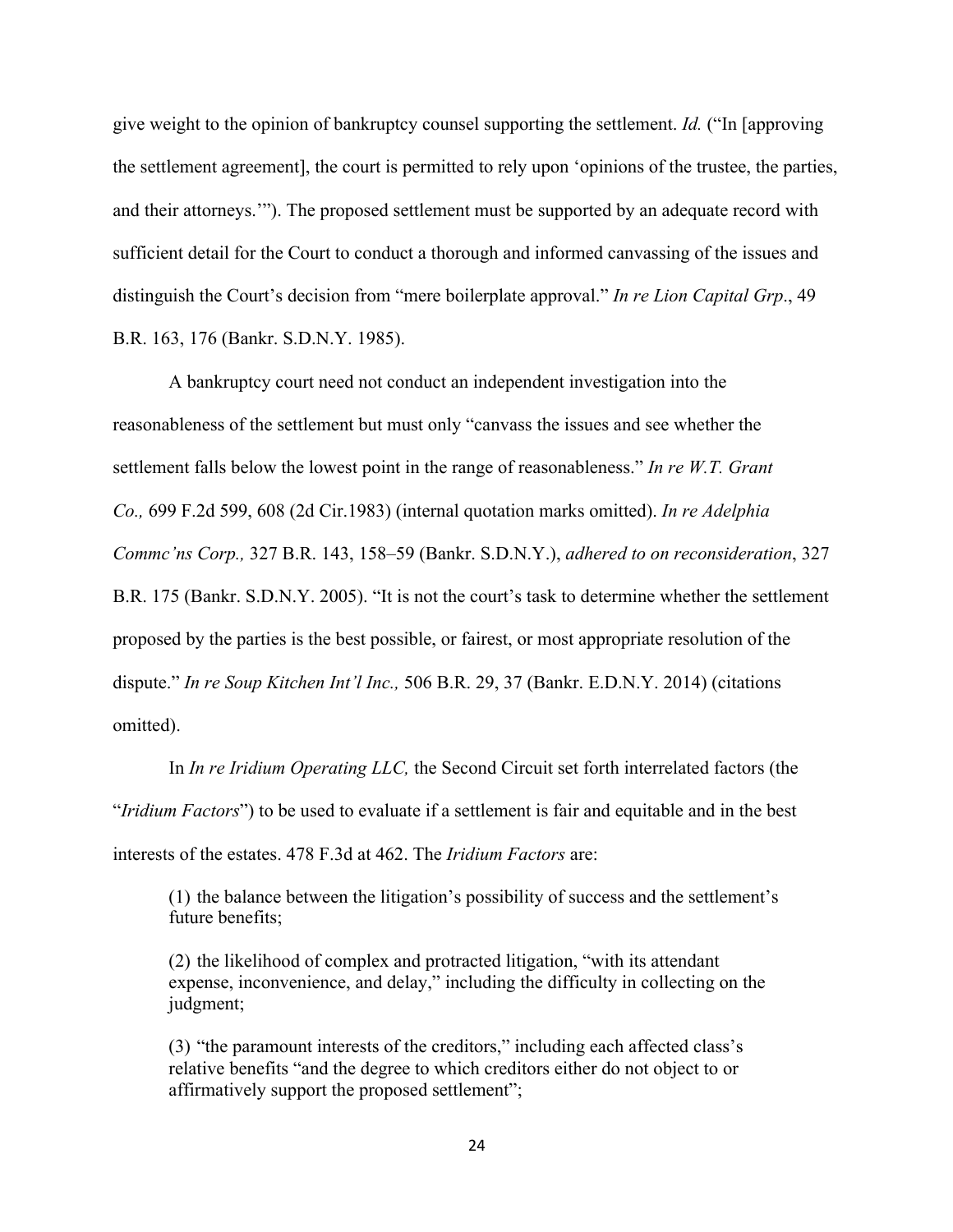(4) whether other parties in interest support the settlement;

(5) the "competency and experience of counsel" supporting, and "[t]he experience and knowledge of the bankruptcy court judge" reviewing, the settlement;

(6) "the nature and breadth of releases to be obtained by officers and directors"; and

(7) "the extent to which the settlement is the product of arm's length bargaining."

*Id.*

### **The Objections**

In their objections, the Committee and BancoEstado focus on the claims that BancoEstado describes as comprising the "bulk" of the Aircraft Lease Settlement Agreement and Sajama Settlement (collectively, the "Fleet Settlements"): the stipulated claim amounts related to (i) the EETC Aircraft underlying Sajama's \$695 million in stipulated claims and (ii) the four A350 aircraft (the "SVP A350s") underlying approximately \$588 million of SVP's total stipulated claims. BancoEstado Obj. ¶ 6. In so doing, they concentrate on two points. First, they contend that the Fleet Settlements are not the product of an arms' length claims settlement between the Debtors and unrelated, disinterested parties. *Id*. ¶ 3. The Objectors assert that Sajama and the SVP Parties are not merely members of the Evercore Group but comprise its steering committee and were "the face of" the group in the negotiation of the RSA and the Plan. *Id*.; *see* UCC Obj.  $\P$ 1. In substance, they assert that the Debtors did not negotiate the Fleet Settlements with the SVP Parties and Sajama in good faith but rather, agreed to outsized, unsupportable claims in order to obtain the Evercore Group's support for the Plan. *See, e.g.,* UCC Obj. ¶ 15. They maintain that on those facts, in reviewing the Fleet Settlements, the Court should not defer to the Debtors' business judgment but should instead review the settlements with closer scrutiny than "the lowest end of the range of reasonableness" standard it might otherwise apply under Bankruptcy Rule 9019. *Id*. ¶ 13; BancoEstado Obj ¶ 3. They say that in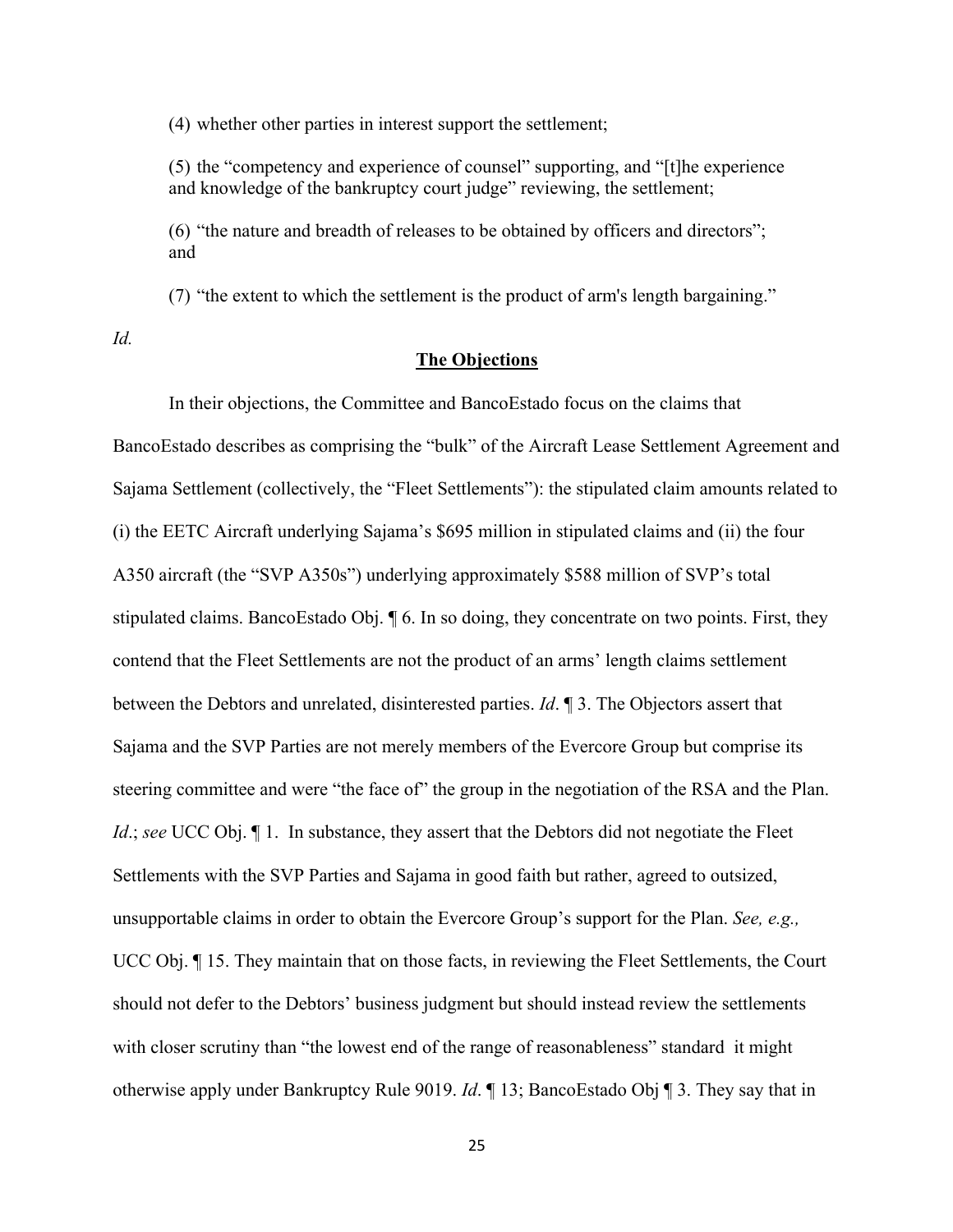applying that standard, the Court should deny the Settlement Motions because the Debtors did not negotiate them in good faith. Second, they contend that, in any event, the Court should deny the Settlement Motions because the Fleet Settlements are patently unreasonable and, as such, under any standard are not fair and equitable because they do not pass muster under the *Iridium Factors*. UCC Obj. ¶ 2; BancoEstado Obj. ¶¶ 53-55.

The Court considers those matters below.

### **Discussion**

### The Fleet Settlement Negotiations

The business judgment rule is not applicable to transactions among a debtor and an insider of the debtor. *See In re Latam Airlines Grp. S.A.,* 620 B.R. 722, 769 (Bankr. S.D.N.Y. 2020) ("By definition, the business judgment rule is not applicable to transactions among a debtor and an insider of the debtor. Those kinds of transactions are inherently suspect because 'they are rife with the possibility of abuse.'" *In re Bidermann Indus. U.S.A. Inc.*, 203 B.R. 547, 551 (Bankr. S.D.N.Y. 1997) (quoting *C & J Clark Am., Inc. v. Carol Ruth, Inc. (In re Wingspread Corp.)*, 92 B.R. 87, 93 (Bankr. S.D.N.Y. 1988))). Instead, "courts apply a 'heightened scrutiny' test in assessing the *bona fides* of a transaction among a debtor and an insider of the debtor." *Id.* (quotation marks omitted) (citation omitted). *See Schubert v. Lucent Techs. Inc. (In re Winstar Commc'ns, Inc.*), 554 F.3d 382, 412 (3d Cir. 2009) ("A claim arising from the dealings between a debtor and an insider is to be rigorously scrutinized by the courts." (quoting *Fabricators Inc. v. Tech. Fabricators, Inc. (In re Fabricators, Inc.)*, 926 F.2d 1458, 1465 (5th Cir. 1991))). "In applying heightened scrutiny, courts are concerned with the integrity and entire fairness of the transaction at issue, typically examining whether the process and price of a proposed transaction not only appear fair but are fair and whether fiduciary duties were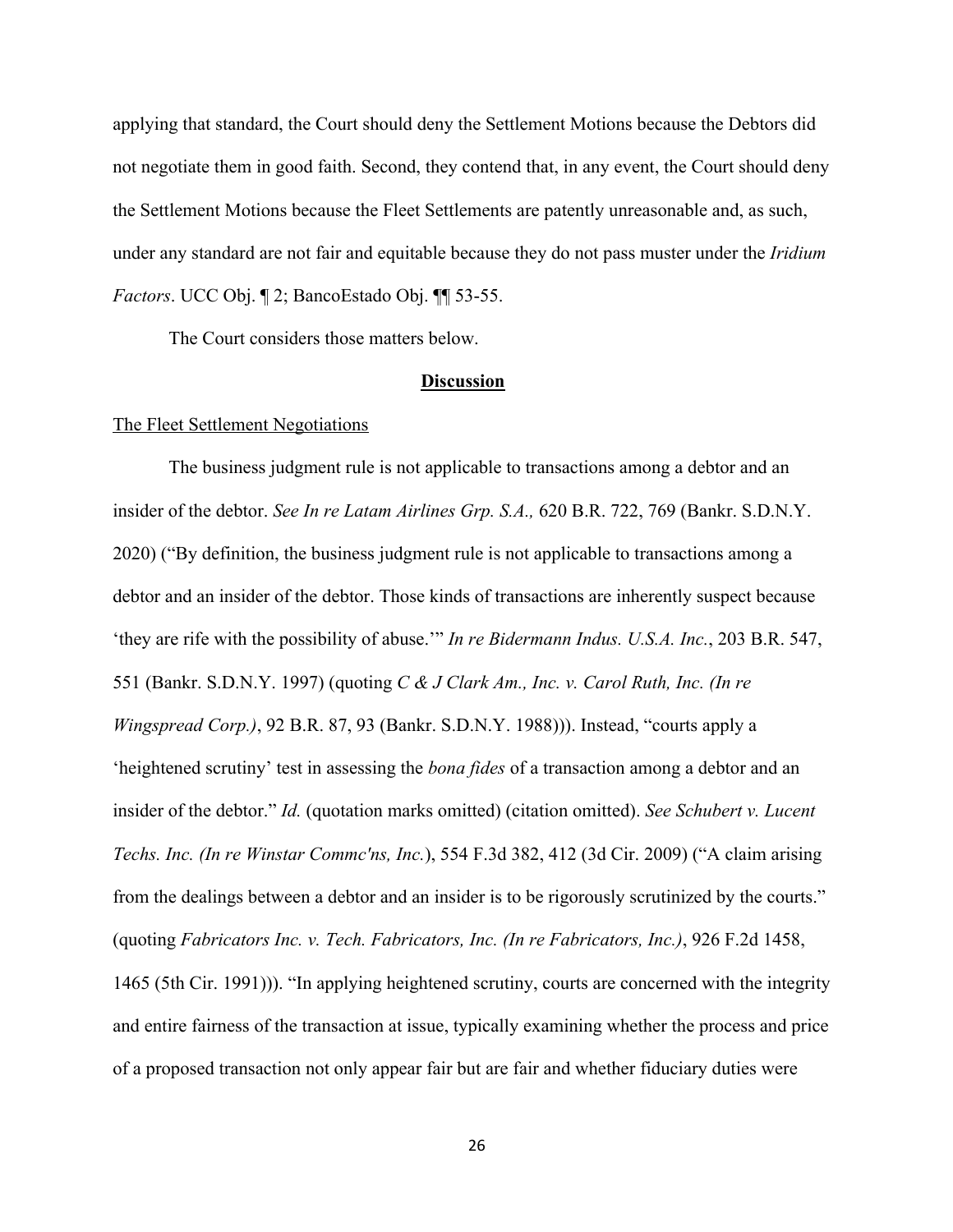properly taken into consideration." *In re Innkeepers USA Tr.*, 442 B.R. 227, 231 (Bankr. S.D.N.Y. 2010).

The Objectors challenge the Debtors' good faith in entering into the Settlement Motions. Both maintain that the Debtors conducted a fundamentally flawed claims resolution process. The Committee asserts that the Court must consider the Settlement Motions in light of the terms of the Plan, and in particular, "in the full light of the preferential treatment the Evercore Group is to receive under the Plan as part of their bargain with the Debtors' controlling shareholders (the 'Insider Shareholders') permitting the Insider Shareholders to retain a significant ownership interest in the Debtors." UCC Obj. ¶ 15; *see also id.* ¶ 88 (contending that "the transaction is intertwined with insider transactions . . ."). The Committee argues that (i) the prospects of success for this bargain turn on obtaining support from the Evercore Group; and (ii) that because the amount of the Settlement Agreements represent much more than the claimants' expected recovery in litigation, the Court may conclude that the Debtors capitulated to Sajama's and the SVP Parties' demands as a means of advancing the Plan. *Id.* ¶ 15; *see also id*. ¶ 135 ("If anything, [the Fleet Settlement negotiations] reflect a capitulation of the Debtors to the allowance of outsize claims to win the Claimants' support for other matters."). The Committee contends that (a) the Fleet Settlements were negotiated between the Sajama and the SVP Parties and representatives of the Debtors' management simultaneously with, and in the shadow of, the negotiation for their treatment under the Plan, and (b) at the same time between the same persons who were negotiating with the Debtors on the Plan, the relevant backstop fees to be paid to Claimants under the Plan, the management incentive plan ("MIP") and the assumption of management contracts that inure to the benefit of the company personnel responsible for negotiating the resolution of the claims. *Id.* ¶ 11; *see also id*. ¶ 135 ("The [Settlement] Motions were not the product of arms-length negotiations, but instead were tainted by being intertwined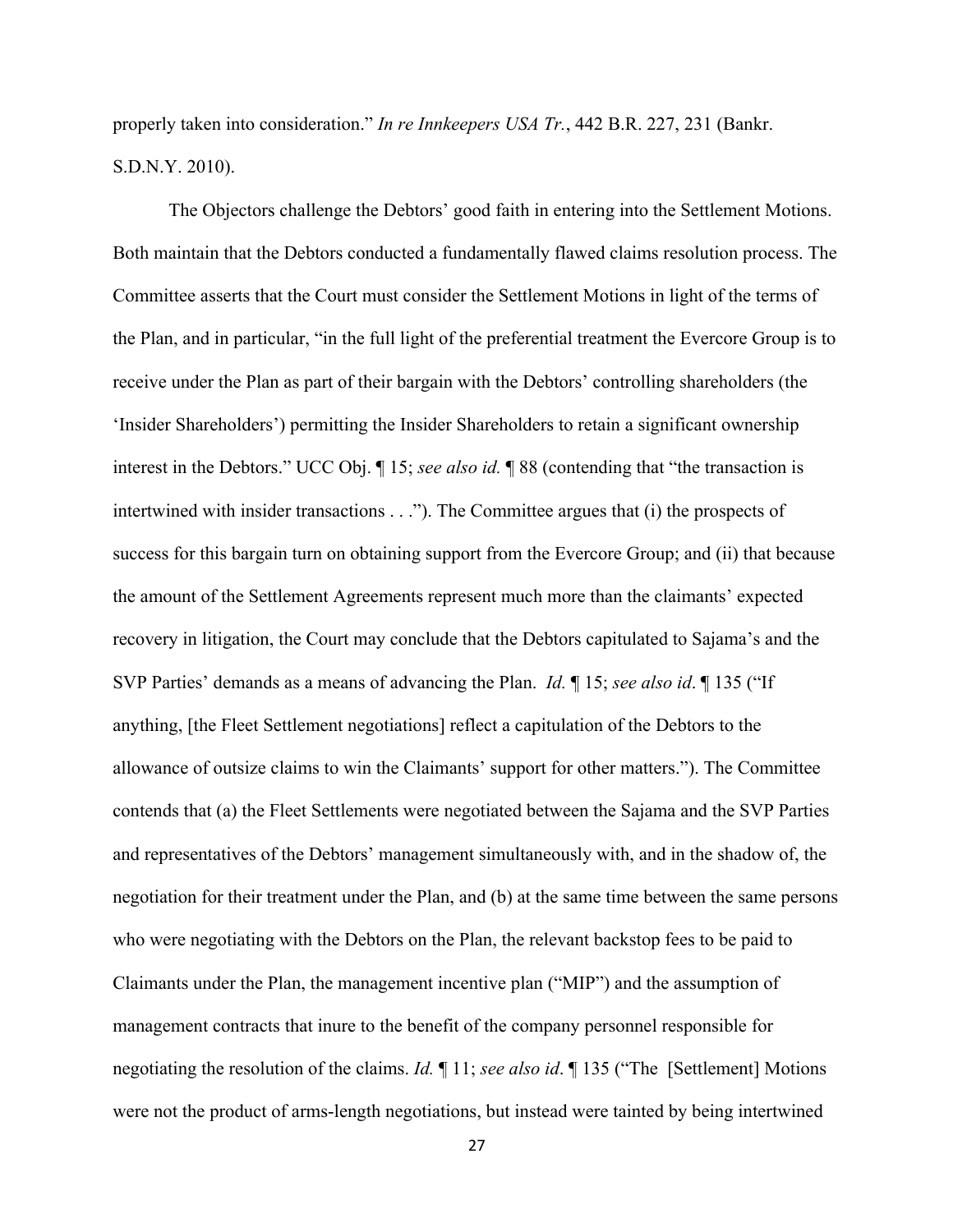with negotiations over the Plan and preserving equity for the Insider Shareholders, negotiation over a management incentive plan, and assumption of management contracts.").

The Committee contends that starting in the summer of 2021, after Sajama and the SVP Parties acquired interests in the claims arising from rejected aircraft financings, the Debtors took positions documented by reasoned analysis that the fair and reasonable amount of the claims was far lower than the Claimants asserted. UCC Obj. ¶ 12. It asserts that, in the Fall, as Plan negotiations with the Steering Committee started to progress, the claims negotiations were "put on the back burner," but as the "framework for the Plan" came into focus in early November 2021, the urgency to settle the claims increased. *Id.* The Committee maintains that since the backstop fees and other consideration under the Plan is sized to a specific percentage of claims held by the Evercore Group, that percentage had to be set, and, at that point, the Debtors capitulated on the claims' negotiations, giving both SVP and Sajama claims in amounts that the Debtors themselves previously had considered to be beyond the "outer reaches" of what is "defensible." *Id.* It says that in Sajama's case, after agreeing to a \$675 million claim amount, the Debtors even acquiesced to adding another \$20 million to the claim to offset the effect of a change in the Plan that would have reduced Sajama's recovery.45 The Committee argues that in light of these circumstances, the Court should apply strict scrutiny to the Settlement Agreements, and not defer to, or even consider, the Debtors' business judgment regarding what is "defensible." *Id.* ¶ 13. It asserts that when viewed objectively, the Settlement Agreements "are not, by any stretch, fair, reasonable, or in the best interests of the estates or its creditors." *Id.* Moreover, it complains that although the Settlement Agreements involve almost 30% of the

<sup>45</sup> *See* Lovett Tr. at 121:21-122:3 (agreeing to \$675 million settlement under previous plan construct and subsequently agreeing to \$695 million settlement based on the new plan construct).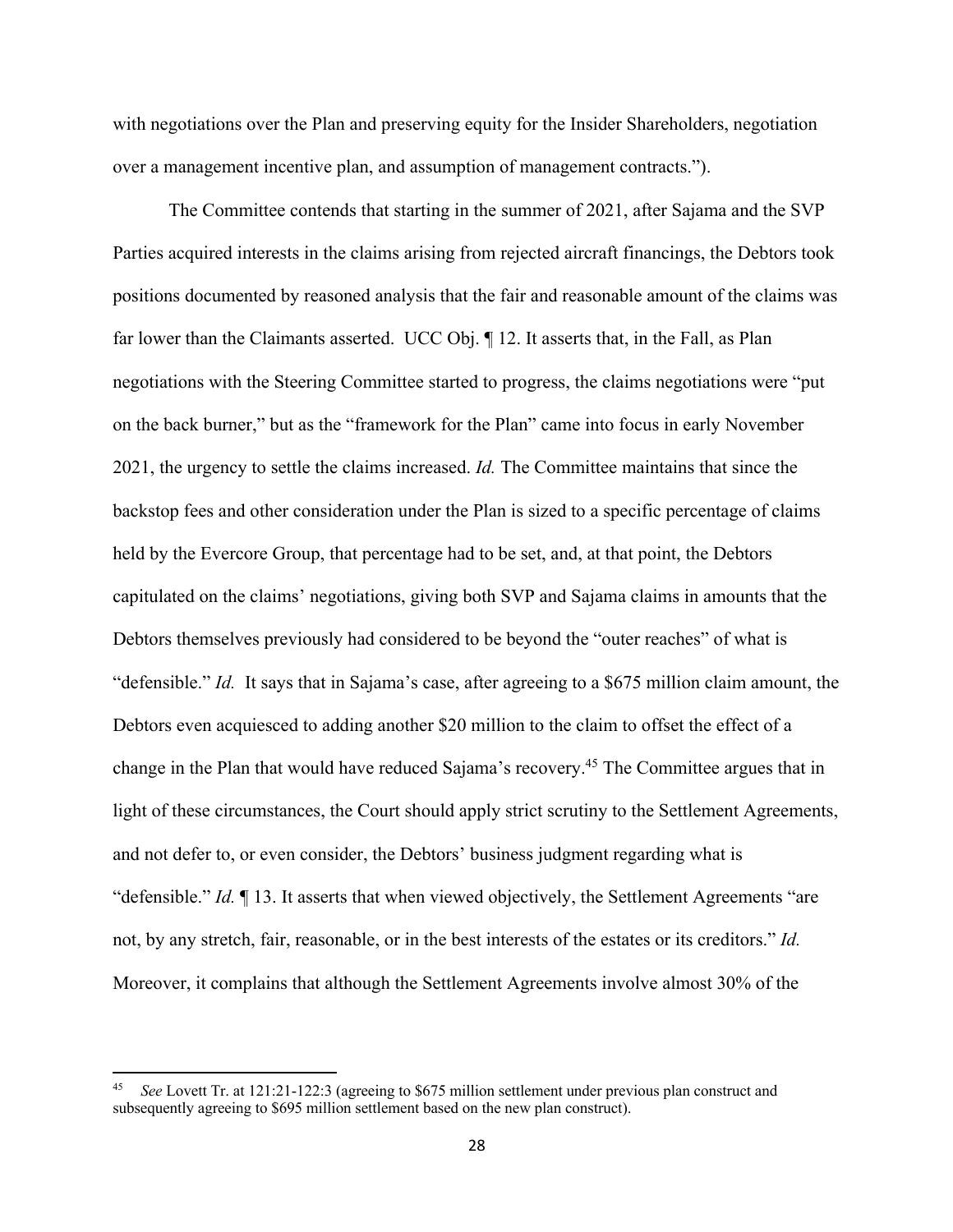Debtors' total general unsecured claims, they were not presented to or approved by the Debtors' board. *Id.* ¶ 11.

BancoEstado echoes those complaints.<sup>46</sup> It asserts that the stipulated claim amounts in the Settlement Agreement (i) carry all the backstop and other favorable Plan economics that the Evercore Group negotiated under the RSA and thus unjustly enrich the claimants at the expense of other creditors, and (ii) include approximately 40% of the Evercore Group's total claims against LATAM Parent. BancoEstado Obj. ¶ 1. It contends that in agreeing to those claims, the Debtors have ensured that the Evercore Group, as a whole, holds enough claims to carry the vote in Class 5 of the Plan against the will of other general unsecured creditors, including the Chilean Bondholders, whom the Debtors have strategically placed in that same class. *Id.* It maintains that although the Debtors have done their best in the Fleet Settlements to avoid the appearance of any connection between the negotiation of the Fleet Settlements and the RSA, the two sets of transactions were, in fact, closely intertwined. It maintains that the Debtors, Sajama and the SVP Parties negotiated and executed the Settlement Agreements and the RSA simultaneously, they made offers in connection with Fleet Settlements that were influenced by or dependent upon the

<sup>&</sup>lt;sup>46</sup> BancoEstado likewise argues that the Fleet Settlements are not the product of arm's length, hard-fought negotiations. It asserts that in their settlement discussions with Sajama and SVP, the Debtors repeatedly emphasized the need to reach a settlement that would be "defensible" in court. *See* BancoEstado Obj. ¶ 31. It argues that a legitimate arms' length negotiation is one where each side strives to obtain the best possible settlement for itself, not merely a settlement that is "defensible." *Id.* BancoEstado says that the flawed approach to the negotiations is manifested by the multiple offers the Debtors made to the SVP Parties during the course of the negotiations that they labeled as "best and final," but then shortly thereafter made additional higher offers. *Id.* ¶ 32. It asserts that even if this is negotiation posturing, the tactic is not effective and is not evidence of a "hard-fought negotiation." *Id.*  Sebastian Adolfo Acuto is the LATAM Parent's Vice President of Fleet and Projects. BancoEstado asserts that he conceded that to reach the final settlement with Sajama, the Debtors capitulated on most of the disputed issues. *Id.* ¶ 33. As support for that contention, it points to the fact that Mr. Acuto prepared an excel spreadsheet in which he compared the parties' past offers and positions on particular issues with the final settlement, leaving Sajama with a claim of \$695 million, and he labeled the final settlement as the scenario in which Sajama "wins most." *Id.*  BancoEstado asserts that the Sajama Settlement was supported by a December 3, 2021 document created by FTI (the "December 3 Report") which misrepresented the course of the negotiations among the parties in an effort to make the Sajama Settlement seem reasonable. *Id.* BancoEstado complains that the Debtors agreed to modify the Sajama Settlement based on a revised plan structure (*i.e.*, where Sajama adjusted its settlement upward to achieve desired economics under the Plan). *Id.* **¶** 34. It argues that such conduct is inconsistent with the Debtors' assertions that the Debtors arrived at the stipulated claim amounts by evaluating the merits of the asserted claims. *Id*.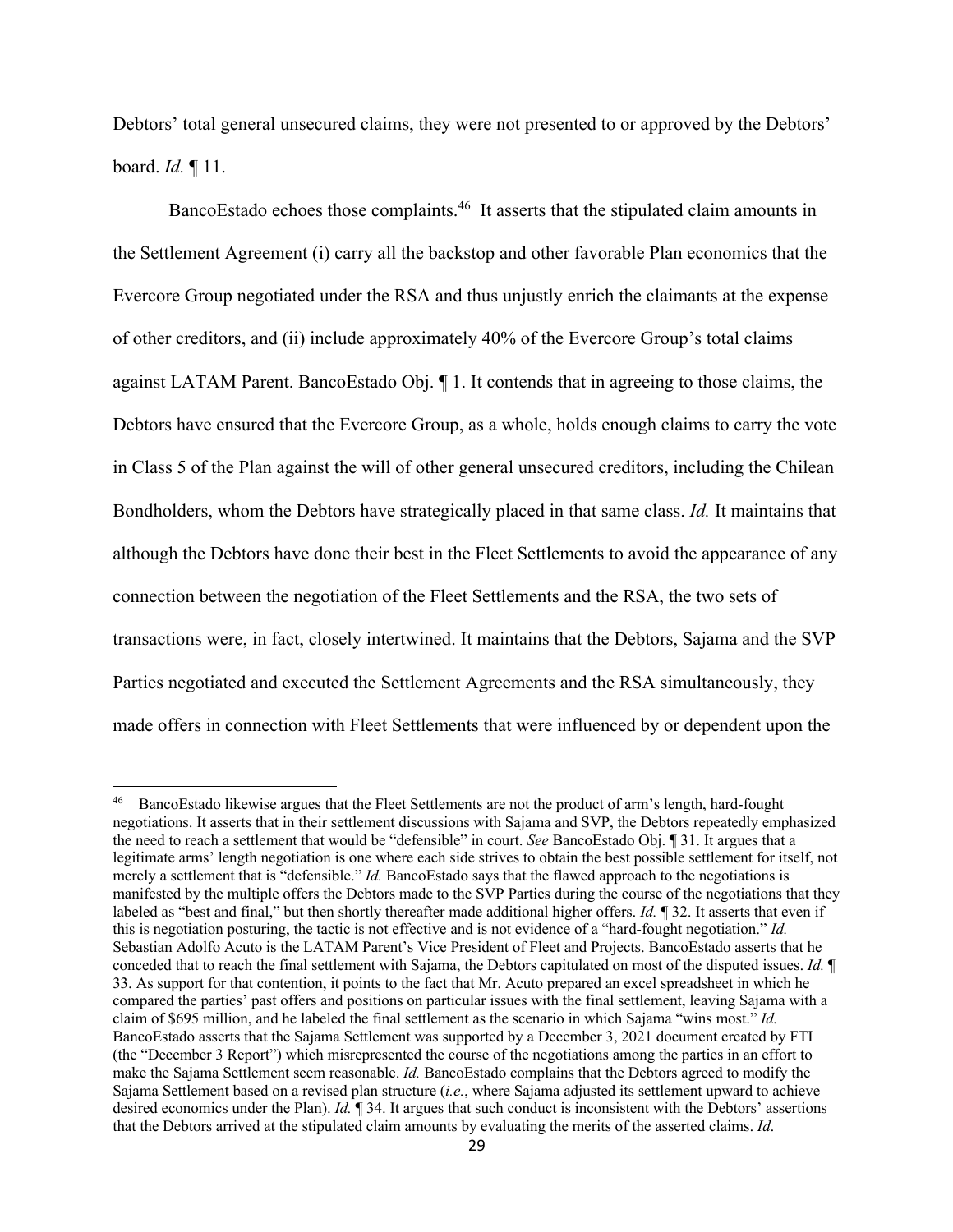status of the RSA negotiations, and the RSA expressly provides that a successful objection to the allowance of the claims in their full stipulated amounts is a "Termination Event." *Id*. ¶¶ 2, 20. It says that against this backdrop, it is clear that the Settlement Agreements should not be viewed through the typical lens of Bankruptcy Rule 9019, as if the Debtors had entered into arms' length settlements of claims with unrelated, disinterested parties. *Id.* ¶ 3.

The Objectors say that in applying Bankruptcy Rule 9019 to the Settlement Agreements, the Court should employ the heightened scrutiny of the "entire fairness" doctrine–as opposed to the business judgment standard–because the Settlement Agreements are "intertwined with insider transactions." *See* UCC Obj. ¶ 88; *see also* BancoEstado Obj. ¶ 24. The Committee contends that "[i]n light of the circumstances here, the Court should grant no deference to the Debtors' business judgement, but rather apply the entire fairness standard, and instead of engaging in a 'range of reasonableness' inquiry, the Court should examine 'whether the process and price of [the Settlement Agreements] not only appear fair but are fair and whether fiduciary duties were properly taken into consideration.'" *Id.* ¶ 89; BancoEstado Obj. ¶ 24 (noting that "transactions that involve insider agreements are subject to heightened scrutiny.").

Section 101(31)(B) of the Bankruptcy Code defines an "insider" of a debtor corporation as a (i) director of the debtor, (ii) officer of the debtor, (iii) person in control of the debtor, (iv) partnership in which the debtor is a general partner, (v) general partner of the debtor, or (vi) relative of a general partner, director, officer, or person in control of the debtor. 11 U.S.C. § 101(31)(B). An insider may also be an affiliate, or insider of an affiliate as if such affiliate were the debtor or a managing agent of the debtor. *Id.* § 101(31)(E)-(F). Sajama and the SVP Parties are creditors of the Debtors and hold no stock in the Debtors. They do not have a relationship with the Debtors that falls within the scope of the relevant provisions of section 101(31). However, "courts have acknowledged that an insider, in the context of a corporation can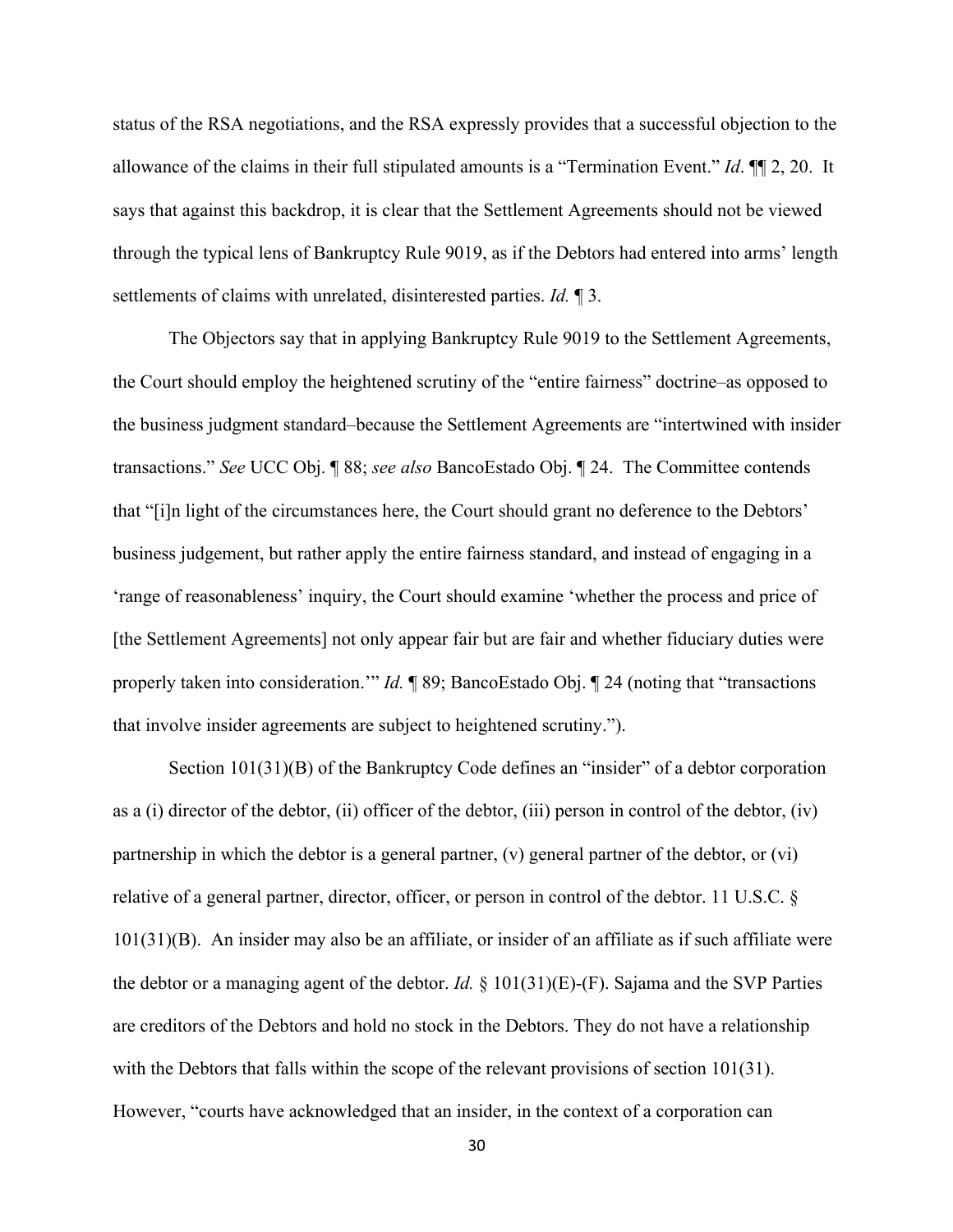encompass more than just the six categories enumerated in section 101(31)(B)." *In re Borders Group, Inc.,* 453 B.R. 459, 469 (Bankr. S.D.N.Y. 2011) (citations omitted). Thus, "[i]nsider status can also be determined on a case-by-case basis based on the totality of the circumstances, including the degree of an individual's involvement in a debtor's affairs." *Id.* (citations omitted). SVP and Sajama are not involved in the Debtors' affairs and neither has the authority to dictate the Debtors' corporate policy or disposition their assets. Nonetheless, the Objectors seem to invoke the totality of the circumstances in arguing in favor of application of the heightened scrutiny standard in this case. BancoEstado asserts that the Fleet Settlements should be subject to heightened scrutiny and not a deferential business judgment standard because SVP and Sajama make up the Evercore Group steering committee and "[a]s a result of these positions, each will receive hundreds of millions of dollars in value and significant equity in the reorganized Debtors, both under the proposed Plan and pursuant to the equity rights offering that it offers only to select creditors." BancoEstado Obj. ¶ 26.

The Court understands the Objectors to argue that although SVP and Sajama are not presently insiders of the Debtors, it should nonetheless apply the heightened standard in assessing the merits of the Settlement Motions, because, if the Plan is confirmed and goes effective, Sajama and SVP will hold substantial interests in the reorganized Debtors. The Court is not aware of any authority supporting that proposition and reject it. The Objectors misplace their reliance on *In re Drexel Burnham Lambert Grp., Inc.*, 134 B.R. 493, 494-95 (Bankr. S.D.N.Y. 1993). That case involved an agreement between the debtor and the debtors' Senior Executive Vice President and Vice Chairman of the Board of Directors. Notwithstanding the individual's status as an insider, the *Drexel* court still applied the lowest range of reasonableness standard. *Id.* at 497-98. Moreover, the Court finds no merit to BancoEstado's reliance on *In re Innkeepers USA Trust*, 442 B.R. 227 (Bankr. S.D.N.Y. 2010). There, the court applied the entire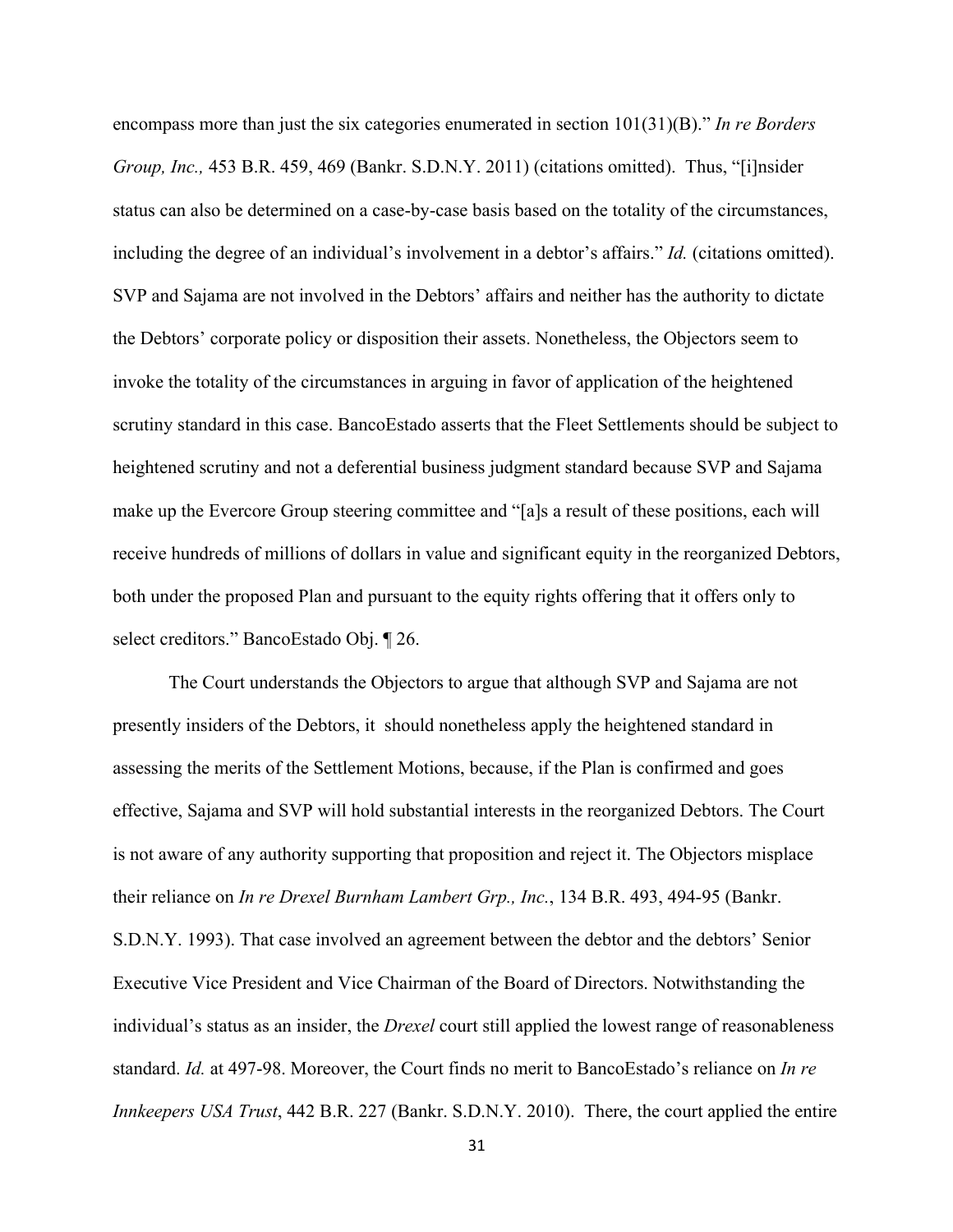fairness standard in its review of a motion to assume a prepetition plan support agreement, which contemplated the issuance of equity to an entity that was "directly and inextricably" involved in the agreement's formulation. *Id.* at 231. That party was clearly an insider as it held 100% of the equity in one of the debtors and the debtors' ultimate parent. *Id*. 47 The Court will apply the business judgment standard in assessing the merits of the Settlement Motions. In reaching that determination, that Court finds no merit to the Objectors' assertions that the Debtors acted in bad faith in negotiating the Settlement Agreements.

In July 2021, the Debtors began discussions with SVP and Sajama with respect to settling their respective claims.48 Sebastian Adolfo Acuto was primarily responsible for the settlement negotiations with both SVP and Sajama.<sup>49</sup> Acuto Tr. at 14:6-11. Keith McGregor assisted Mr. Acuto in formulating the claim ranges that informed the Debtors' internal analysis of the claims. Acuto Sajama Decl. ¶ 18. Although the Plan and SVP Claims negotiations were linked temporally, there is no evidence of any improper overlap between the two negotiations. The record does not support the Objectors assertions that the SVP Claims, the RSA and the Plan were negotiated by the same parties at the same time. The Plan and Fleet Settlement negotiations

<sup>&</sup>lt;sup>47</sup> None of the other authorities cited by the Committee supports its assertion that a party can be held to the standards of an insider on account of its claims. *See, e.g.*, *In re CS Mining, LLC*, 574 B.R. 259, 276-77 (Bankr. D. Utah 2017) (settlement counterparty was insider where two of the debtor's board members stood to benefit economically from the settlement through their interests in and relationship with counterparty); *In re HyLoft, Inc.*, 451 B.R. 104, 113 (Bankr. D. Nev. 2011) (settlement counterparties were insiders where two individuals were principals of both the debtor and the counterparties); *In re Moultonborough Hotel Grp., LLC*, No. BR 10-14214- JMD, 2012 WL 5464630, at \*3, 9 (Bankr. D.N.H. Nov. 8, 2012) (stricter scrutiny applied to confirmation of plan that granted release to insider who was the debtor's principal and manager); *In re LATAM Airlines Grp., S.A.*, 620 B.R. 722, 771 (Bankr. S.D.N.Y. 2020) (DIP facility found to be an insider transaction where its two lenders and a third entity retaining interest in transaction held, in the aggregate, 51% of the debtors' common stock and retained the authority to designate six of the nine members of the debtors' board).

<sup>48</sup> Joint Hr'g Ex. 295, Deposition Transcript of Debtors' 30(b)(6) Witness Sebastian Adolfo Acuto ("Acuto Tr.") at 56:9-12; Joint Hr'g Ex. 76 (Revised), Deposition Transcript of Sajama 30(b)(6) Witness Samuel Lovett ("Lovett Tr.") at 44:2-5.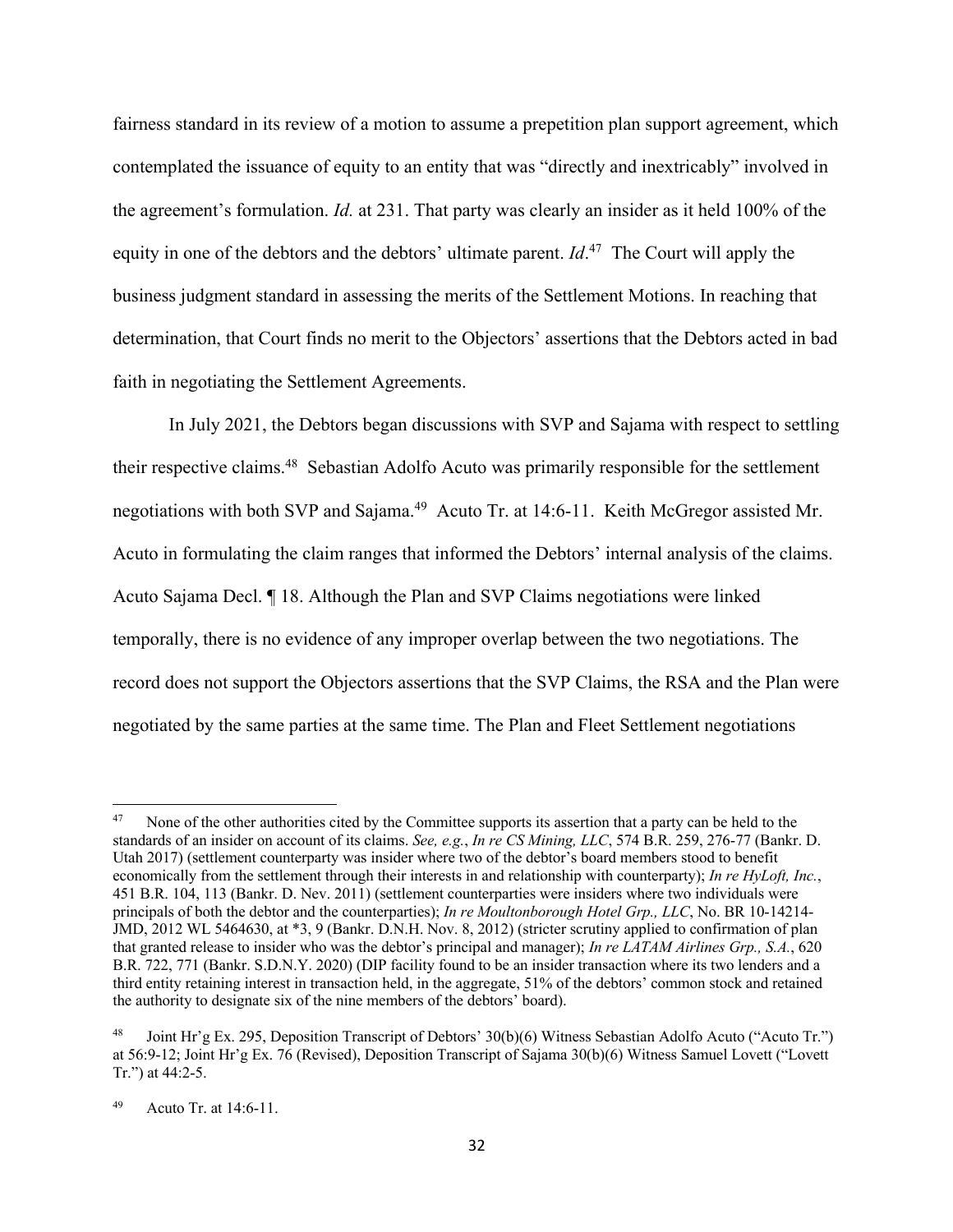never occurred at the same time.<sup>50</sup> Mr. Acuto and Mr. McGregor were involved in the negotiations of the SVP Claims but played no role in negotiating the RSA or Plan.<sup>51</sup> To preserve the separation between negotiation of the Sajama Settlement and ongoing negotiations of the Plan, Sajama hired separate legal counsel – Milbank LLP – to prosecute the Sajama claims. *See* Sajama Statement ¶ 2; Lovett Tr. at 44:2-12. Sajama did not share the status of its negotiations of the Sajama Settlement with any member of, or advisor to, the Evercore Group, including SVP. <sup>52</sup> *See Lovett Tr.* at 46:18-47:6, 53:23-54:9. Likewise, the lead negotiators for the SVP Parties on each of the SVP Claims Settlement (overseen by Skyworks Capital, LLC, on behalf of the SVP Parties) and the Aircraft Retention and Lease Terms Settlement (separately led by Deucalion Aviation, on behalf of the SVP Parties) were not involved whatsoever in Plan negotiations. *See* SVP Statement ¶ 5. Moreover, it is undisputed that the "key impetus" for the Aircraft Lease Settlement Agreement flowed from the SVP Parties' actions to obtain the return of the fifteen JOLCO/STOL Aircraft. *Id*. ¶ 6. As noted, on July 15, 2021, the SVP Parties delivered notices to the Debtors and in doing so, exercised their purported rights to terminate the STOL/JOLCO Side Letters and Stipulations and demand the return of each of the STOL/JOLCO Aircraft*. Id.* The SVP Parties assert that LATAM's receipt of the termination notices caused it to immediately commence negotiations for the SVP Parties to unwind such terminations and allow LATAM to retain these aircraft. *Id.*; *see generally* the STOL/JOLCO Leases Assumption Objections. The SVP Parties assert that immediately after they filed the Assumption Objections on October 12, 2021, LATAM and the SVP Parties recommenced active negotiations and agreed

See Joint Hr'g Ex. 64, Direct Testimony of Ramiro Alfonsin Balza (the "Alfonsin Decl.") [10; Acuto Tr. at 17:5-18:16; Joint Hr'g Ex. 296, Transcript of Deposition of Keith McGregor ("McGregor Tr.") Jan. 6, 2022 Dep. Tr. at 30:18-31:12.

<sup>51</sup> *See* Acuto Tr. at 17:5-8:16; McGregor Tr. at 30:18-31:12.

<sup>52</sup> *See* Lovett Tr. at 46:18-47:6, 53:23-54:9.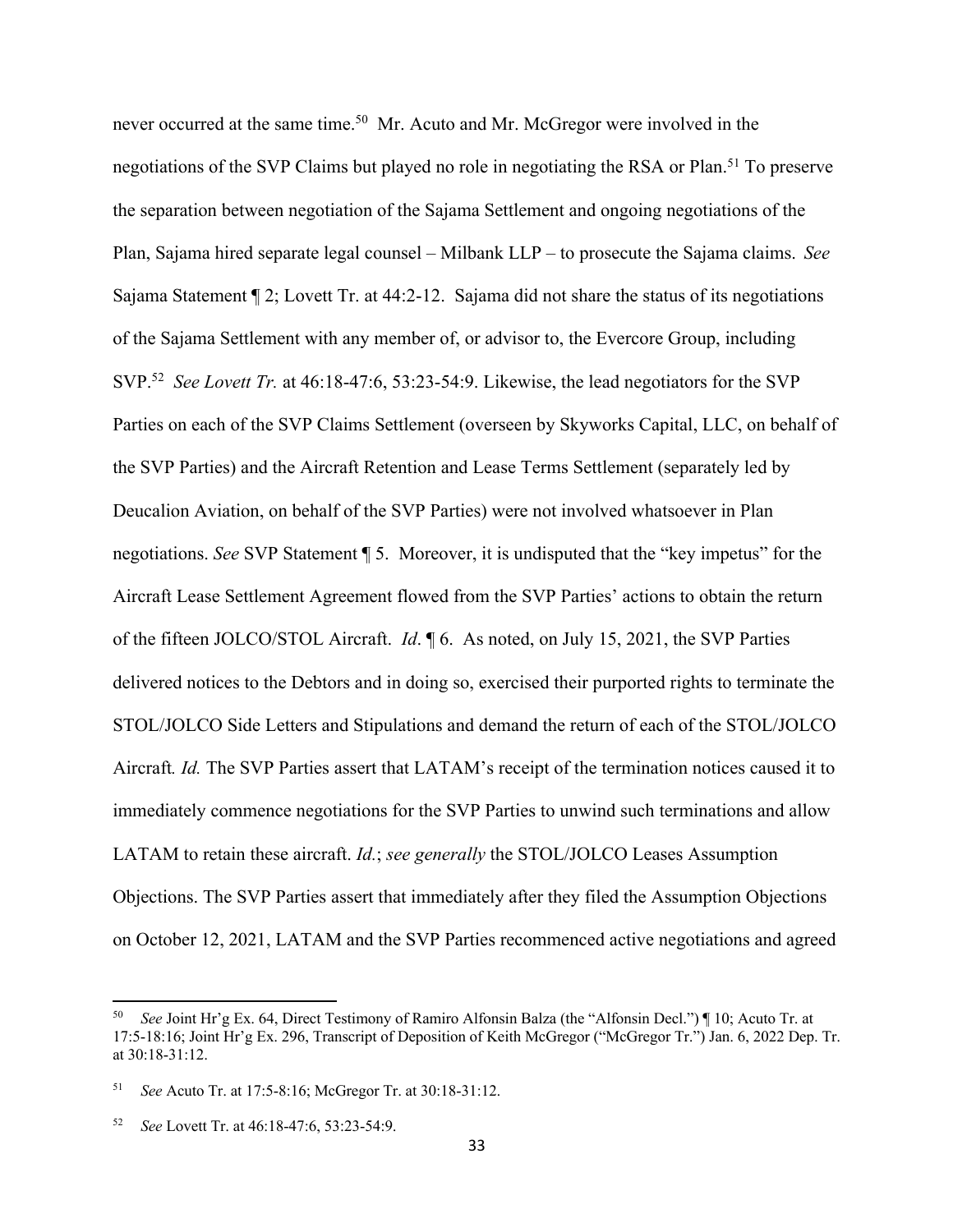to substantial concessions which, shortly thereafter, led to the Aircraft Lease Settlement Agreement. *Id.*

Although Mr. Acuto was principally in charge of the SVP Claims negotiations, Ramiro Alfonsin Balza was involved in the negotiations and, ultimately, authorized and approved the Settlement Agreements.<sup>53</sup> The Debtors reached resolutions with SVP and Sajama in early November. It is undisputed that in November, prior to reaching the Settlement Agreements, Mr. Alfonsin and other representatives of the Debtors attended two dinners that the Committee asserts are relevant to the Court's consideration of the Settlement Motions. The first dinner was attended by representatives of Delta, Qatar, the Cueto family, Sixth Street, Sculptor and SVP. The second dinner was attended by Mr. Alfonsin and other representatives of the Debtors and representatives of SVP. The Committee asserts that at the first dinner, the attendees discussed, among other things, the status of the SVP Claims settlement negotiations. *See* UCC Obj. ¶ 61. The record is clear that the parties at the dinner did not discuss the substance of the Sajama and SPV claims or matters relating to the negotiation of the claims.<sup>54</sup> The Committee asserts that during the second dinner the Debtors met with SVP and discussed, among other things, "getting to a plan that worked for everyone" and conversations about the SVP Claims. *Id.* The record is clear that during the dinner there were high-level conversations about the claims and brief mention of the MIP, but no substantive discussions about either topic.<sup>55</sup> There is no evidence

<sup>53</sup> Acuto Tr. at 14:6-16.

<sup>54</sup> Craine Tr. at 218:18-219:19.

<sup>55</sup> Craine Tr. at 218:18-219:19; Alfonsin Decl. ¶ 15.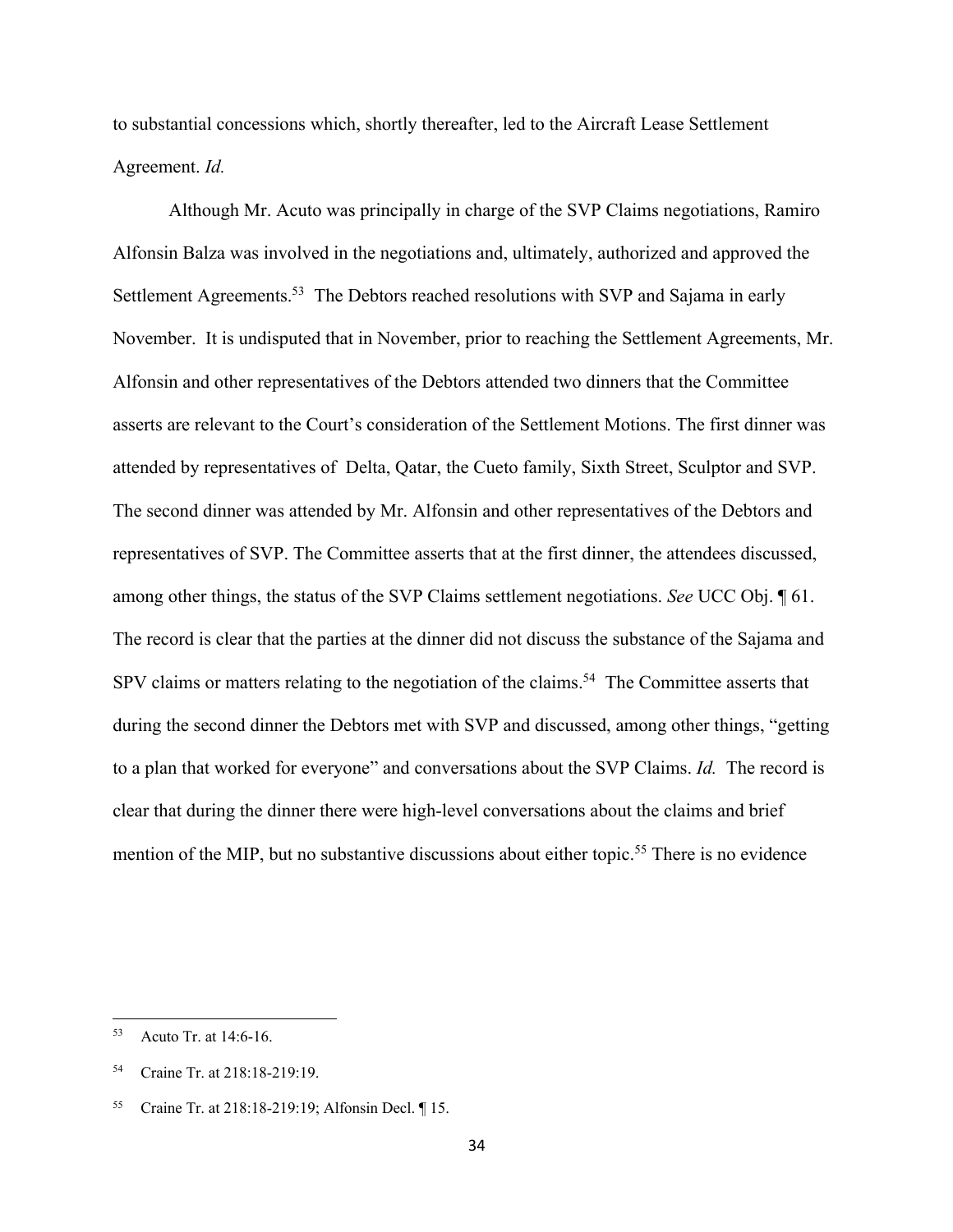demonstrating that the parties involved in the RSA/Plan negotiations were involved in the MIP discussions.<sup>56</sup>

The evidence in the record also does not support the Objectors' contentions that in reaching the Settlement Agreements, the Debtors capitulated to the demands of SVP and/or Sajama. The Court finds no merit in the Committee's contention that the Settlement Agreements negotiations were flawed because management did not seek or obtain board approval of the Fleet Settlements. It is undisputed the Debtors' senior management are authorized to approve and enter into long-term fleet restructuring agreement and claim settlements.<sup>57</sup> Board approval was not required for any fleet claim settlement.<sup>58</sup> The Committee contends that materials presented to the Board in connection with its evaluation of plan options during this time period show the evolving nature of the Debtors' views on the aggregate claims of the Evercore Group and with it, the Board's willingness to accommodate Sajama and the SVP Parties. UCC Obj. ¶ 67. The Objectors suggest that the Debtors were working towards a fixed "target" amount of the Evercore Group's holdings for plan confirmation purposes. BancoEstado Obj. ¶¶ 36, 56; UCC Obj. ¶¶ 12, 67. The Committee argues that the Debtors' estimates of the Evercore Group's holdings were a sham as evidenced by the dramatic changes from what was set forth in certain illustrative hypothetical scenario analyses in materials presented to the Board in November 2021 to what was ultimately disclosed in the RSA. UCC Obj. ¶ 67. The Court finds no merit in those contentions. Those Board materials contained estimates of the Evercore Group's holdings based on publicly available information contained in Rule 2019 statements, claims transfer reports, and

<sup>56</sup> *See* Joint Hr'g Ex. 297, Ramiro Alfonsin Balza ("Alfonsin Tr.") Jan. 7, 2022 Dep. Tr. at 61:9-62:23, 65:21- 68:21, 73:5-9.

<sup>57</sup> *See* Acuto Sajama Decl. ¶ 8.

<sup>58</sup> *See* Alfonsin Tr., 55:24-56:5.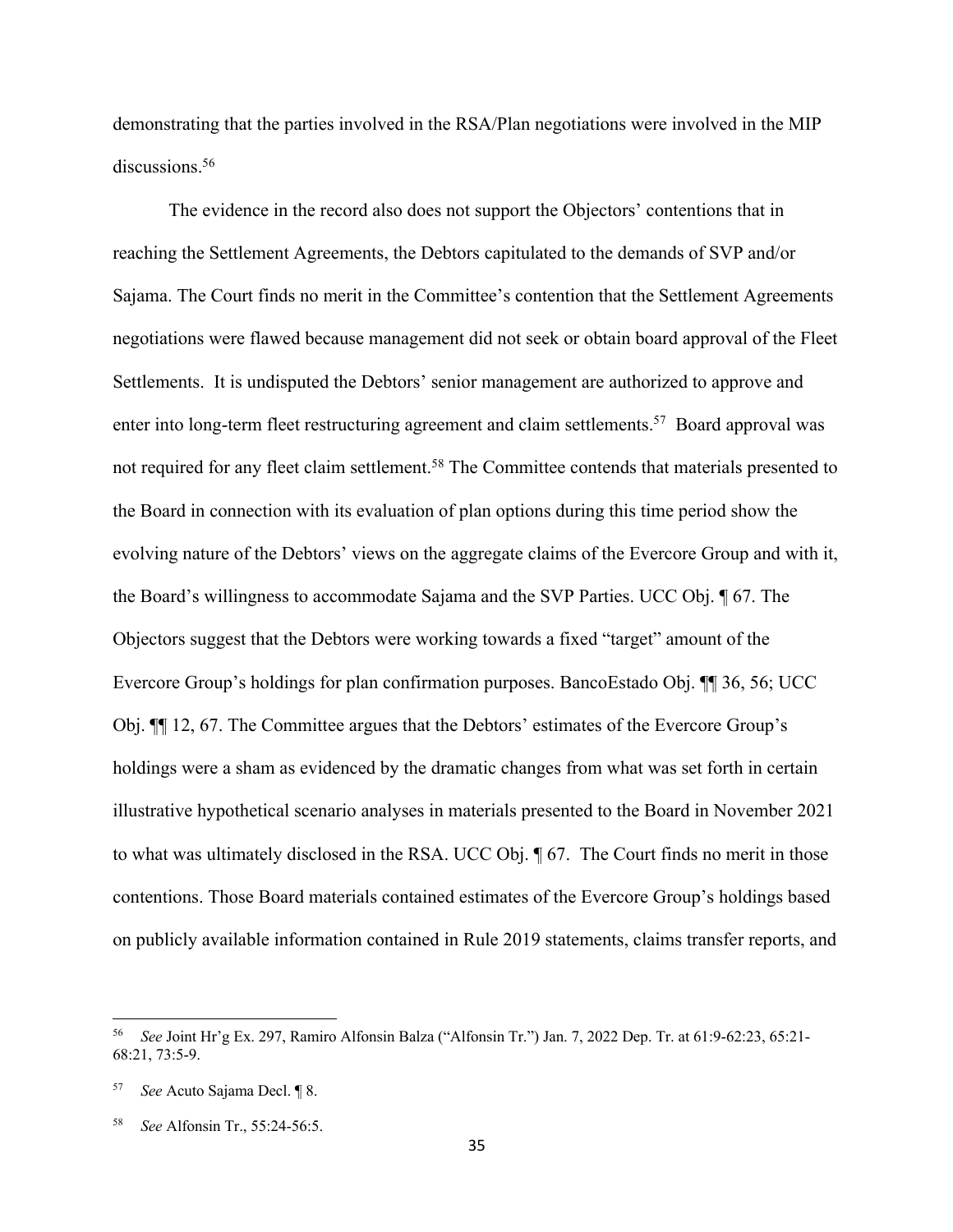filings where counsel for certain members of the Evercore Group had appeared. Reply ¶ 19, n.18. The actual figures increased from 50% and 60% to more than 70% in connection with the filings related to the RSA because the Debtors had received the Evercore Group's actual holdings as part of their entry into the RSA. *Id.*

BancoEstado asserts that Mr. McGregor prepared the December 3 Report "to justify the Sajama settlement to the Committee after the fact[.]" BancoEstado Obj. ¶ 33. It maintains that while "[t]he document contained 'settlement' figures purporting to show the dollar amounts at which the Debtors and Sajama had agreed to settle various components of the \$695 million stipulated claim amount, including return conditions and mitigation" (*id.¶* 33, n.37), it actually "misrepresents the course of negotiations in a failed effort to make the settlement seem reasonable." *Id.* ¶ 33. It says that is so because in his deposition, Mr. McGregor conceded that the parties had not actually negotiated these component settlement amounts. *Id.* ¶ 33, n.37 (citing Farmer Decl., Ex. CC, McGregor Dep. 87-88, Jan. 7, 2021 (saying he had "no idea" if the numbers were correct)).

But that is consistent with the negotiations between the Debtors and Sajama. Mr. McGregor was tasked with developing initial estimated ranges of the Debtors' actual liability under both the Sajama and SVP Claims. In June/July 2021, he estimated the range at approximately \$256 million to \$645 million for the Sajama Claims and approximately \$353 million to \$940 million for the SVP Claims. *See* Decl. of Keith McGregor, Ex. D to Reply ¶ 11. On August 3, 2021, Sajama's counsel sent a letter to the Debtors asserting a total claim of approximately \$1.32 billion and offered to settle the Sajama Claims for \$890 million.<sup>59</sup> After considering the arguments, Mr. McGregor adjusted the estimated range for the Sajama Claims

<sup>59</sup> *See* Joint Hr'g Ex. 11, August 3, 2021 Letter from A. Leblanc to L. Schweitzer (the "August 3, 2021 Sajama Letter"), at 3.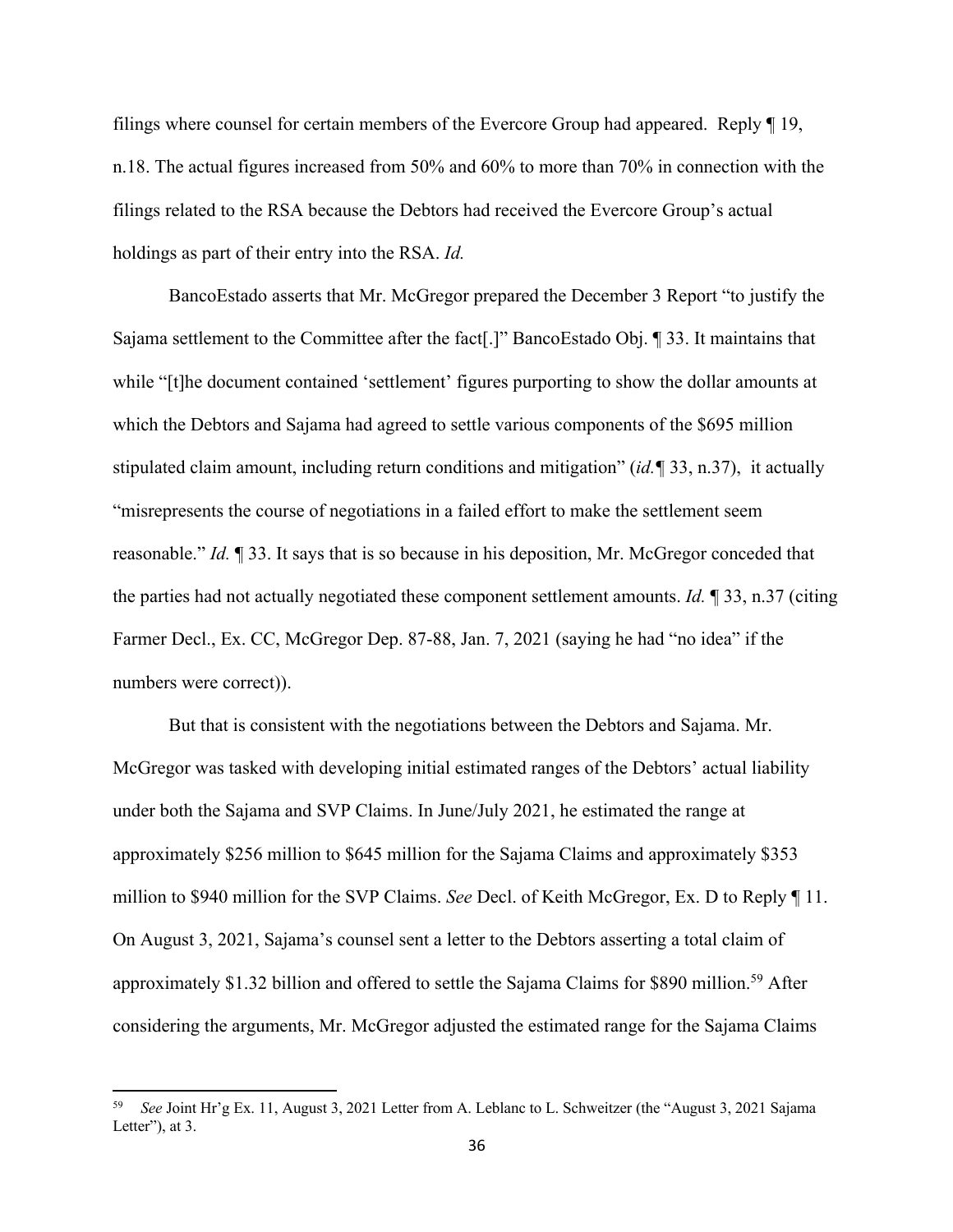upward to \$310 million to \$717 million to reflect the Debtors' understanding of Sajama's position on the claims. *Id.* ¶ 12. The Debtors and SVP negotiated and structured the SVP Settlement Agreement on an aircraft-by-aircraft basis (MSN-by-MSN level basis). *Id.* ¶ 15. In contrast, the Debtors and Sajama negotiated and structured the Sajama Settlement on an aggregate level. *Id*.  $\mathbb{I}$  16. Thus, the Debtors' explain that the report was a "stress test", analytical analysis of the aggregate claims by FTI using established models consistent with prior settlements. *Id.* It is undisputed that FTI promptly provided the December 3 Report to the Committee, and that FTI did not receive a substantive response to the report. *Id.* ¶ 14.

The Court finds no merit to the Objectors' contentions that in negotiating the Settlement Agreements, the Debtors acted in bad faith.

# Whether The Fleet Settlement Satisfies The *Iridium Factors*

The Fleet Settlements contain integrated compromises and settlements. In resolving the Settlement Motions, the Court must consider each part of each settlement to determine whether each settlement agreement "as a whole [is] fair and equitable." *In re Enron Corp.*, No. 02 Civ. 8489 (AKH), 2003 WL 230838, at \*3 (S.D.N.Y. Jan. 31, 2003 ). *See also In re Washington Mutual, Inc.,* 442 B.R. 314, 329 (Bankr.D.Del.2011) ("[E]ach part of the settlement must be evaluated to determine whether the settlement as a whole is reasonable. This is not to say, however, that this is a mere math exercise comparing the sum of the parts to the whole. Rather, the Court recognizes that there are benefits to be recognized by a global settlement of all litigation. . . that may recommend a settlement that does not quite equal what would be a reasonable settlement of each part separately."). Accordingly, in assessing the merits of the Motions, [t]he appropriate inquiry is whether the Settlement Agreement[s] in [their] entirety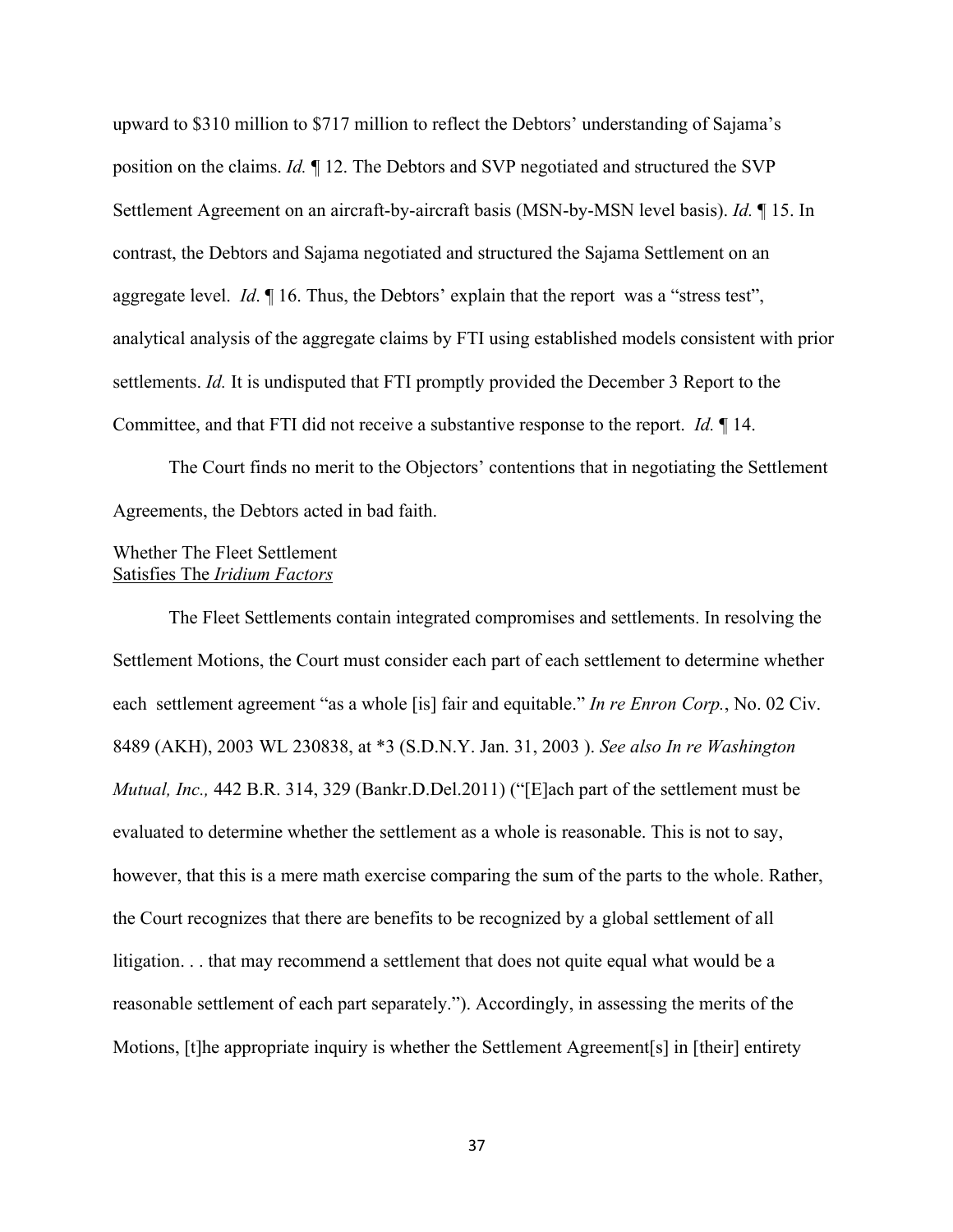[are] appropriate for the [Debtors'] estate[s]." *In re Ionosphere Clubs*, 156 B.R. 414, 430 (Bankr. S.D.N.Y. 1993).

The SVP Settlement has two interdependent components: (i) the Aircraft Retention and Lease Terms Settlement; and (ii) SVP Claims Settlement. The former provides for a long-term restructuring for the Go Forward Aircraft pursuant to the New Leases on terms beneficial to the Debtors and their estates. The SVP Claims Settlement resolves claims relating to the Go Forward Aircraft and the previously rejected Pilar/Picaflor Aircraft. The Term Sheet and the Settlement Agreement are cross-conditional on one another; that is to say that the claims for the restructured aircraft are not allowed unless and until the New Lease for that Aircraft is consummated. Moreover, the claims for the Pilar/Picaflor Aircraft are not allowed unless and until all of the New Leases for the Go Forward Aircraft are consummated.<sup>60</sup> Acuto SVP Decl.  $\P$ 65-68.

Neither BancoEstado nor the Committee questions the Debtors' business judgment in entering into the New Leases and seeking to resolve the SVP and Sajama Claims, and there are no grounds for them to do so. The Aircraft Retention and Lease Terms Settlement is plainly in the best interests of the Debtors, their creditors, and estates. The New Leases are essential to the Debtors' operations. They will provide the Debtors with continued use of the Go Forward Aircraft, for which there are no available substitutes in the market or from within the Debtors' fleet, on amended lease terms with valuable concessions.<sup>61</sup> The resolution of the Fleet

<sup>60</sup> *See* SVP Settlement Motion, Ex. C, Settlement Agreement § 4.

<sup>61</sup> *See Direct Testimony of Sebastian Adolfo Acuto in Support of Debtors' Motion for Entry of an Order (I) Authorizing the Debtors to Implement Certain Transactions, Including Entry Into Long Term Restructuring Agreements With the Centaurus/Triton Lessors, the SBI Lessors, and Pilar II Leasing Limited and (II) Approving the Related Settlement Agreement with Certain Claimants* [ECF No. 4094] ("Acuto SVP Declaration" or "Acuto SVP Decl."). The Acuto SVP Declaration is attached as Exhibit B to the Reply.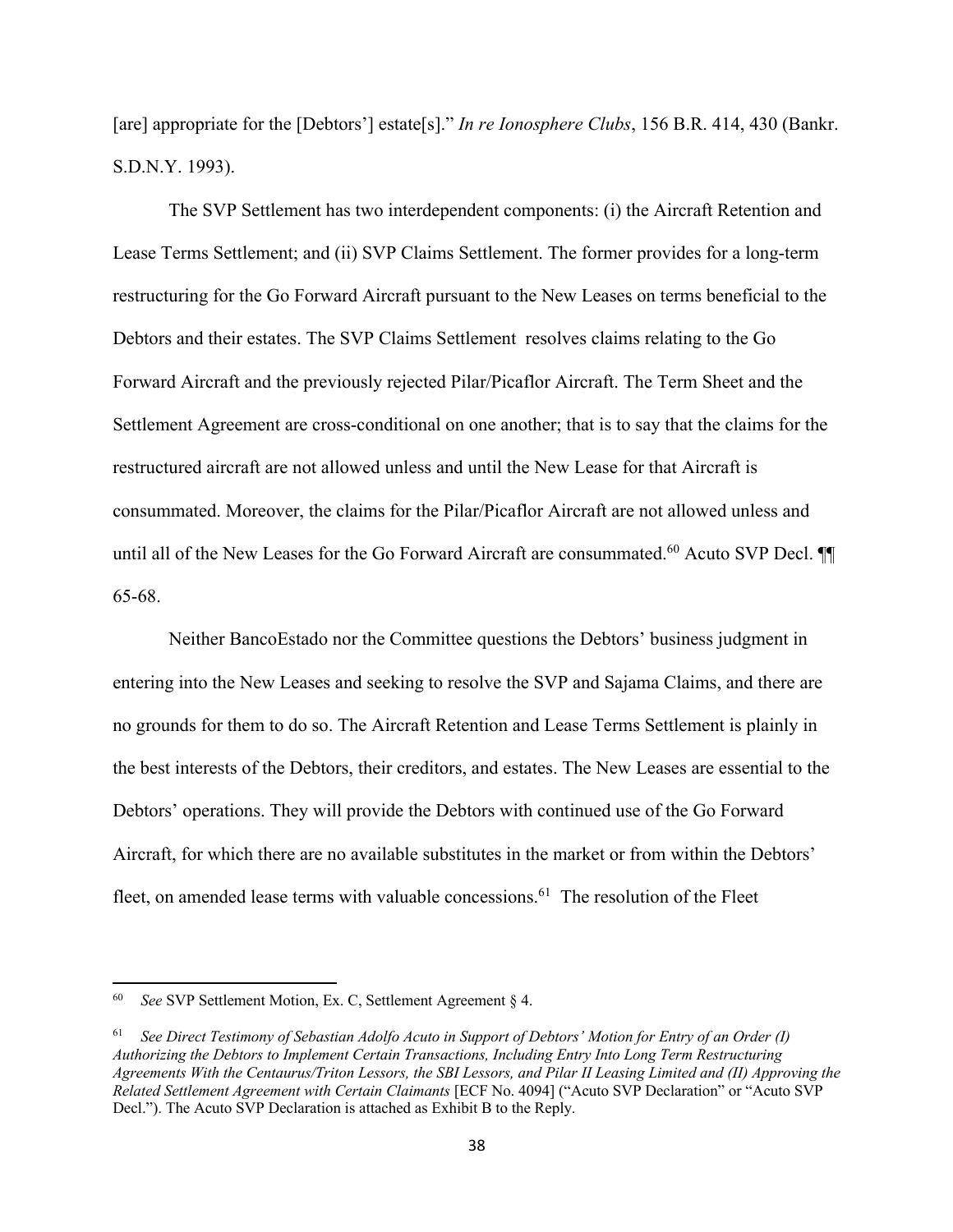Settlement claims preserves estate assets that would have been allocated to the liquidation of those claims and provides the estate with greater certainly of the size of the claims pool. The Debtors assert that the SVP Claims Settlement aside, the Aircraft Retention and Lease Terms Settlement is more beneficial to the Debtors' estates than pursuing the STOL/JOLCO Leases Assumption Motion that brings with it no lease amendments or term extensions and a risk that it is not approved (or is approved subject to substantially higher liability and cure costs). *Id.* ¶¶ 72- 79. It is undisputed that in such a scenario, the loss of the STOL/JOLCO Aircraft would significantly damage the Debtors' businesses, including by causing disruption in passenger flight service in key markets, risking the loss of valuable slots at key airports, and by incurring additional costs and risks while the Debtors source and retrofit replacement planes. *Id.* ¶ 78.

Nonetheless, even with those clear, quantifiable benefits, the Committee and BancoEstado contend that the Settlement Agreements are patently unreasonable and, as such, fail to satisfy the first and second *Iridium Factors*. The Committee argues that the Sajama Claims and SVP Claims total approximately \$2.4 billion, or approximately 3.4 times the current outstanding amount of the relevant secured debt. UCC Obj. ¶ 6. It maintains that these top line numbers have no basis in any realistic or legitimate claim values since, among other things, they do not reflect any amount for mitigation, and they are premised on a fundamental mischaracterization of the relevant transactions as involving true leases between SVP Parties and LATAM Parent, when in truth, the transactions involve classic secured financings utilizing "leases" for tax purposes. *Id*. ¶¶ 6-7. The Committee contends that upon proper recharacterization of the claims as involving secured financings rather than leases, the SVP A350 claims would be limited to \$204 million (\$430 million - \$226 million) and Sajama's claims would be limited to \$269 million (\$844 million - \$575 million). *Id.* ¶ 8. *See also id.* ¶¶ 10, 93- 120.

39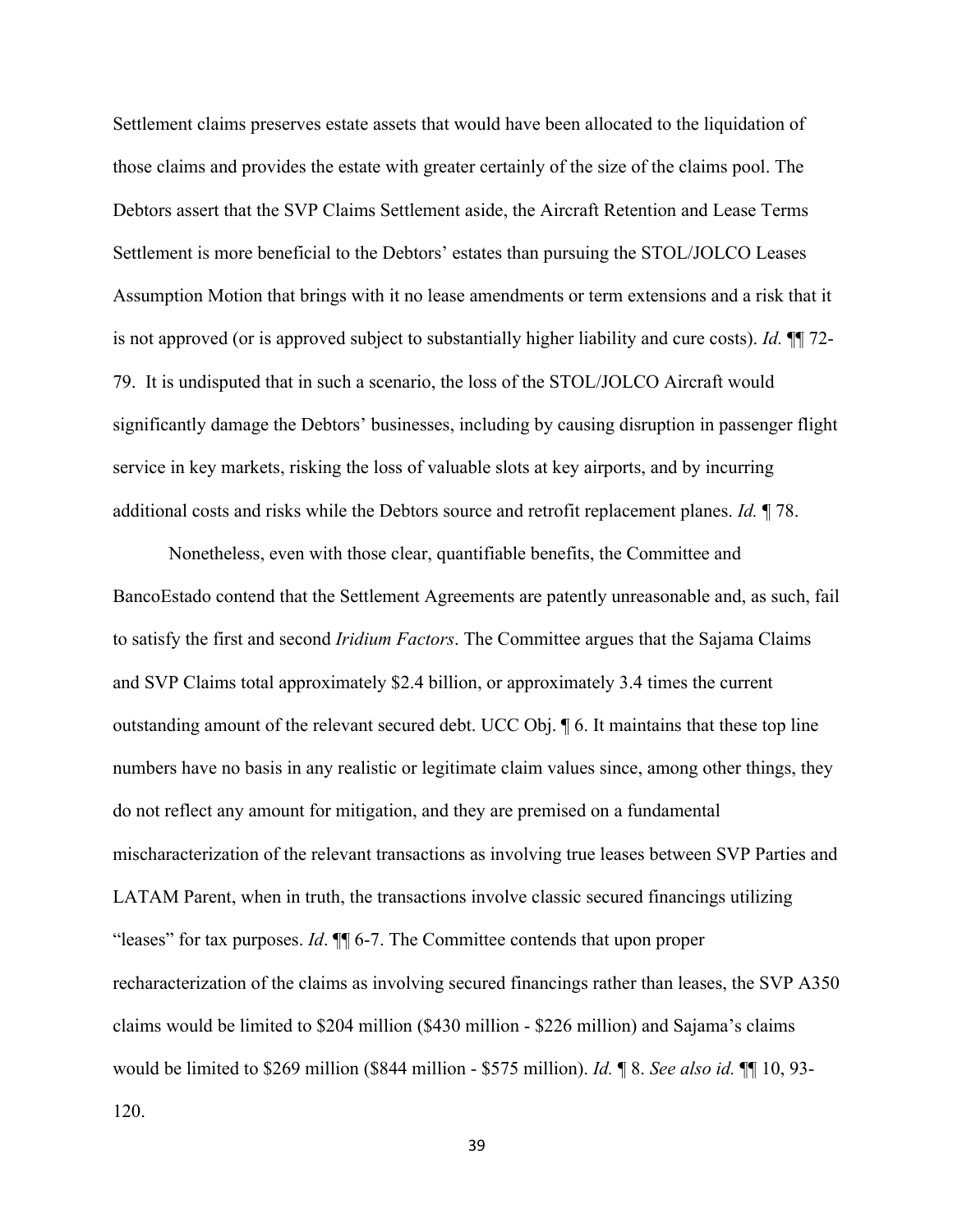The Committee also argues that even if the underlying transactions involved true leases SVP and Sajama's Claims still would not approach the values the Debtors ask the Court to approve. *Id*. ¶ 8. *See also id*. ¶¶ 121-134. The Committee explains that "rent" owed under the lease fully amortizes the entire cost of the aircraft. It maintains that adding a damage amount tied to the cost of the maintenance condition associated with each aircraft on top of damages designed to compensate the lessor for its full acquisition cost yields an unconscionable and unenforceable penalty. *Id.* It asserts that if allowed at all, the highest reasonable amount for return conditions under the SVP Settlement would not exceed \$30 million. *Id.* ¶ 8. The Committee also asserts that the EETC Aircraft Leases themselves provide a remedy allowing the lessor to dispose of the property and apply the proceeds to the rent. *Id.* ¶ 8. It maintains that because that remedy was utilized, resulting in sale proceeds of \$575 million, Sajama cannot now claim that the proper deduction from the relevant total rental obligation is \$271 million less than the value of the proceeds actually realized. *Id*. Finally, the Committee asserts that SVP's Claims are overstated because they include triple counting for purported head lease, loan guarantee, and sublease obligations that actually are foreclosed by the express contractual terms governing the Pilar/Picaflor financing. *Id.* 19. The Committee contends that taking all of this into account, and assuming the relevant agreements are considered true leases, an appropriate valuation of

(i) the Sajama claims is \$292 million (compared to \$695 million, a 58% reduction), and

(ii) the SVP claims related to the A350 aircraft is \$278 million (compared to three duplicative claims totaling \$588 million, a 52.7% reduction).

*Id*. ¶ 10.

BancoEstado also contends that the Settled Sajama Claims and the Stipulated SVP Claims are unreasonably overvalued; it makes many of the same arguments raised by the Committee. Briefly, it asserts that in settling with Sajama for a claim of \$695 million, the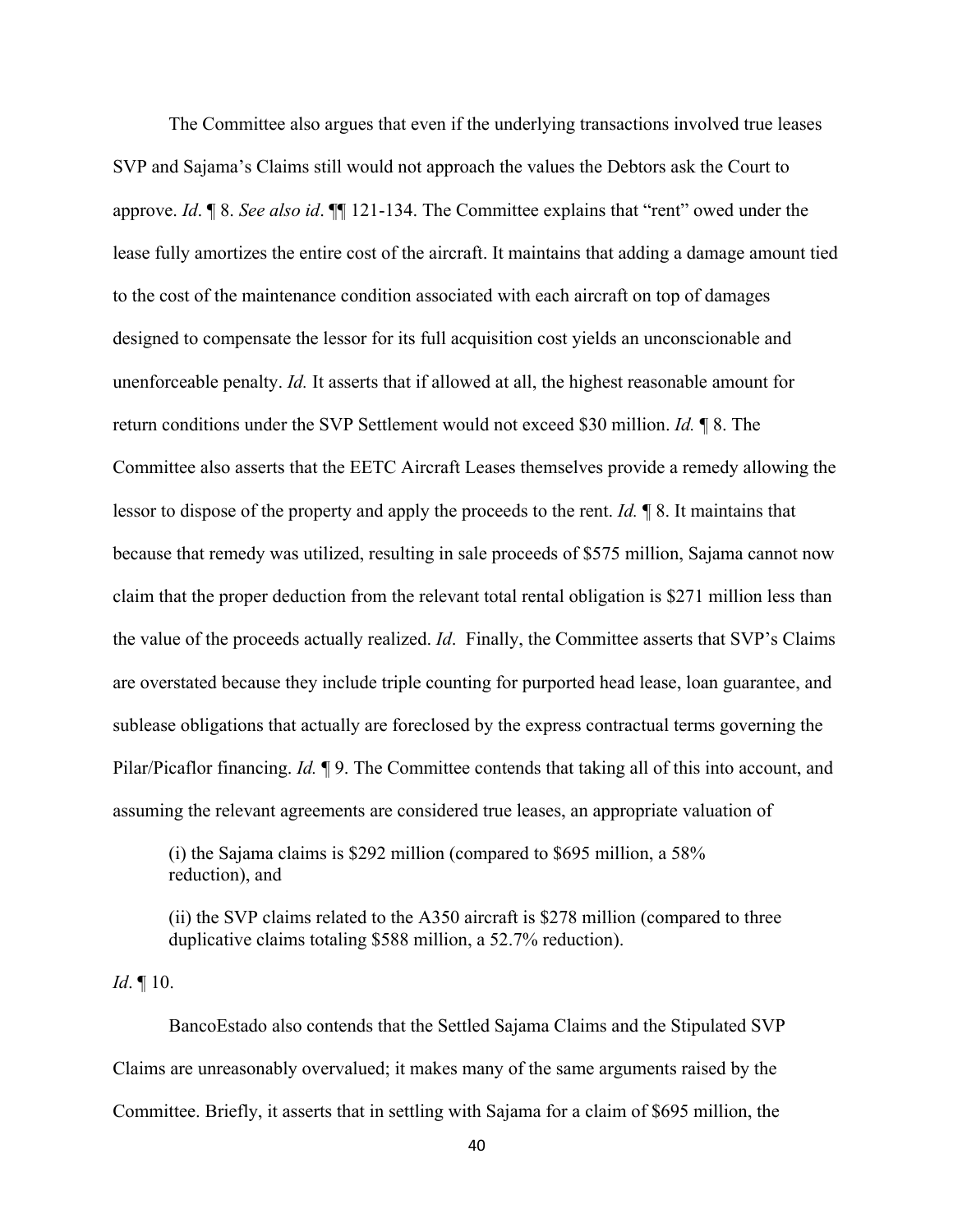Debtors have given Sajama substantial credit for their assertions during settlement discussions that Sajama's unsecured EETC Aircraft Lease rejection damages claims include (i) the present value of the future rent that would have been paid under the EETC Aircraft Leases, without reduction by the \$575 million in sale proceeds, plus (ii) return condition damages. BancoEstado Obj. ¶ 40. It contends that those positions are not correct and that the Debtors erred in giving them credence in reaching the settlement. *Id.* It also maintains that the stipulated SVP claims are outside the range of reasonableness, regardless of recharacterization. *Id*. ¶ 50. It contends that the Pilar/Picaflor Leases are structured in substantially the same manner as the EETC Aircraft Leases—including that they are designed to amortize the full value of the "leased" aircraft, with the Debtor entitled to purchase the aircraft at lease end for \$10. *Id*. It asserts that like the EETC Aircraft Leases, the Lessors under the Pilar/Picaflor Leases had no expectation of a residual interest and, as such, SVP is not entitled to return conditions damages. *Id.* BancoEstado also maintains that the Debtors have unreasonably failed to apply any cognizable litigation discount to the approximately \$226 million in guarantee claims that SVP is receiving against LATAM Parent under the settlement. *Id.* ¶ 51. It explains that under the Pilar/Picaflor Leases transaction structure, the special purpose vehicle Lessor that leased the aircraft to LATAM borrowed money to finance its purchase of the aircraft, and LATAM Parent guaranteed that debt. SVP is asserting a claim against LATAM Parent in the amount of all principal and interest due under the loan, while it simultaneously asserts another claim against LATAM Parent for the exact same payment stream. *Id.* It maintains that there are serious issues regarding the legal ability of SVP to assert the guarantee claim. *Id*. ¶ 52.62

 $62$  The Committee contends that the Court should deny the Settlement Motions because the Debtors have not demonstrated that they satisfy the Iridium Factors. It maintains that, as a threshold matter, the Motions fail to present anything near adequate information for the Court to assess the relative strengths and weaknesses of the parties' positions, the cost to litigate the claims, or the consequences of the Fleet Settlements to the estates and their creditors. UCC Obj. ¶ 14; BancoEstado Obj. ¶ 30. It says that the record is devoid of any facts demonstrating that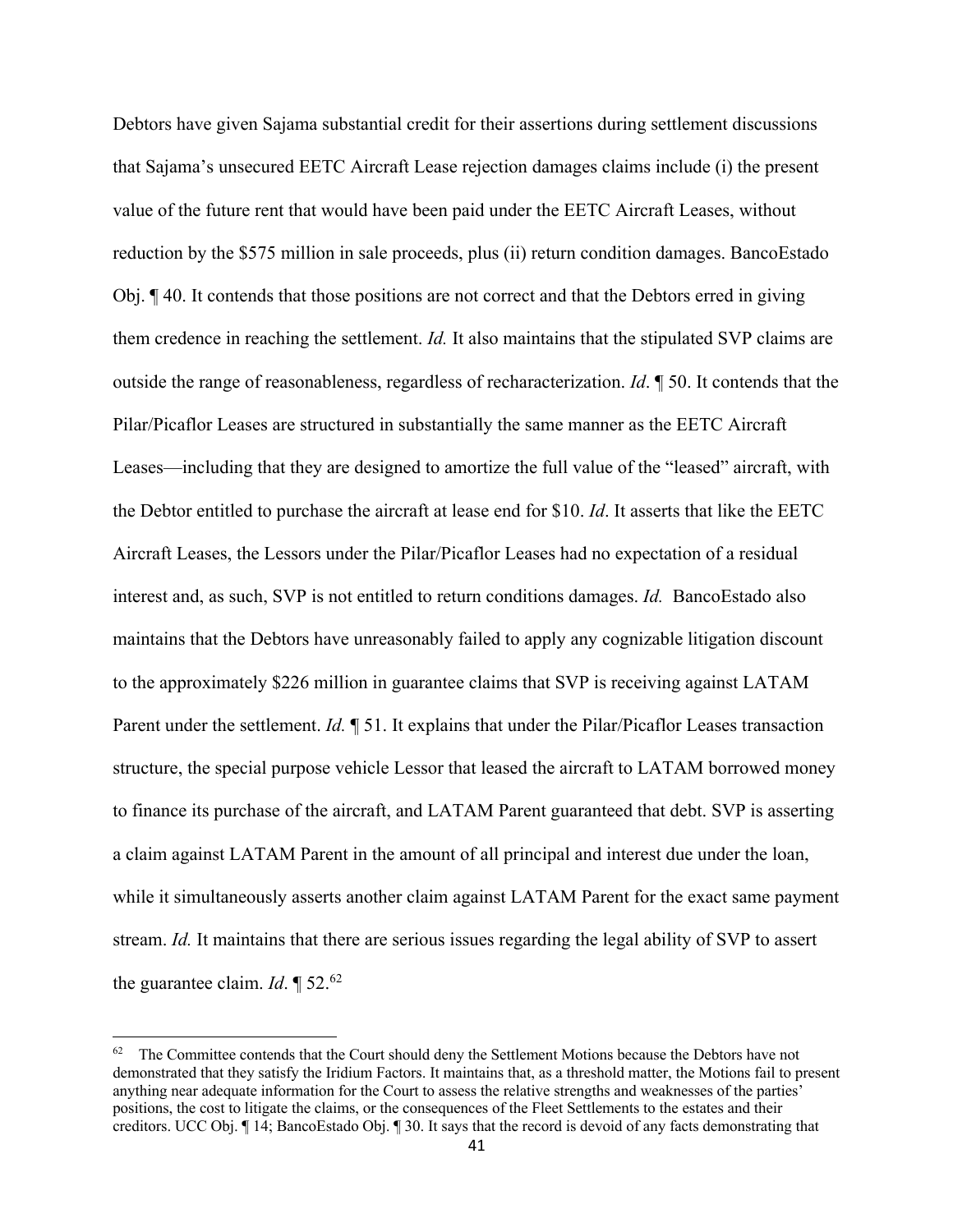In short, in opposing the Settlement Motions, the Objectors contend that the Fleet Settlements are too expensive and resolve claims that the Debtors could easily, and should litigate. They assert that there is a high likelihood that the Debtors could successfully litigate the claims at issue. For them, that likelihood of success in litigation necessarily outweighs the Fleet Settlements' future benefits to the Debtors and weighs against the Court approving the Fleet Settlements. *See*, *e.g*., UCC Obj. ¶ 92 ("in canvassing the merits of potential challenges to the [Fleet Settlements]. . . Sajama Claims and SVP Claims, there is no significant doubt that the Debtors would succeed on all or multiple aspects of such challenges, many of which may be assessed on the relevant transaction documents alone. Further, such canvassing reveals that the Debtors' agreed claim amounts are objectively unfair (failing the entire fairness test), and do not fall within the range of reasonableness.") (footnote omitted); BancoEstado Obj. ¶ 27 ("the [Fleet Settlements] are not reasonable and should not be approved because [] the stipulated claim amounts do not properly weigh the strengths and weaknesses of the parties' respective legal positions on the merits . . . ."). The Debtors (and Sajama and SVP) contend that the Objections fail to acknowledge the significant financial and other risk in litigating issues regarding recharacterization, mitigation, and return conditions–any one of which could be decided against the Debtors and, accordingly, result in claims against the Debtors that might exceed the stipulated settlement amounts. *See*, *e.g*., Reply ¶ 3 ("[t]he objections . . . conjure an alternate universe where . . . incredibly complex claims are subject to no litigation risk . . . ."); Sajama Statement ¶ 4 ("The Objectors conclude the Settlement is unreasonable by assuming the Debtors would unquestionably prevail on every contested issue in litigation . . ."). The Debtors state that

Settlements are based on any substantive cost-benefit or probability-weighted analysis that shows the Fleet Settlements are in the range of expected litigation outcomes*. Id.* It asserts that for this reason alone, the Court does not have an adequate record on which to approve the Settlements. *Id.* The Court disagrees. It has an adequate record to conduct the "range of reasonableness" analysis called for under Rule 9019.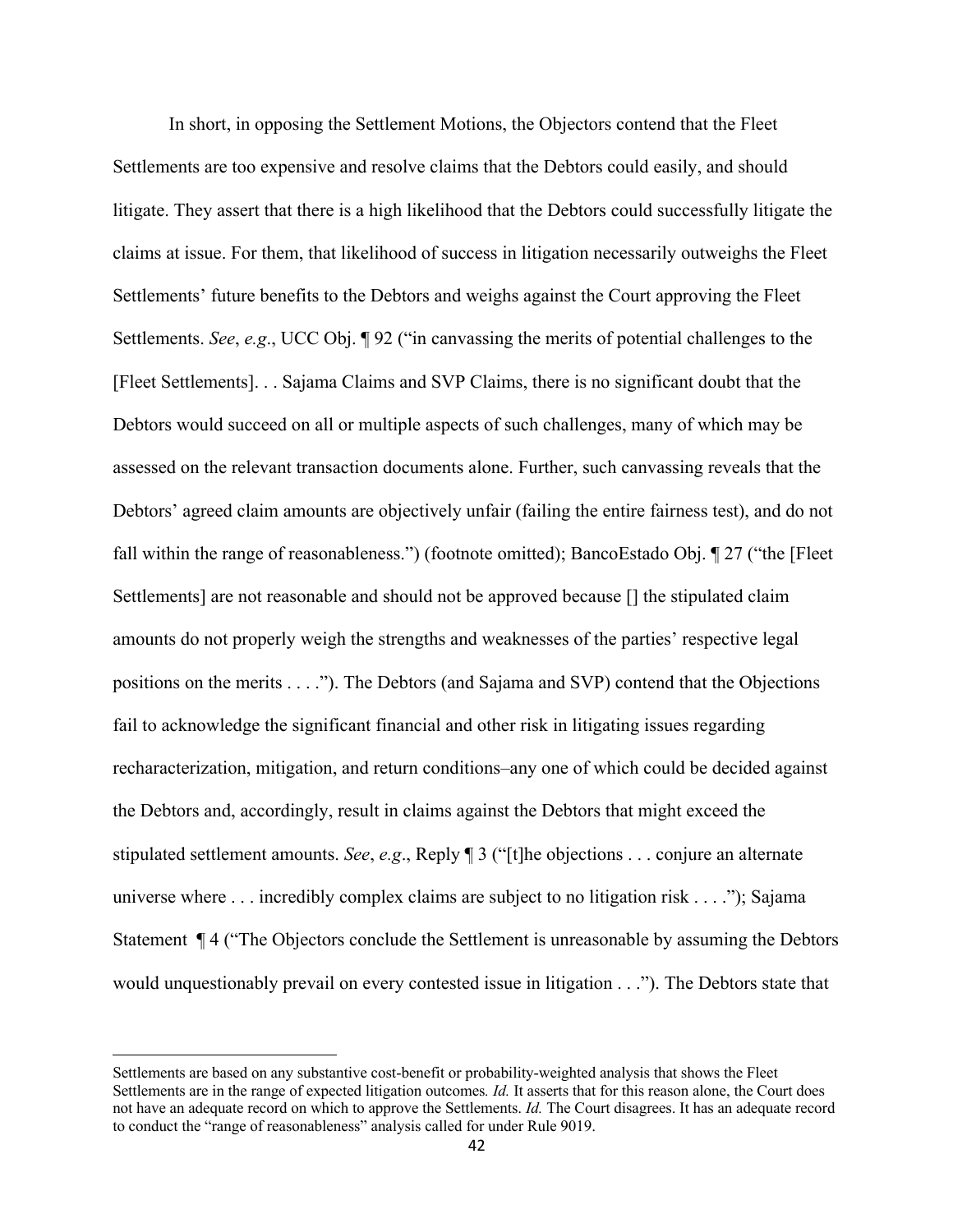this contingency necessarily means that the approval of the Settlement Agreements is in the best interests of the Debtors, their estates, and their creditors.

As noted, Bankruptcy Rule 9019 directs this Court to form an independent judgement on whether the Settlement Agreements are fair, equitable, and in the best interest of the Debtors' estate. *In re Adelphia Commc'ns Corp*., 368 B.R. 140, 225 (Bankr. S.D.N.Y. 2007). This inquiry does not require the Court to conduct a mini-trial on the Settlement Agreements and the merits of the parties' arguments–but rather merely directs the Court to canvass the record and independently analyze the merits of the claims resolved in the Settlement Agreements and the likelihood of success of those claims in litigation. *See In re NII Holdings, Inc*., 536 B.R. 61, 121 (Bankr. S.D.N.Y. 2015) ("The first *Iridium* [*Factor*] and the principal factor at issue here, asks whether the likelihood of the debtor succeeding in litigating the claims proposed to be settled is outweighed by the future benefits the debtor can enjoy from the settlement"). The Court's responsibility is "not to decide the numerous questions of law and fact raised" by the objections, "but rather to canvass the issues" raised in those questions. *See In re W.T. Grant Co*., 699 F.2d 599, 608 (2d Cir. 1983).

The balance between the likelihood and benefits of a successful outcome in litigation and the benefit of the proposed settlement is "perhaps the most important factor to be considered in assessing a proposed settlement." *In re Hilsen*, 404 B.R. 58, 71 (Bankr. E.D.N.Y. 2009) ("It is fair to say that this balance often tips in favor of settlement. The outcome of litigation is nearly always uncertain and may be distant."). When claims at issue in a settlement raise complex questions of fact and law that are not easily decided, courts find that the first *Iridium Factor* weighs towards approving a settlement. *See*, *e.g*., *In re NII Holdings, Inc*., 536 B.R. at 122 (the "[c]laims raise complex disputed issues that cannot be decided simply as a matter of law, and numerous triable issues create uncertainty as to likelihood of success on the merits of these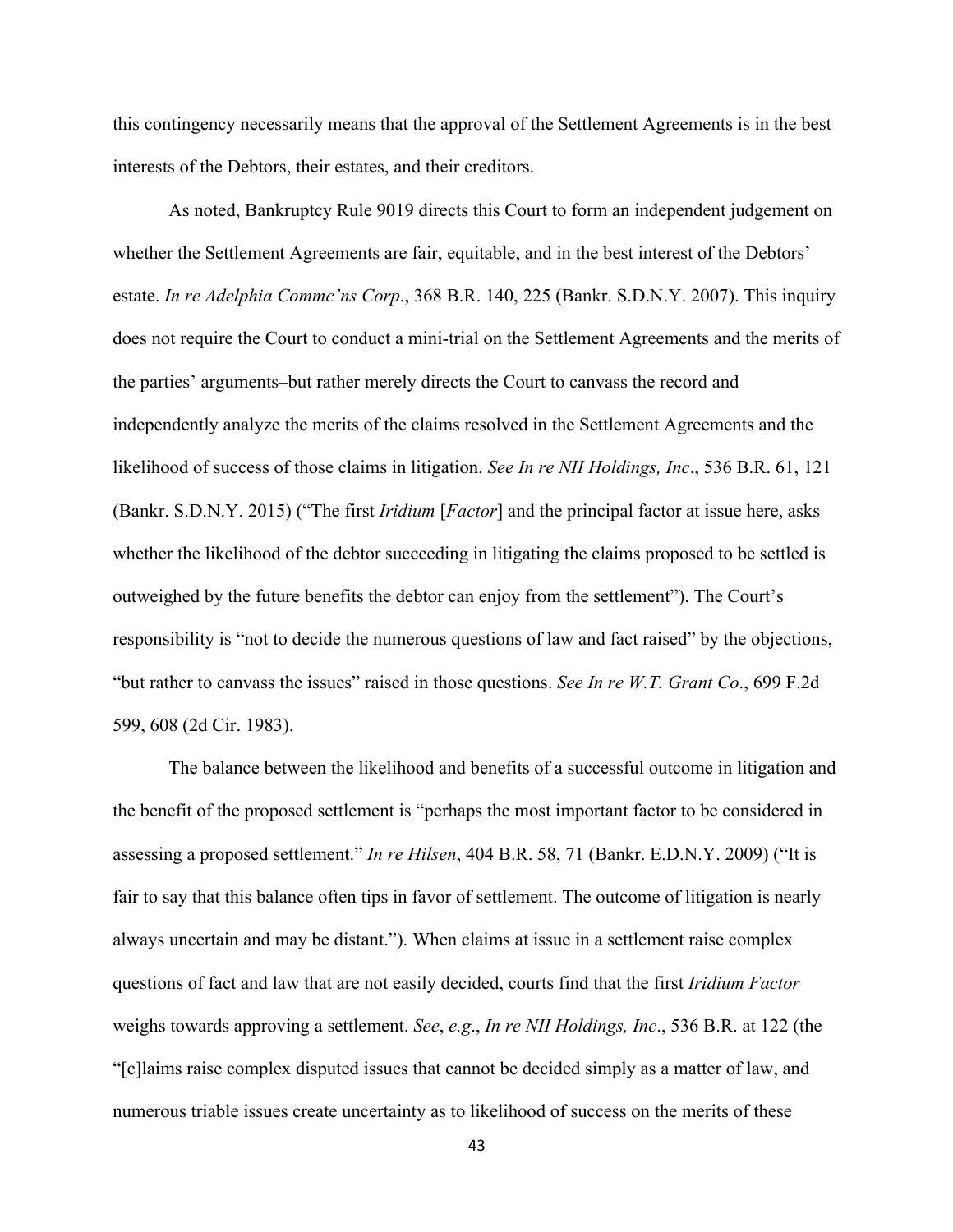claims"; because "there is limited case law directly on point . . . the Court finds that the Debtors reasonably concluded that the outcome of any litigation of the [claims at issue] would be vigorously contested and fraught with uncertainty"); *In re Chemtura Corp*., 439 B.R. 561, 598- 99 (Bankr. S.D.N.Y. 2010) (approving settlement as "well within the 'range of reasonableness'" after finding that lack of binding authority and with conflicting persuasive case law addressing the merits of the claim at issue).

As such, below, the Court considers the Debtors' likelihood of success in litigating the claims proposed to be resolved in the Settlement Agreements, namely, the contested issues of recharacterization of the Aircraft Leases, mitigation of damages, return condition damages owed to Sajama and SVP on account of the Debtors' rejection of certain leases, and the guarantee and sublease claims.

# *Whether the Settlement Agreements Reasonably Compromise Recharacterization Issues*

The Objections (and the Pastushan Report) assume that the Debtors would easily win on a cause of action to reclassify the Pilar/Picaflor Leases and EETC Leases as secured loans. *See*  UCC Obj. ¶¶ 6-8, 93-104; Banco Estado Obj. ¶¶ 6-7, 38. As a matter of federal law, economic substance controls whether an agreement counts as a "lease" for purposes of the Bankruptcy Code. *See United Airlines, Inc. v. HSBC Bank USA, N.A*., 416 F.3d 609, 612 (7th Cir. 2005) ("substance controls and … only a 'true lease' counts as a 'lease' under § 365," and "[w]hether the word "lease" in a federal statute has a formal or a substantive connotation is a question of federal law; it could not be otherwise"). "[S]tate law determines the existence, scope and nature of a debtor's property" and the "determination of whether a 'lease constitutes a security interest under the bankruptcy code will depend on whether it constitutes a security interest under applicable state or local law.'" *In re PSINet, Inc.*, 271 B.R. 1, 42–43 (Bankr. S.D.N.Y. 2001)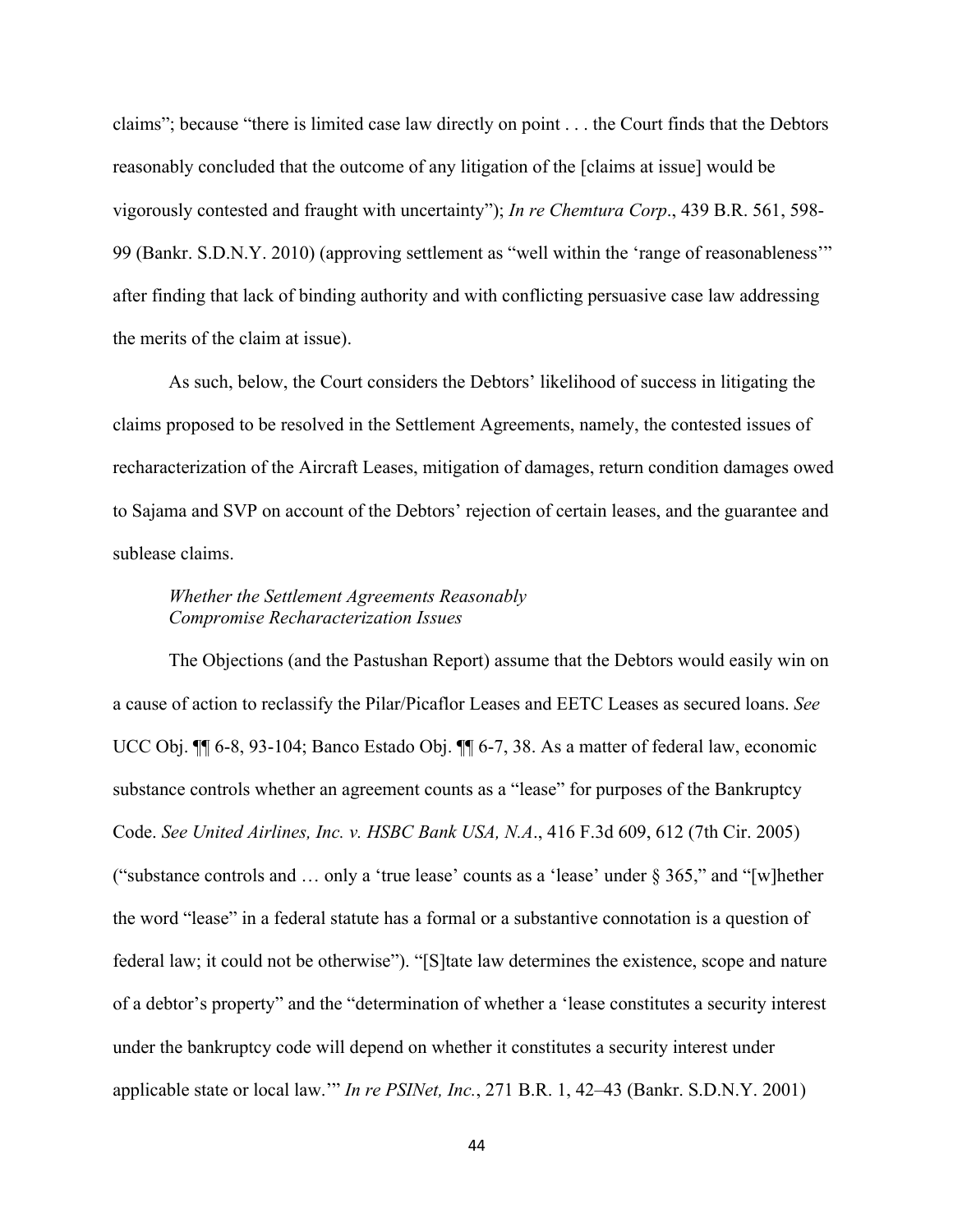(quoting *In re Powers*, 983 F.2d 88, 90 (7th Cir. 1993)) (footnote omitted). However, "a state or

local law that identified a 'lease' in a formal rather than a functional manner would conflict with

the [Bankruptcy] Code." *United Airlines, Inc*., 416 F.3d at 615. The Sajama lease agreements

are governed by New York law. N.Y. U.C.C. § 1- 203(b) states, as follows:

(b) A transaction in the form of a lease creates a security interest if the consideration that the lessee is to pay the lessor for the right to possession and use of the goods is an obligation for the term of the lease and is not subject to termination by the lessee, and:

(1) the original term of the lease is equal to or greater than the remaining economic life of the goods;

(2) the lessee is bound to renew the lease for the remaining economic life of the goods or is bound to become the owner of the goods;

(3) the lessee has an option to renew the lease for the remaining economic life of the goods for no additional consideration or for nominal additional consideration upon compliance with the lease agreement; or

(4) the lessee has an option to become the owner of the goods for no additional consideration or for nominal additional consideration upon compliance with the lease agreement.

N.Y. U.C.C. § 1-203 (b) (McKinney 2014). The Committee contends that the Sajama lease

agreements meets the statute's *per se* test and, as a matter of law, are secured loans, not true

leases. UCC Obj. ¶ 96.

The Pilar/Picaflor Lease Agreements are governed by English law and, as such, cannot satisfy the *per se* standards under the New York statute. Still, the Committee contends that even if the *per se* test was not met the courts would still consider the economic reality of the transaction to determine whether the transaction is a true lease or secured financing. *See In re Barney's, Inc*., 206 B.R. 328, 332 (Bankr. S.D.N.Y. 1997) ("while the parties to a transaction may intend that, as between themselves, their relationship be governed by the label they affix,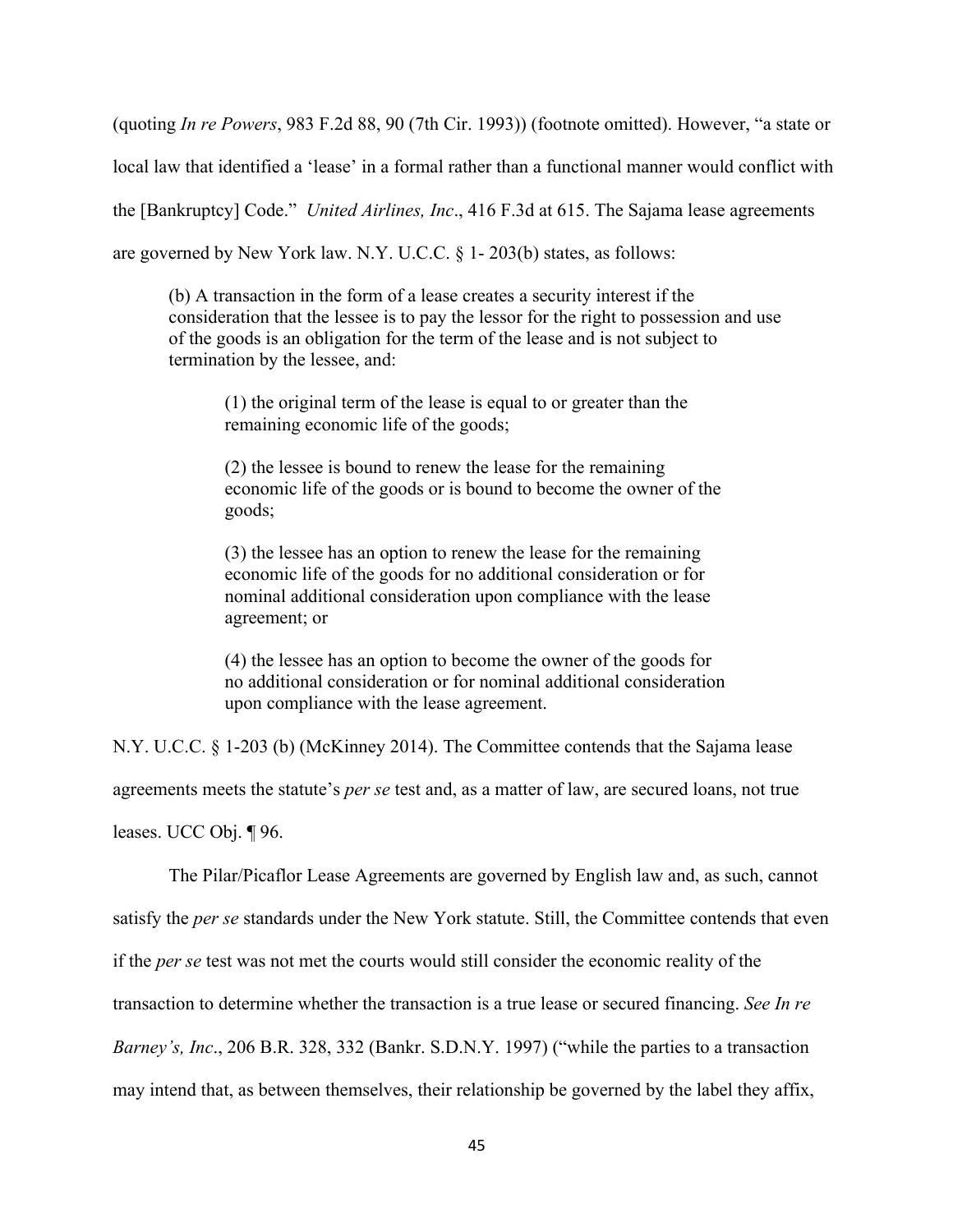that label neither governs the rights of third parties nor affects the legal consequences of the parties' agreement"); *id*. ¶ 97. The Objectors contend that the Pilar/Picaflor Leases and EETC Aircraft Leases are actually secured loans under the "economic substance" test, which examines:

(1) whether the "rental" payments compensate the lessor for use of the property as opposed to being structured for some other purpose, such as to ensure a particular return on an investment; (2) whether the purchase price is related to the fair market value of the property or calculated as the amount necessary to finance the transaction; (3) whether the property was purchased by the lessor specifically for the lessee's use; (4) whether the transaction is structured as a lease to secure certain tax advantages; (5) whether the lessee assumed many of the obligations normally associated with outright ownership, including the responsibility for paying taxes and insurance; and (6) whether the lessee can acquire the property at the expiration of the lease term for nominal consideration.

*See In re Barney's, Inc*., 206 B.R. at 332 (citing *Liona Corp., N.V. v. PCH Assocs*. (*In re PCH Assocs*.*)*, 804 F.2d 193, 198 (2d Cir.1986)). The Committee contends that under the leases, if the Debtors had paid all the "rent" payments over the course of the lease terms, they would have fully amortized the acquisition financing for each aircraft and, under the lease terms, could have purchased the aircraft for a nominal fee—\$100 for the EETC Aircraft and either no additional consideration or \$10 for the Pilar/Picaflor Aircraft. *See* UCC Obj. ¶ 98; Pastushan Report ¶ 48.63 The Committee further argues that the fact that LATAM Parent was a party to the purchase agreements with the manufacturers of the relevant aircraft also supports recharacterization. UCC Obj. ¶ 99. Finally, it argues that because the aircraft leases provide beneficial tax treatment and because that LATAM Parent is responsible for providing insurance and maintaining the aircraft, the Aircraft Leases are actually secured loans. *See id*. ¶ 101; *see also* McGregor Tr., 140:20-25 ("I'm aware that structures like this are often used to extract tax benefits . . ."). Accordingly, the

<sup>&</sup>lt;sup>63</sup> Joint Hr'g Ex. 10, Amended Rule 26(a)(2)(B) Expert Report of Nicholas Pastushan ("Pastushan Report").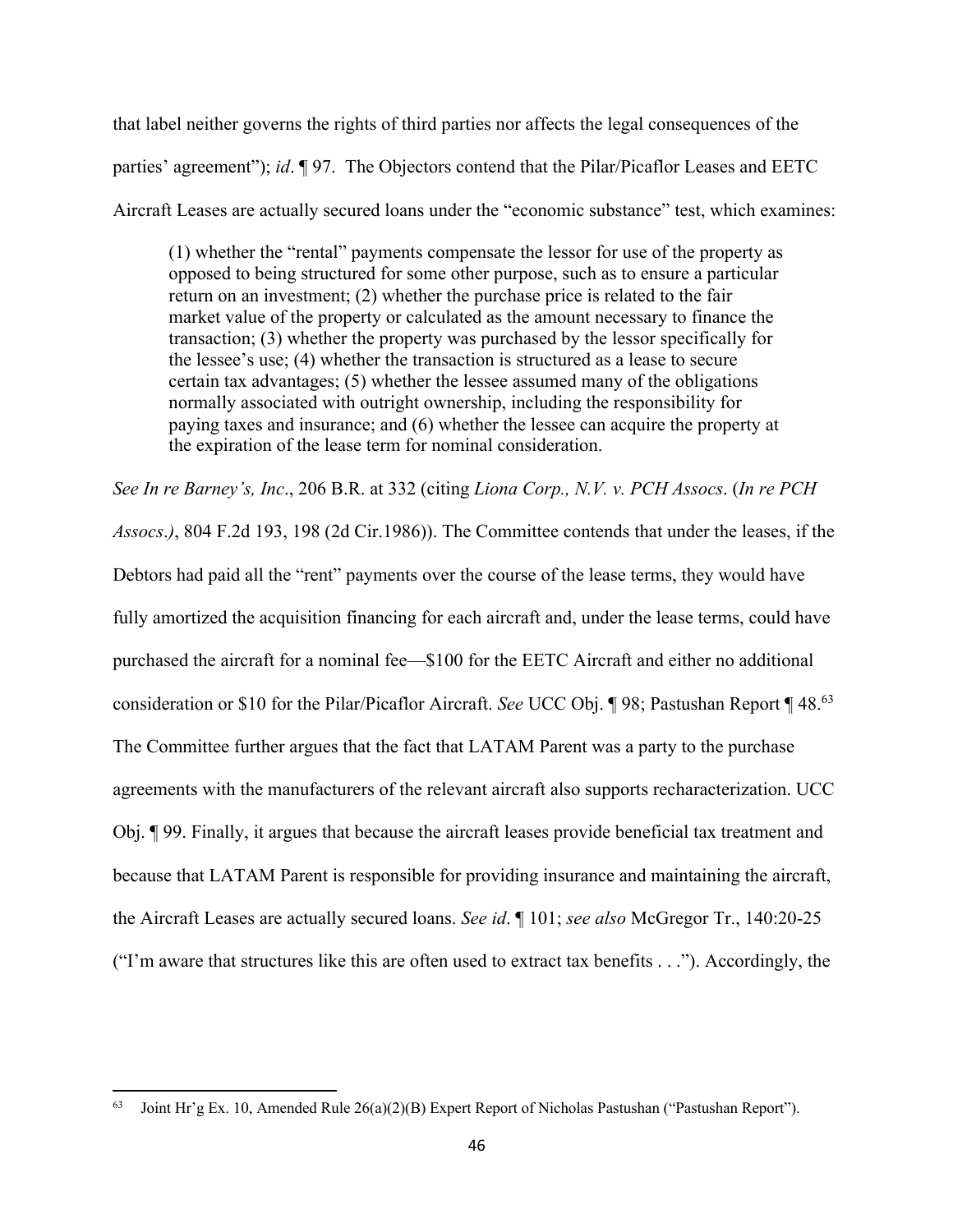Objectors contend that the Aircraft Leases are unequivocally financing agreements under the "economic substance" test.

According to the Objectors, the significance of successfully recharacterizing a lease as a financing transaction, is that SVP and Sajama would not be entitled to components of damages that are only appropriate in true leases—such as return condition damages–because the lessors had no ownership interest and thus are entitled to no residual recovery in the aircraft. *See*, *e.g*., UCC Obj.  $\P$  107. The Committee contends this is "not a close call" and, as such, demonstrates that the value of the allowed claims under the Settlement Agreements–\$695 million for Sajama and \$850 million for SVP–are patently unreasonable. *See* UCC Obj. ¶¶ 103-109. It makes this argument because it contends that return condition damages should be \$0, whereas the Debtors' expert assigns \$96 million in return condition costs in the Sajama Settlement and \$123 million in the SVP Settlement. *See* McGregor SVP Report at 1;<sup>64</sup> McGregor Sajama Report at 1.<sup>65</sup>

Upon canvasing the record, the Court finds that the Objectors overstate the Debtors' likelihood of success (and the import) of recharacterizing the Aircraft Leases as financing agreements—even assuming *arguendo* that the economic realities test applies. The record suggests that the outcome of the issue in litigation would be contested, complex, uncertain, and ripe with risk for the Debtors, especially as compared to the benefits of the Settlement Agreements. First, while the Committee vigorously applied the economic realities test for recharacterization, it is silent on the standard of proof governing that test. In litigation over the SVP and Sajama Claims, the Debtors would bear a "substantial burden of proof" in challenging the bona fides of the Aircraft Leases. *See In re Integrated Health Services*, 260 B.R. 71, 75

<sup>64</sup> Joint Hr'g Ex. 7, Expert Report of Keith McGregor, FTI Consulting, Inc., SVP Settlement Motion ("McGregor SVP Report").

<sup>65</sup> Joint Hr'g Ex. 8, Expert Report of Keith McGregor, FTI Consulting, Inc., EETC Settlement Motion ("McGregor Sajama Report").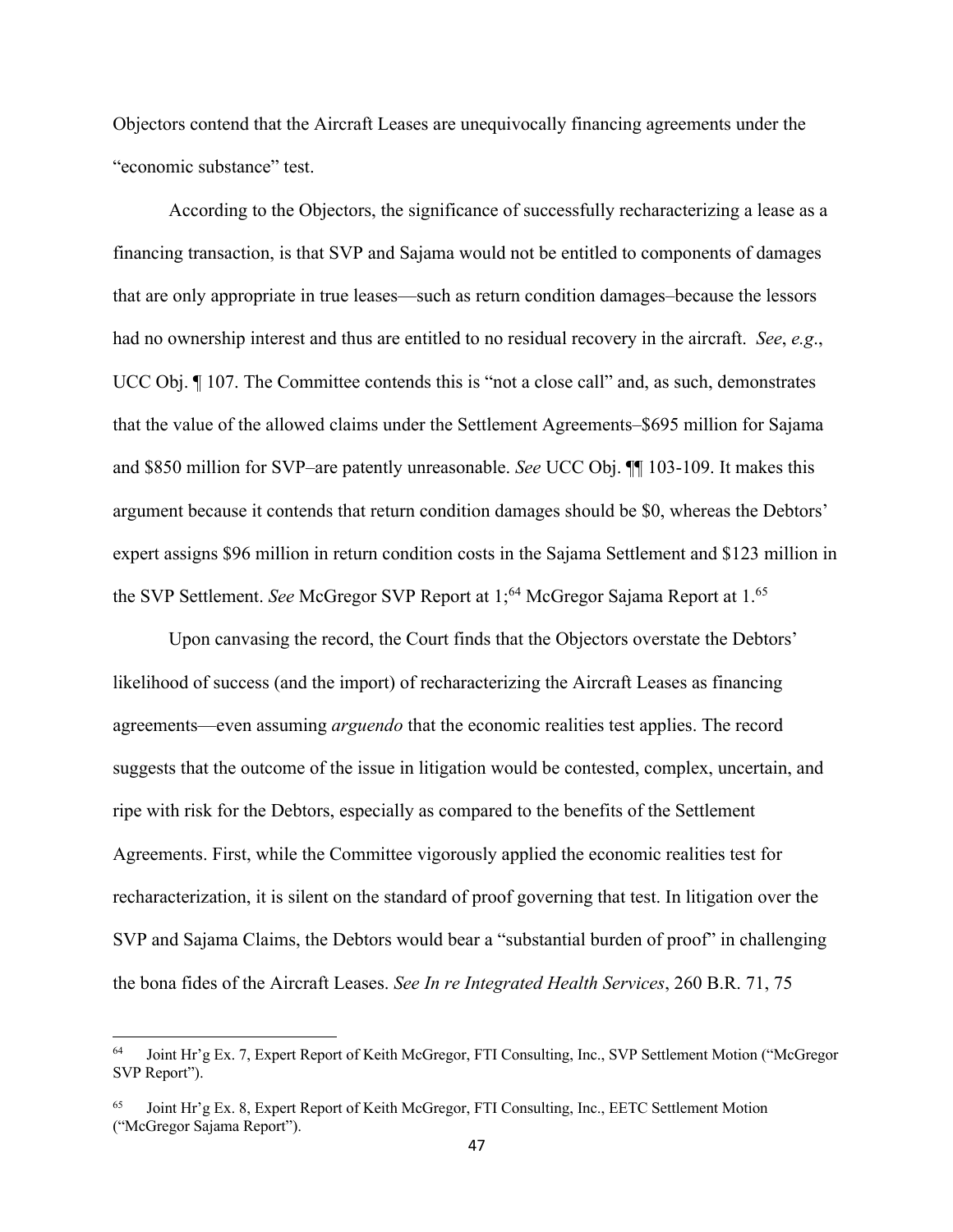(Bankr. D. Del. 2001) ("The party challenging the bona fides of the lease carries a substantial burden of proof*.*"); *see also In re Barney's, Inc*., 206 B.R. 328, 332 (Bankr. S.D.N.Y. 1997) ("The burden of proof lies with the party challenging the bona fides of the lease . . . The quantum of evidence necessary to satisfy that burden is 'substantial'") (quoting *In re PCH Associates*, 804 F.2d at 198).

The Debtors' expert, Keith McGregor, testified that the aircraft leases are "atypical" and rest in a "big gray area" "between a simple financing and a simple operating lease." McGregor Tr. at 42:23-44:8; 184:19-185:20. Mr. Acuto's testimony was similar. *See* Acuto Tr. at 143:8-17 ("this [lease] structure doesn't fall into a finance lease or an operating lease. This is a structure that is complex, that contains elements of a finance lease and an operating lease.") And, despite the Committee's assertion that recharacterization was "not a close call", even its expert, Mr. Pastushan, concedes that the return conditions in the Aircraft Leases–which he claims are characteristic of leases but not financing agreements–were "unusual" but not "meaningless." *See* Pastushan Tr. at 245:18-24; 236:11-19. The Court finds that this ambiguity, at a minimum, could portend litigation with no certain outcome. "Gray area" is not ripe for determining that any party is likely to succeed, absent a trial on the merits, which the Court is not to conduct at this juncture under Bankruptcy Rule 9019. If the Debtors litigated the Sajama and SVP Claims, they would have to address the following issues: (i) the appropriate choice of law under the Aircraft Leases, other transaction documents, and relevant conflict of law principles;<sup>66</sup> (ii) for the Pilar/Picaflor

<sup>&</sup>lt;sup>66</sup> The SVP Leases contain a provision stating that they are governed by English law, which Mr. Pastushan and the UCC concede. *See* Pastushan Tr. at 329:11-23; UCC Obj. ¶ 97 n.23. The Debtors contend that, under English law, leases are not subject to recharacterization. Reply ¶ 29. Neither the Committee nor BancoEstado disputes this. The Committee argues that the economic realities test applies anyway, without conducting any meaningful choice of law analysis to buttress the claim. The Court need not determine choice of law questions at this time, even assuming *arguendo* it would be necessary to do so in litigation. However, the Court notes that the issue is muddled. In litigation, the Court may be faced with assessing whether English law precludes the Aircraft Leases from being recharacterized, or whether the economic substance doctrine applies as a threshold question of bankruptcy law. The Court finds, at least preliminarily, there is support for both arguments. *Compare*, *e.g., King v. Bombardier Aerospace Corporation*, No.: 2:17-bk-21386-SK; Adv. No. 2:19-ap-01147 SK (Bankr. C.D. Cal. Oct. 15, 2020)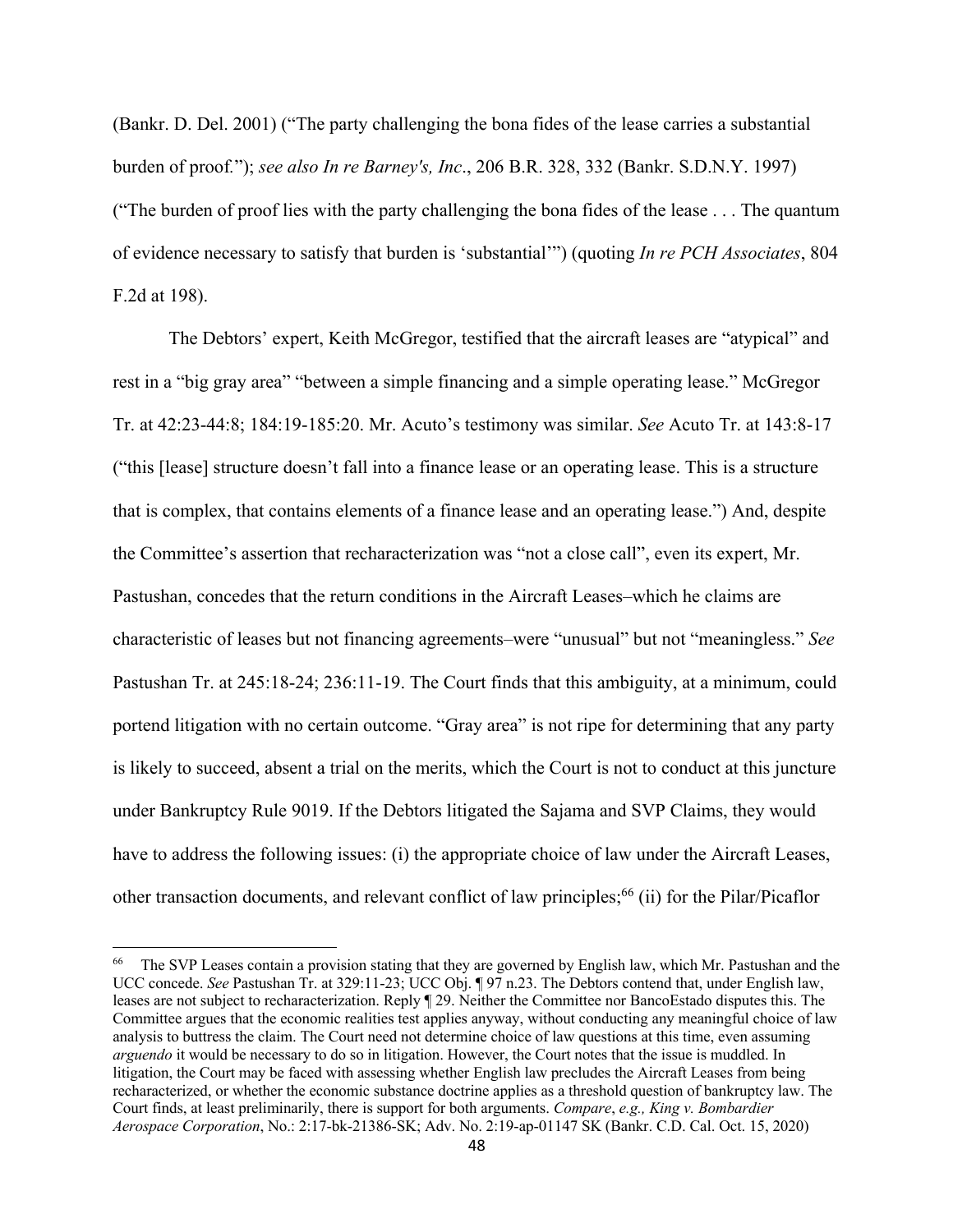Aircraft, whether an English law governed lease is subject to recharacterization under English law, which does not recognize the principle; (iii) the parties' intent in entering into the Aircraft Leases; (iv) the terms and circumstances of the purchase options; (v) whether the economic realities test is the correct way to assess recharacterization; and (vi) if so, whether the economic realities test has been satisfied. The Debtors would have the burden of proof on these and other inquiries in an area with very little directly applicable case law, especially concerning the case of English-law governed leases with "unusual" provisions, as Mr. Pastushan conceded. *See* Pastushan Tr. at 236:11-19. These considerations weigh heavily in favor of approving the Fleet Settlements. *See In re NII Holdings, Inc.,* 536 B.R. 61, 122 (Bankr. S.D.N.Y. 2015) (approving settlement as exceeding the lowest point in range of reasonableness, in part, because "the Court finds that none [of the 'Settled Claims and Disputes'] has an easy or obvious resolution, [] [which makes] each [] ripe for settlement").

Absent approval of the Settlement Agreements, each of these issues would be hotly contested and potentially lead to complex and protracted litigation that could materially alter the value of the allowed claims and subject the Debtors to additional uncertainty, and potential lability, as they seek to emerge from chapter 11. Indeed, counsel for Sajama and SVP have repeatedly taken the position that the Aircraft Leases are in fact leases and, accordingly, that their damages include amounts that would logically flow from a lease. *See*, *e.g*., August 3, 2021 Sajama Letter ("[w]e remain of the view that the leases are in fact leases, as they are

<sup>(</sup>enforcing aircraft lease with English choice of law provision and finding that provision precludes recharacterization of an aircraft lease as a security agreement), *with United Airlines, Inc. v. HSBC Bank USA, N.A*., 416 F.3d 609, 615 (7th Cir. 2005) (reasoning that a state (or foreign) law that identified a "lease" in a formal rather than a functional manner would conflict with Bankruptcy Code). This question, among others, brings significant uncertainty as to whether the relevant law allows the Aircraft Leases to be reclassified as financing agreements and, thus—coupled with the record evidence cited above—undermines the Debtors' likelihood of success on the merits. *See In re Chemtura Corp*., 439 B.R. at 606 (approving settlement as "well within the 'range of reasonableness'" given that the "legal premises" at issue in litigation are "at the least subject to debate").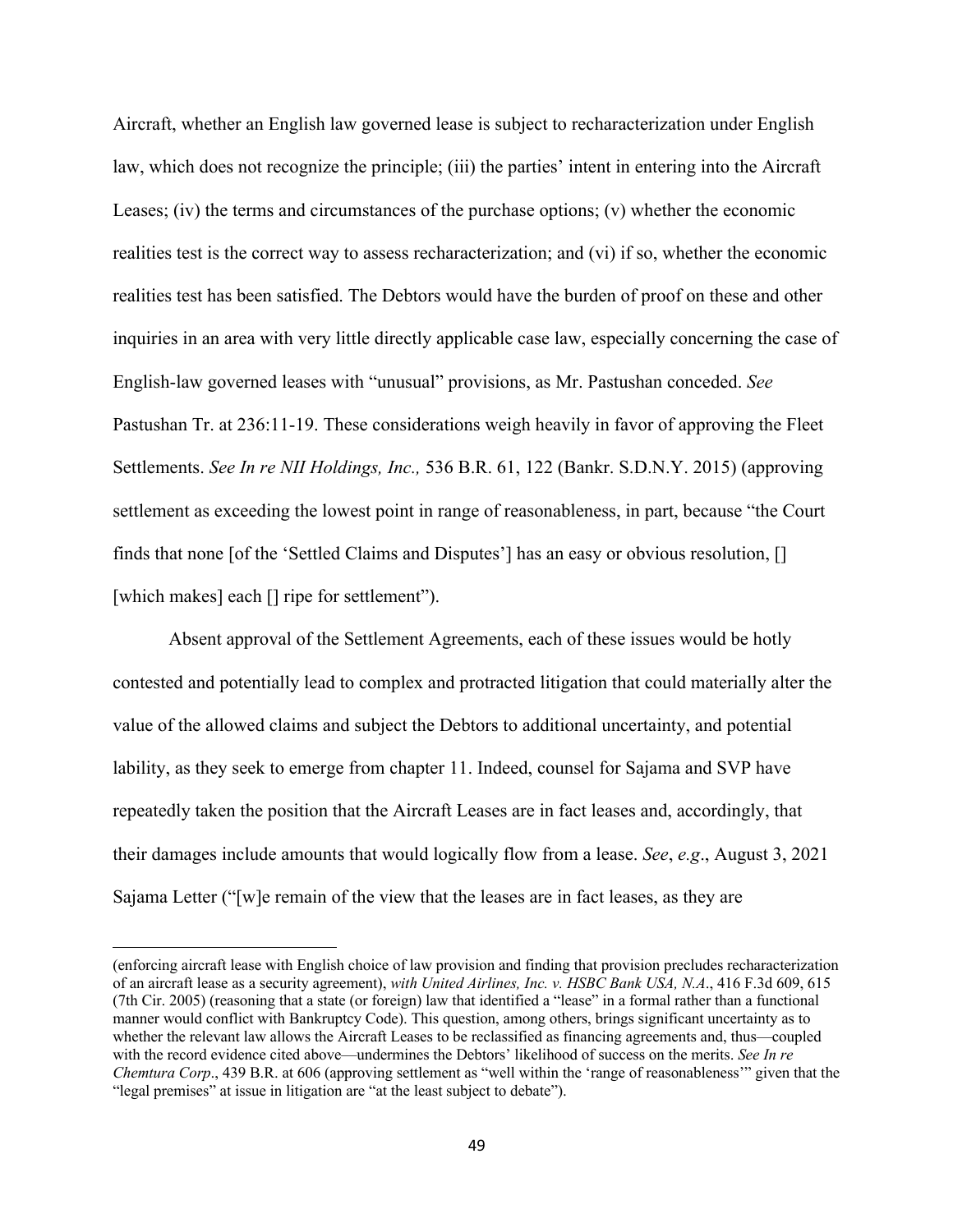denominated, as their quintessentially 'lease-like' terms (such as the return condition provision) suggest, as they have been described by the Debtors to the Court, and as the Debtors have consistently treated them—including by expressly rejecting them as unexpired aircraft lease agreements. Unless the parties can agree on a fair and defensible claim amount, the nature of the instrument will need to be determined in court."). Given these considerations, the Court finds that the Settlement Agreements reasonably compromise the issue of recharacterization and, accordingly, that the benefits of the Fleet Settlements exceed the Debtors' likelihood of success on recharacterizing the leases.

# *Whether the Settlement Agreements Reasonably Compromise Mitigation Issues*

The SVP Settlement compromises the mitigation amounts for the Pilar/Picaflor Aircraft. The Debtors explain that using industry standard Cirium "full life" values for the Terminated Aircraft and taking into account the costs for retrofitting and reconditioning the aircraft and discounting to the Initial Petition Date, the Debtors receive the maximum credit under the mitigation component for the return conditions claims associated with the Pilar/Picaflor Aircraft. Reply ¶ 33. The Sajama Settlement compromises mitigation through an agreed-upon value of the cash flows expected from the re-leasing of the aircraft during the prepetition lease period, discounted to the Initial Petition Date. *Id.* The Debtors assert that in contrast, with respect to the Pilar/Picaflor Aircraft, the Objections omit independent valuation evidence, but instead rely on certain Board materials from April 2020 which expressed a higher estimate of the value of this aircraft based on an allegedly outdated third-party appraisal and an assumed decline in value of 20-30% in the early days of COVID-19. UCC Obj. ¶ 47; BancoEstado Obj. ¶ 11. For the EETC Settlement, the Objectors assert that the mitigation amount should be the \$575 million in auction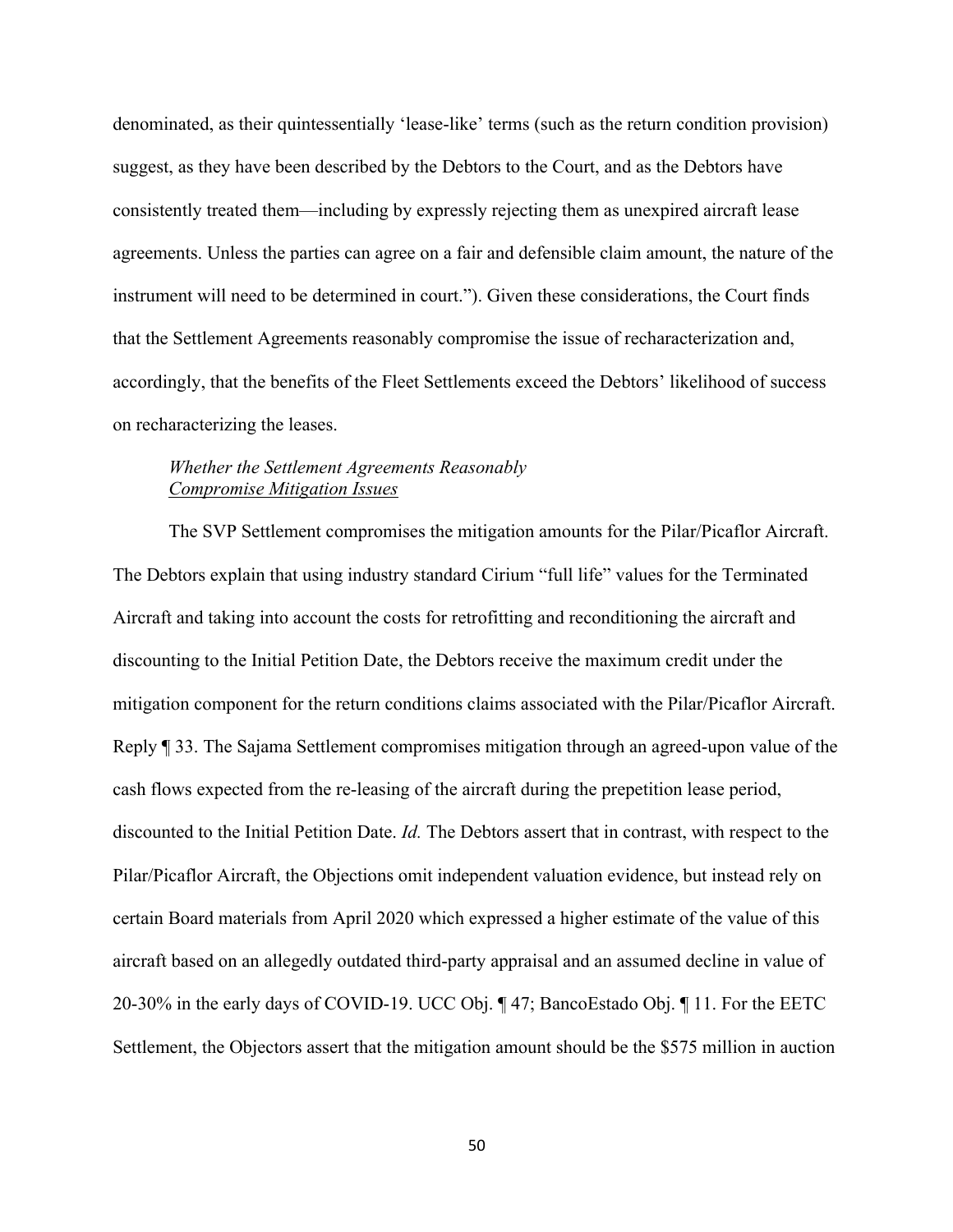proceeds received by WTC and later used to pay down certain equipment notes associated with

the EETC Aircraft. UCC Obj. ¶¶ 112-13; BancoEstado Obj. ¶¶ 4, 45-49.

The Debtors contend, and the Court agrees that mitigation would be a hotly contested

issue in litigation, and that among other things, this Court would need to decide:

The form of mitigation required—*i.e.*, the sale or re-leasing of the aircraft—and the costs associated with each form, including sale and storage costs, maintenance, loss of income and costs incurred while the aircraft is on the ground;

Whether the auction process for certain EETC Aircraft was proper and the extent to which auction proceeds should mitigate the claims;

If the value of the aircraft is deemed relevant, the point in time at which the aircraft should be valued—*i.e.*, the date of rejection/abandonment or sale—and whether the standard for valuing collateral under applicable bankruptcy and nonbankruptcy law is the actual sale price, fair market value, or foreclosure value;

Whether any subsequent re-leasing of the aircraft is deemed relevant to mitigation, and if so, whether to use then-current market rents or contract rates, whether to use the full term of the new lease or only the rents during the original lease; and

The appropriate discount rate, if any, that should apply in a net present value calculation of the future value.

The Court finds that in light of the litigation risks, the Settlement Agreements reasonably

compromises the mitigation issues.

*Whether The Settlement Agreements Reasonably Compromise The Return Conditions Claims* 

The SVP Settlement compromises claims for return condition provisions in the

Pilar/Picaflor Leases by use of similar Cirium "full life" and "half life" amounts pursuant to an

agreed-upon formula.<sup>67</sup> The Sajama Settlement compromises return condition claims based on

 $67$  The Debtors successfully negotiated no return conditions claims for the Go Forward Aircraft in connection with the SVP Settlement and the re-leased Aircraft in connection with the Sajama Settlement.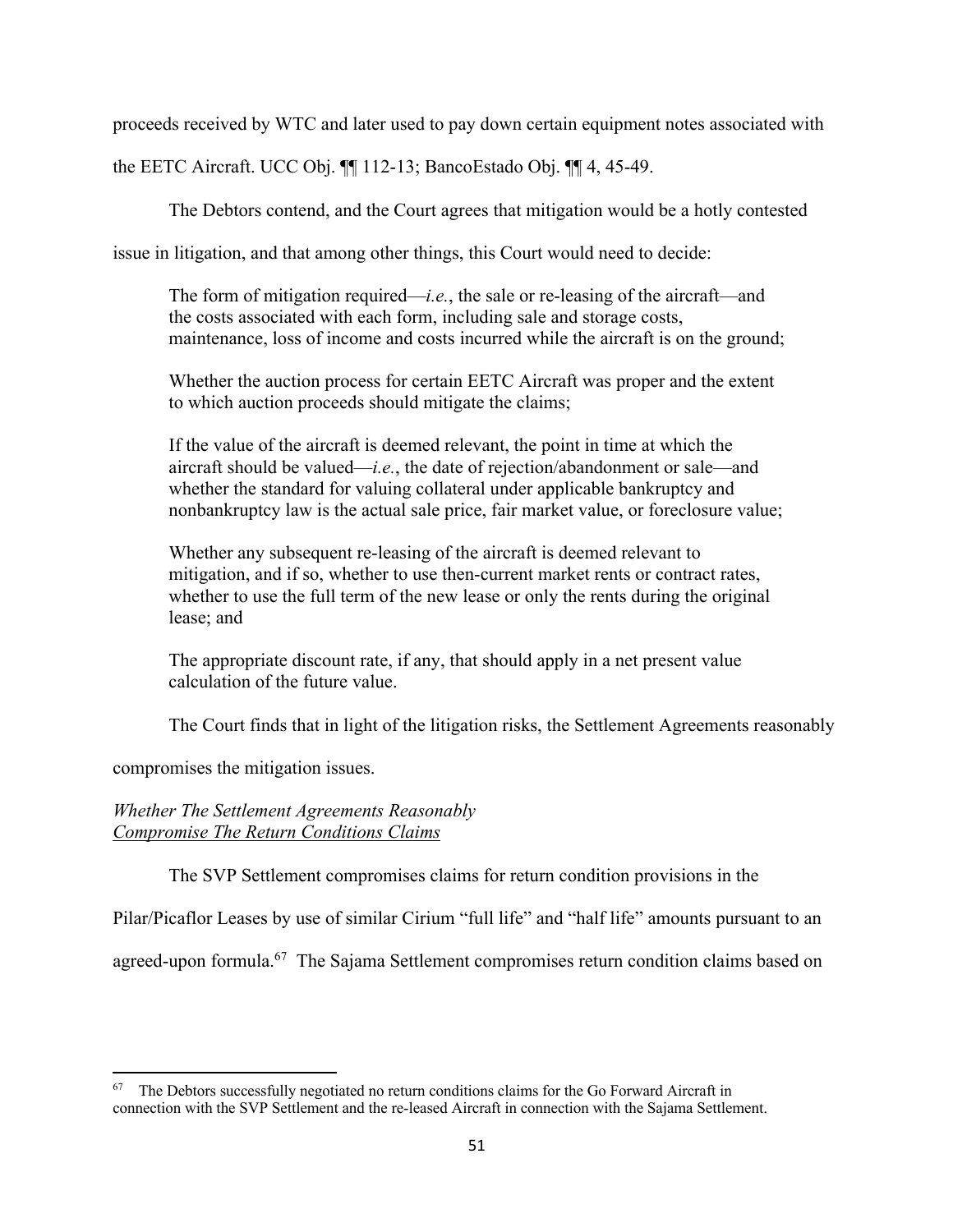full life restoration amounts. It is clear that in resolving the claims for return conditions, the

Court would have to determine, among other things:

The applicable governing law and whether choice of law principles applies the law set forth in the contract or another jurisdiction;

Whether the return condition provisions in each of the lease agreements is enforceable as a matter of contract law, in either the lease or loan characterization scenario;

The interpretation of such provisions and whether and what form of overhaul or maintenance is required to comply;

Whether the counterparties suffered any cognizable damages as a result of the Debtors' purported breach of the return conditions, and whether a damages assessment is required when determining such contractual claims; and

Whether the claims should be disallowed under legal and equitable principles limiting a claimant's recovery on account of a claim.<sup>68</sup>

The Court agrees with the Debtors that assessing the meaning of the return condition

provisions alone would involve extrinsic evidence of the intention of the parties at the time of the

structuring of the leases, as well as likely expert reports and testimony regarding very

challenging market conditions. *See* Reply ¶ 41. Moreover, the Court would need to evaluate the

circumstances of different aircraft, each with their own particular maintenance and use records

and potential for different shop rates (*i.e.*, costs) depending on the actual and estimated cost of

maintenance. *Id.* The Court finds that Debtors' benefits to the estates of resolving the return

<sup>68</sup> *See, e.g., Declaration of Jared C. Borriello in Support of (A) Debtors' Motion for Entry of an Order (I) Authorizing the Debtors to Implement Certain Transactions, Including Entry Into Long Term Restructuring Agreements with the Centaurus/Triton Lessors, the SBI Lessors, and Pilar II Leasing Limited and (II) Approving the Related Settlement Agreement with Certain Claimants and (B) Debtors' Motion for Entry of an Order Approving Settlement Stipulation by and Among the Debtors and Sajama Investments, LLC* [ECF No. 4083] ("Borriello Decl."), Ex. 16 (Lease Agreement re MSN 024) § 5(c)-(i); Ex. 17 (Lease Agreement re MSN 027) § 5(c)-(i); Ex. 18 (Lease Agreement re MSN 7081) § 5(c)-(i); Ex. 19 (Lease Agreement re MSN 6899) § 5(c)-(i); Ex. 20 (Aircraft Lease Agreement re MSN 0079 (Pilar I) § 20.2; Ex. 21 (Aircraft Lease Agreement re MSN 0363 (Picaflor)) § 20.2. Illustrating the complexity of these contract provisions, Mr. Pastushan acknowledged in his deposition that he amended the Pastushan Report with respect to the SVP Settlement just hours after its submission following his rereading of the Pilar Aircraft Leases and discovering the word "engines." According to Mr. Pastushan, just this one word could result in as much as \$30 million in return conditions claims using his claim calculation methodology. *See* Joint Hr'g Ex. 61, Pastushan Dep. Jan. 8, 2022 at 44:21-45:24; 170:5-171:15.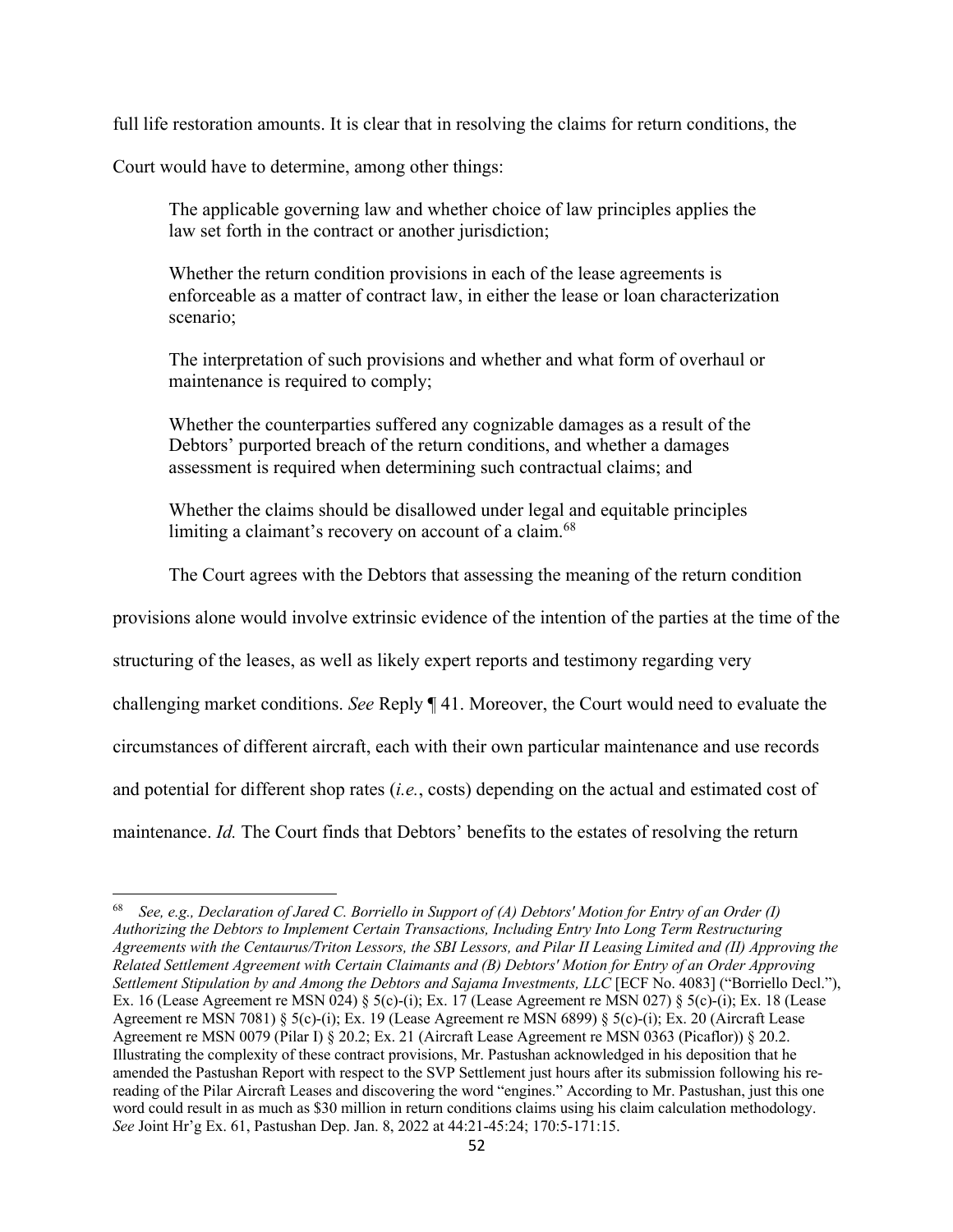conditions claims pursuant to the Settlement Agreements outweighs the benefits that would inure to the proponents or opponents of the claims were they to be litigated.

# *Whether The SVP Settlement Reasonably Compromises Guarantee and Sublease Claims*

The SVP Settlement compromises the LATAM Parent guarantee claims related to the Pilar/Picaflor Aircraft for \$226 million, which consists of the outstanding indebtedness guaranteed by LATAM Parent, less the return conditions claims plus fees less the agreed-upon mitigation value for the aircraft. The SVP Settlement also resolves the Pilar/Picaflor Sublease claims against TAM for \$30 million, which is calculated as 23% of the return condition claims under the applicable headlease plus fees. Under the SVP Settlement, the LATAM Parent guarantee claims and Pilar/Picaflor sublease claims are collateral support for, and not in addition to, the \$594 million total direct headlease claims against LATAM Parent (\$484 million) and TAM (\$110 million). In this regard, the SVP Settlement is consistent with the purpose of the principal agreement (as defined in the UCC Objection)—which relates to distributions of proceeds and not allowance of claims—because SVP can never recover more than \$594 million.<sup>69</sup> Thus, there is no "double dipping" or "triple counting" as asserted by the Objections.70

The Committee asserts that in the case of recharacterization, there is no "legal, equitable, or rational basis for allowing SVP a duplicative claim for LATAM Parent's guarantee of a loan for which LATAM Parent is also the borrower." UCC Obj. ¶ 120 (citing Pastushan Report ¶ 22).

Joint Hr'g Ex. 225, Principal Agreement between Pilar I Leasing Limited, LATAM Airlines Group S.A., Various Financial Institutions, BNP Paribas, Investec Bank PLC and Bank of Utah.

<sup>70</sup> Absent the SVP Settlement, SVP would argue that, under *Ivanhoe Building & Loan Ass'n v. Orr*, 295 U.S. 243, 244 (1935), SVP is entitled to assert the full amount of its guarantee and indemnification claims against all applicable Debtors under the relevant transaction documents. The Committee argues that *Ivanhoe* is distinguishable and not controlling in these circumstances. UCC Obj. ¶ 119. Those and other arguments on both sides are appropriately compromised by the SVP Settlement.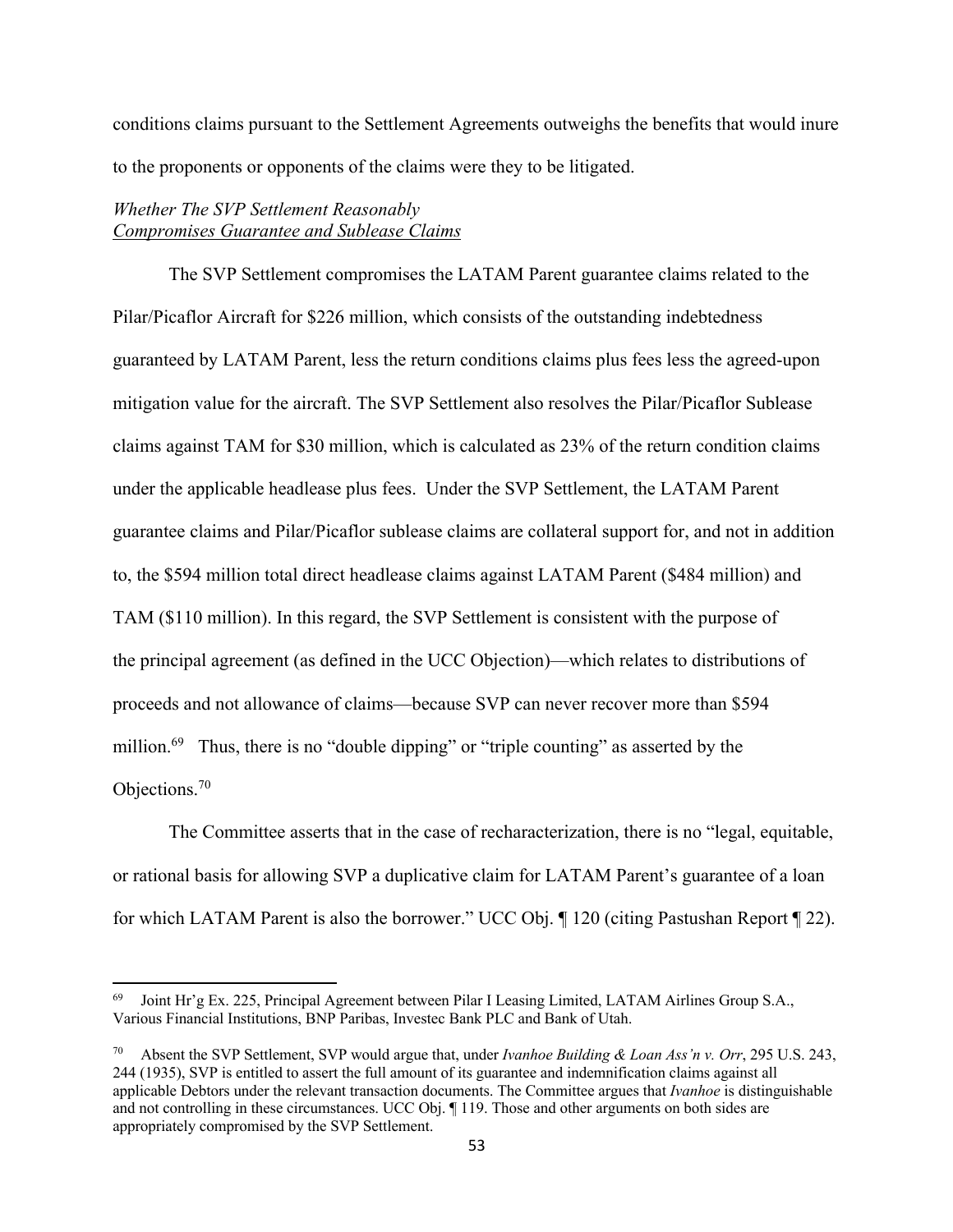Assuming the Court were to order recharacterization, it is not clear, and very likely would be hotly contested, whether in such a scenario, the Court would disregard the LATAM Parent Guarantees—separate agreements (guarantees and leases) with separate parties (LATAM Parent and the facility agent/lenders) for which separate proofs of claim have been filed.<sup>71</sup>

The Court finds that the benefits to the estates of resolving the guarantee and sublease claims pursuant to the Fleet Settlements significantly outweighs the benefits that would inure to the proponents or opponents of the claims were they to be litigated. Accordingly, application of the first and second *Iridium Factors* weighs in favor of approving the Settlement Agreements. So does the application of the remaining factors.<sup>72</sup> The foregoing makes clear that the Settlement Agreements are the product of arms' length bargaining (seventh *Iridium Factor*), and there is no dispute that the settling parties were represented by experienced and skilled legal and other professional advisors, and the Debtors, Sajama, SVP were advised by separate counsel and financial advisors. (Fifth *Iridium Factor*). The Debtors have demonstrated that the settlements are in the paramount interests of creditors. (Third *Iridium Factor*). As noted, approval of the Aircraft Retention and Lease Terms Settlement will help to ensure that there is no disruption in the Debtors' passenger services. Moreover, the Settlement Agreements will enhance the Plan process. Given the number of issues involved with respect to the SVP and Sajama Claims, absent the Settlement Agreements, it likely would not be feasible to litigate the claims to conclusion during the pendency of these Chapter 11 Cases. Accordingly, the Debtors likely would need to implement a "reserve" structure under their proposed Plan, which if confirmed, would require

<sup>71</sup> *See Nw. Mut. Life Ins. Co. v. Delta Airlines, Inc. (In re Delta Airlines, Inc.)*, 608 F.3d 139 (2d Cir. 2010) (rejecting arguments that claims under tax indemnity agreement were duplicative of "stipulated loss value" provisions under aircraft leasing and financing arrangements).

The Fleet Settlements do not call for the release of the Debtors officers or directors. Accordingly, the sixth *Iridium Factor* is not relevant to the Motions.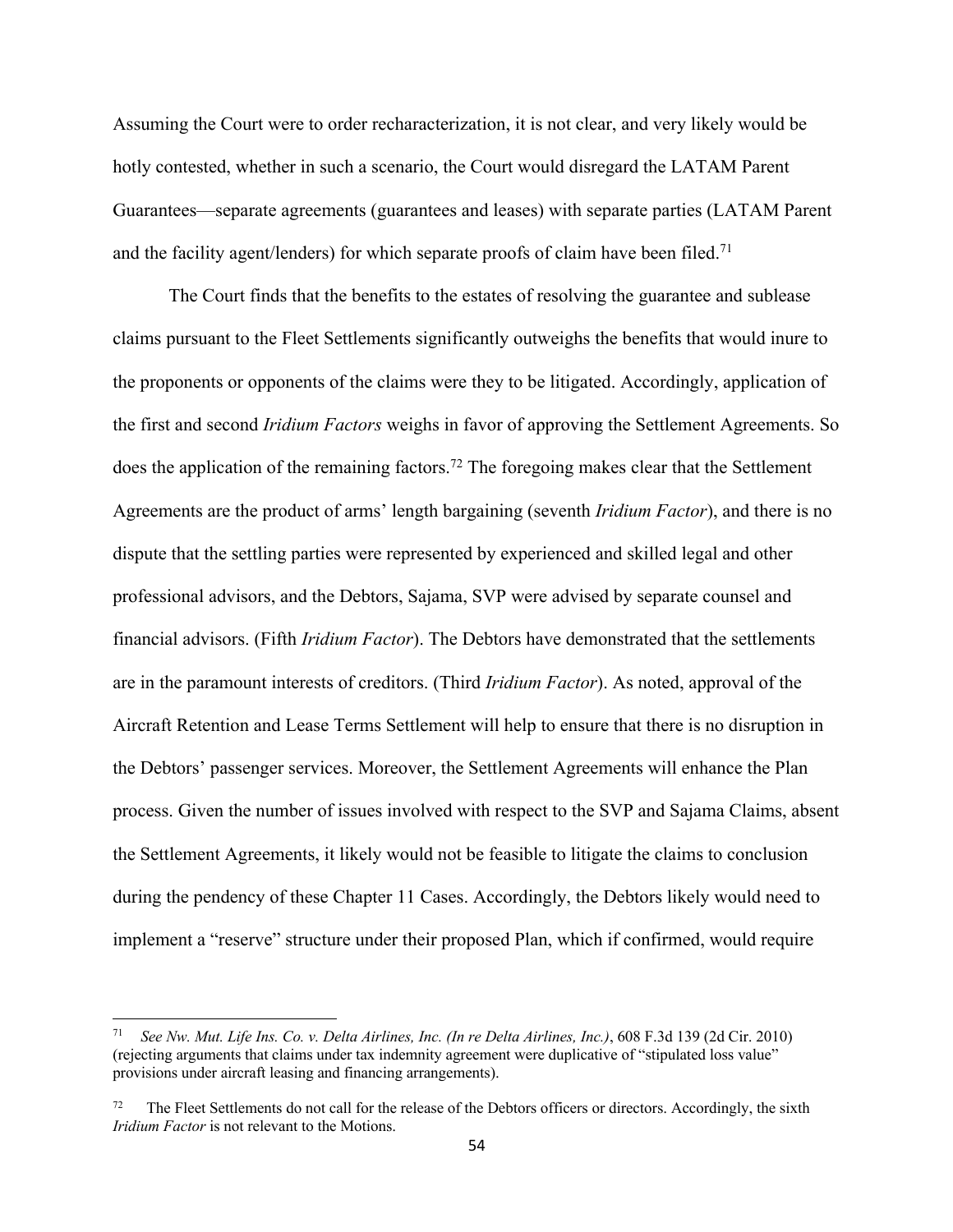withholding a substantial portion of distributions, potentially up to the full amount of the claims in their fully asserted amounts.<sup>73</sup> Doing so would also require withholding amounts from other creditors in order to fund and facilitate the foregoing reserve. The Debtors assert and the Objectors do not deny that such a reserve structure would create numerous issues, including, among others, (a) holders of claims against LATAM Parent would likely oppose having a substantial amount of their recoveries withheld pending the outcome of litigation, (b) because the plan consideration proposed to be distributed to holders of such claims are convertible to equity, there could be corporate governance issues in light of undetermined ownership stakes, and (c) it could materially and adversely impact the Debtors' share price, which would further result in a drain on their liquidity and limit their capital raising abilities. Reply ¶ 50. Finally, the Court notes that the Committee and BancoEstado emphasize that they object to the Settlement Agreements while no other creditors support it. UCC Obj. ¶ 136; BancoEstado Obj. ¶ 54. In this case, that is not fatal to the Settlement Motions. Settlements in bankruptcy do not require unanimous or even widespread creditor approval. *Cf. In re Chemtura Corp.*, 439 B.R. 561, 591 (Bankr. S.D.N.Y. 2010) (noting that it is "typical" and "to be expected" that settlements in chapter 11 cases will not be entirely consensual); *see also In re Drexel Burnham Lambert Grp., Inc.*, 134 B.R. 499, 505 (Bankr. S.D.N.Y. 1991) (quoting *Cosoff v. Rodman (In re W.T. Grant Co.)*, 699 F.2d 599, 608 (2d Cir. 1983) (courts may consider a creditor's objection but the objection does not bar the approval of the agreement if it does not fall below the lowest point in the range of reasonableness)).

As described above, throughout these Chapter 11 Cases, the Debtors, and their advisors, including FTI and counsel, estimated their claims pool by category, such as fleet, and within

The amount of such reserve would likely need to be determined by the Court pursuant to Bankruptcy Rule 3018 and would likely be hotly contested. This too, is another issue resolved by each of the Settlement Agreements.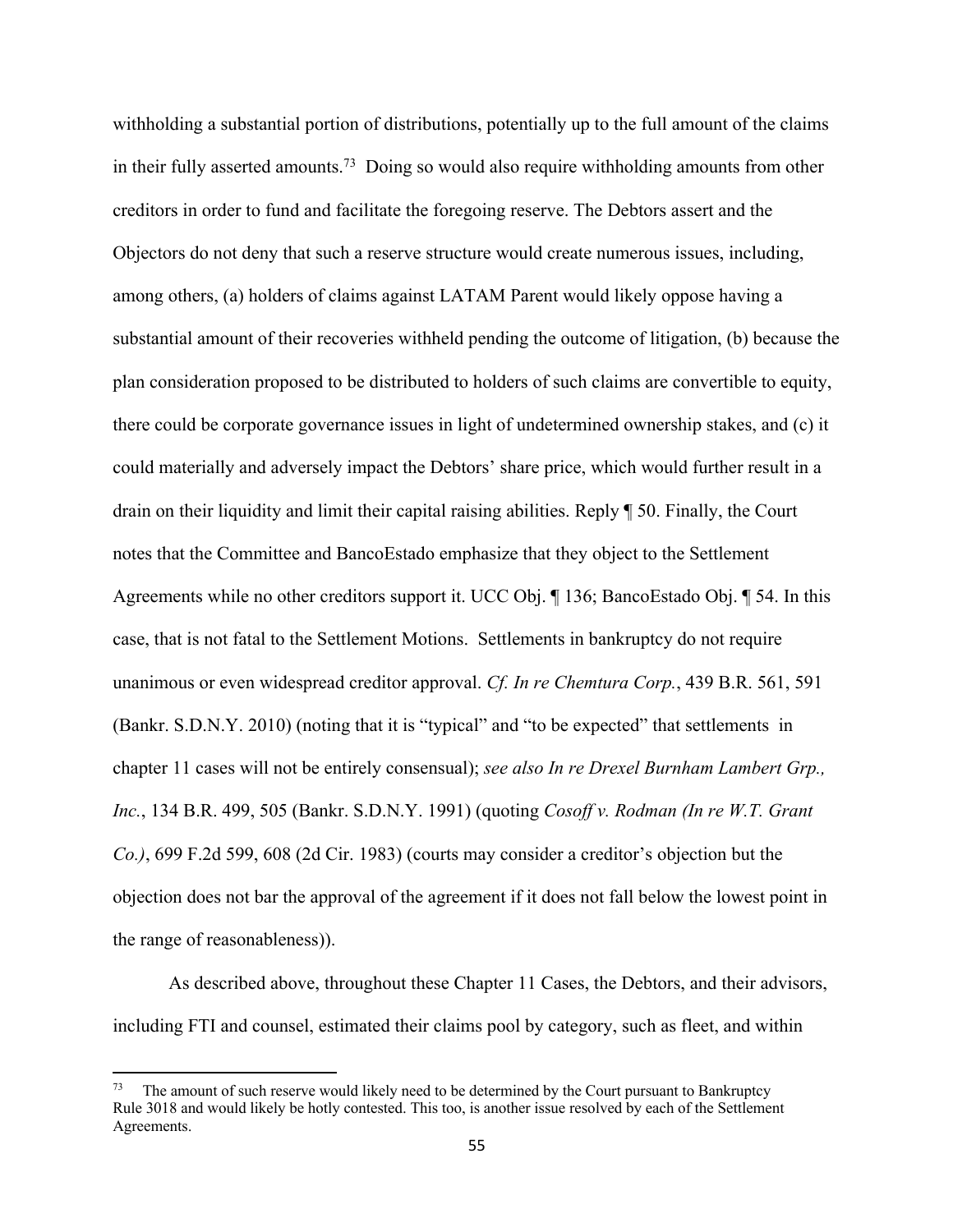each category by broad sub-categories, such as EETC, STOL, JOLCO, etc.<sup>74</sup> As of July 2021, in the early stages of the Debtors' engagement with SVP and Sajama, the Debtors had estimated the SVP Claims from low to high of approximately \$353 million to \$940 million and the EETC Claims from low to high of approximately \$332 million to \$645 million.75 Public blowout materials released on September 9, 2021 for claims estimates as of July 2021 incorporate these figures, which show low and high fleet claims of approximately \$2.941 billion to \$3.775 billion.<sup>76</sup> On September 13, 2021, following engagement with SVP and Sajama on their respective positions in connection with the claims, the Debtors revised the estimated range for the SVP Claims from low to high of approximately \$424 million to \$1.08 billion and EETC Claims from low to high of approximately \$332 million to \$717 million.<sup>77</sup> The Fleet Settlements fall within the estimated ranges calculated by the Debtors and their advisors.<sup>78</sup> After the Settlement Agreements, the Debtors updated and released public blowout materials in late November 2021.<sup>79</sup> These materials show a low to high estimate of approximately \$3.906 billion to \$3.980 billion related to fleet claims. 80

<sup>74</sup> FTI Decl. ¶¶ 9-13.

<sup>75</sup> *See* Joint Hr'g Ex. 1 (FTI Estimated Claims Range - July 2021).

<sup>76</sup> *See* Joint Hr'g Ex. 2 (LATAM Reports Material Fact (as of July 2021)) at LATAM\_EETC\_0023508 (Low Estimate – Fleet claims) & LATAM\_EETC\_0023516 (High Estimate – Fleet claims).

<sup>77</sup> *See* FTI Decl. ¶¶ 12-13; Debtor Ex. 3 (FTI Estimated Claims Range - Sept. 2021) at LATAM\_EETC\_0026757.

<sup>78</sup> FTI Decl. ¶¶ 12-13; Acuto EETC Decl. ¶¶ 22, 29.

<sup>79</sup> Joint Hr'g Ex. 4 (LATAM Reports Material Fact (as of November 2021)) at LATAM\_EETC\_0023682 (Low Estimate – Fleet claims) & LATAM\_EETC\_0023691 (High Estimate – Fleet claims).

<sup>&</sup>lt;sup>80</sup> The Committee notes the increase in the low end of the range. UCC Obj. ¶66. The Debtors maintain that the increase is "unremarkable," as it "merely reflects that fact that, following the Debtors' receipt of position statements from SVP and Sajama, the claims settled above the low end estimate." Reply ¶ 19.